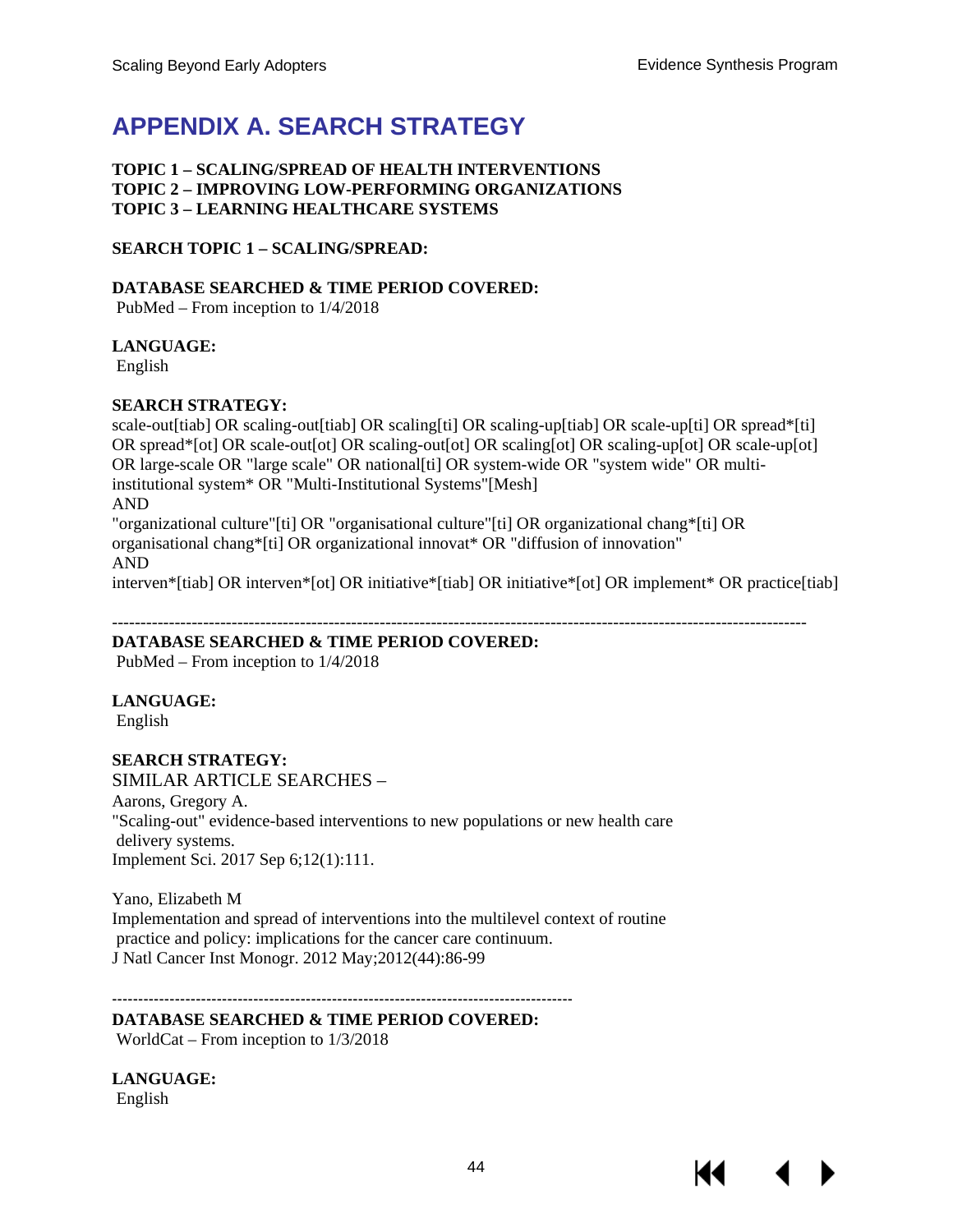## **SEARCH STRATEGY:**

ti: scale-out OR ti: scaling-out OR ti: scaling OR ti: scaling-up OR ti: scale-up OR ti: spread\* OR ti: large-scale OR ti: large w scale OR ti: system-wide OR ti: system w wide OR ti: multi-institutional w system OR ti: multi-institutional w systems)) or (su: scale-out OR su: scaling-out OR su: scaling OR su: scaling-up OR su: scale-up OR su: spread\* OR su: large-scale OR su: large w scale OR su: system-wide OR su: system w wide OR su: multi-institutional w system OR su: multi-institutional w systems)) not mt: juv) not mt: fic and  $(dt = "bks"$  or  $dt = "ser"$  or  $dt = "url"$ ) AND ti: medical OR ti: health\* OR ti: hospital OR ti: hospitals AND ti: chang\* OR ti: innovat\* OR ti: implement\* OR ti: initiative\* OR ti: interven\* OR ti: cultur\* or su:

chang\* OR su: innovat\* OR su: implement\* OR su: initiative\* OR su: interven\* OR su: cultur\* AND

ti: quality OR ti: improv\* or su: quality OR su: improv\*

#### ------------------------------------------------------------------------------------------------------------------------------- **DATABASE SEARCHED & TIME PERIOD COVERED:**

Web of Science – From inception to 1/3/2018

## **LANGUAGE:**

English

## **SEARCH STRATEGY:**

ti=(scale-out OR scaling-out OR scaling OR scaling-up OR scale-up OR spread\* OR large-scale OR large near scale OR system-wide OR system near wide OR multi-institutional near system OR multiinstitutional near systems)

AND

ts=(medical OR health\* OR hospital OR hospitals)

AND

ts=(chang\* OR innovat\* OR implement\* OR initiative\* OR interven\* OR culture\*)

AND

 $ti = (quality \t{OR} \t{improv*})$ 

Refined by: [excluding] WEB OF SCIENCE CATEGORIES: ( FOOD SCIENCE TECHNOLOGY OR GREEN SUSTAINABLE SCIENCE TECHNOLOGY OR URBAN STUDIES OR ENVIRONMENTAL SCIENCES OR VETERINARY SCIENCES OR BIOCHEMICAL RESEARCH METHODS OR BIOCHEMISTRY MOLECULAR BIOLOGY OR BIOLOGY OR EDUCATION SCIENTIFIC DISCIPLINES OR BIOPHYSICS OR ENERGY FUELS OR BUSINESS OR ENVIRONMENTAL STUDIES OR BUSINESS FINANCE OR METEOROLOGY ATMOSPHERIC SCIENCES OR CELL BIOLOGY OR MULTIDISCIPLINARY SCIENCES OR CHEMISTRY MULTIDISCIPLINARY OR COMPUTER SCIENCE ARTIFICIAL INTELLIGENCE OR AGRICULTURE DAIRY ANIMAL SCIENCE OR COMPUTER SCIENCE HARDWARE ARCHITECTURE OR AGRICULTURE MULTIDISCIPLINARY OR COMPUTER SCIENCE INFORMATION SYSTEMS OR AUDIOLOGY SPEECH LANGUAGE PATHOLOGY OR COMPUTER SCIENCE SOFTWARE ENGINEERING OR SPORT SCIENCES OR BIOTECHNOLOGY APPLIED MICROBIOLOGY OR CONSTRUCTION BUILDING TECHNOLOGY OR CHEMISTRY PHYSICAL OR CRYSTALLOGRAPHY OR COMPUTER SCIENCE INTERDISCIPLINARY APPLICATIONS OR EDUCATION SPECIAL OR COMPUTER SCIENCE THEORY METHODS OR ELECTROCHEMISTRY OR DEMOGRAPHY OR ENGINEERING CIVIL OR WATER RESOURCES OR ENGINEERING ELECTRICAL ELECTRONIC OR EDUCATION EDUCATIONAL RESEARCH OR ENGINEERING MANUFACTURING OR ECOLOGY OR ENGINEERING MECHANICAL OR GEOGRAPHY OR

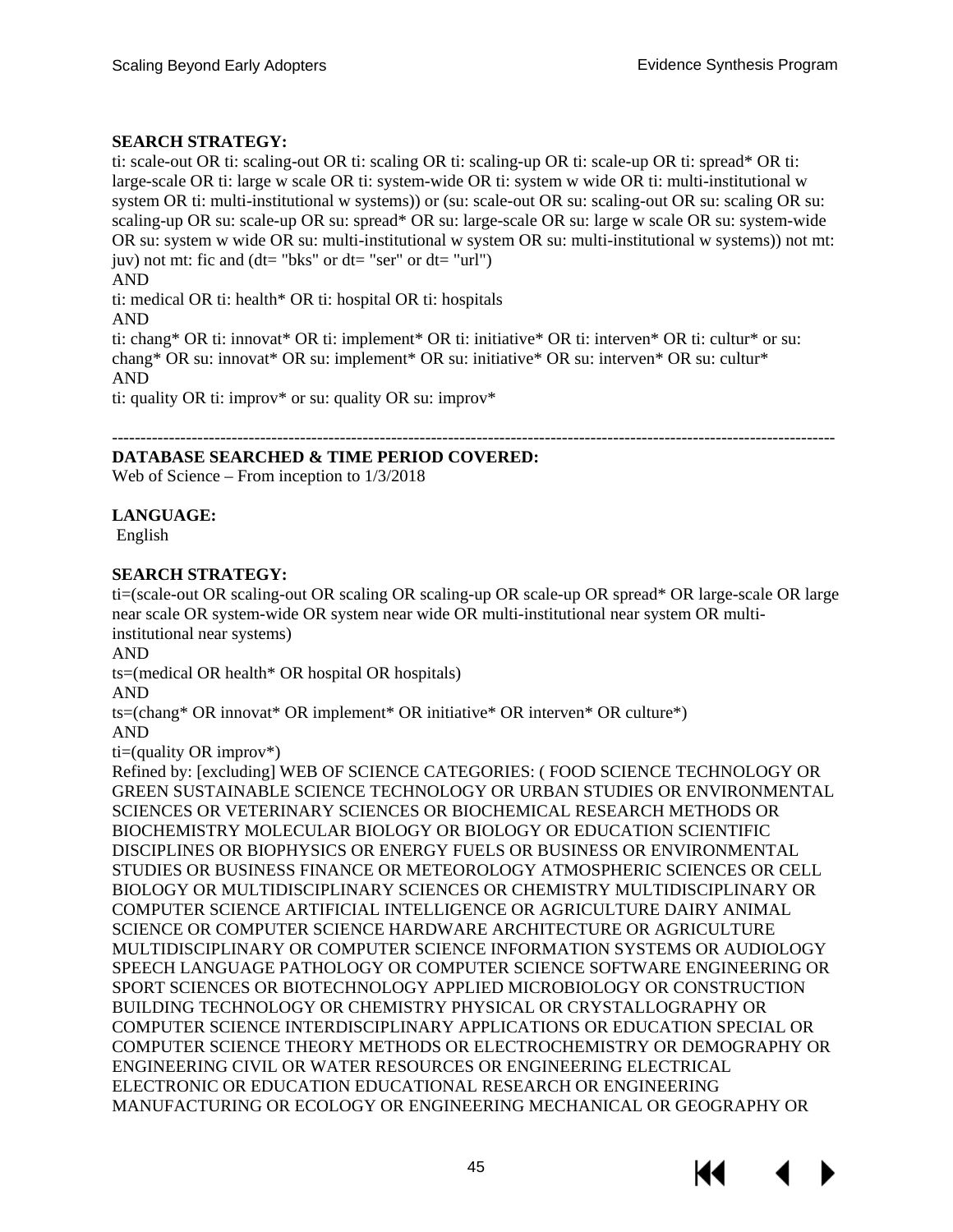#### ETHICS OR EVOLUTIONARY BIOLOGY OR MARINE FRESHWATER BIOLOGY OR FORESTRY OR MATHEMATICS INTERDISCIPLINARY APPLICATIONS OR GENETICS HEREDITY )

#### OR

ts=(implementation science) AND ts=(system\* near chang\*) Refined by: WEB OF SCIENCE CATEGORIES: ( NEUROSCIENCES OR HEALTH CARE SCIENCES SERVICES OR IMMUNOLOGY OR HEALTH POLICY SERVICES OR MEDICINE GENERAL INTERNAL OR PSYCHOLOGY CLINICAL OR PSYCHOLOGY DEVELOPMENTAL OR PSYCHOLOGY EDUCATIONAL OR PSYCHOLOGY MULTIDISCIPLINARY OR ONCOLOGY OR PHARMACOLOGY PHARMACY OR SOCIAL SCIENCES BIOMEDICAL OR CLINICAL NEUROLOGY OR MEDICAL INFORMATICS OR SOCIAL SCIENCES INTERDISCIPLINARY OR HEMATOLOGY OR INFECTIOUS DISEASES OR SOCIAL ISSUES OR MEDICINE RESEARCH EXPERIMENTAL )

------------------------------------------------------------------------------------------------------------------------

#### **DATABASE SEARCHED & TIME PERIOD COVERED:**

Web of Science – From inception to 1/4/2018

**LANGUAGE:**

English

#### **SEARCH STRATEGY:**

#### **"Forward" search on the following article:**

Yano, Elizabeth M Implementation and spread of interventions into the multilevel context of routine practice and policy: implications for the cancer care continuum. J Natl Cancer Inst Monogr. 2012 May;2012(44):86-99

**==========================================================================**

## **SEARCH TOPIC 2 – LOW-PERFORMING ORGANIZATIONS**

#### **DATABASE SEARCHED & TIME PERIOD COVERED:**

PubMed – From inception to 11/21/2017

**LANGUAGE:** English

#### **SEARCH STRATEGY #1 (ORIGINAL VERSION)**

organization\* AND perform\*[ti] AND low OR lower OR lowest OR low-perform\* OR poor\* OR substandard AND interven\* OR improv\*

------------------------------------------------------------------------------------------------------------------------ **DATABASE SEARCHED & TIME PERIOD COVERED:**

PubMed – From inception to 1/3/2018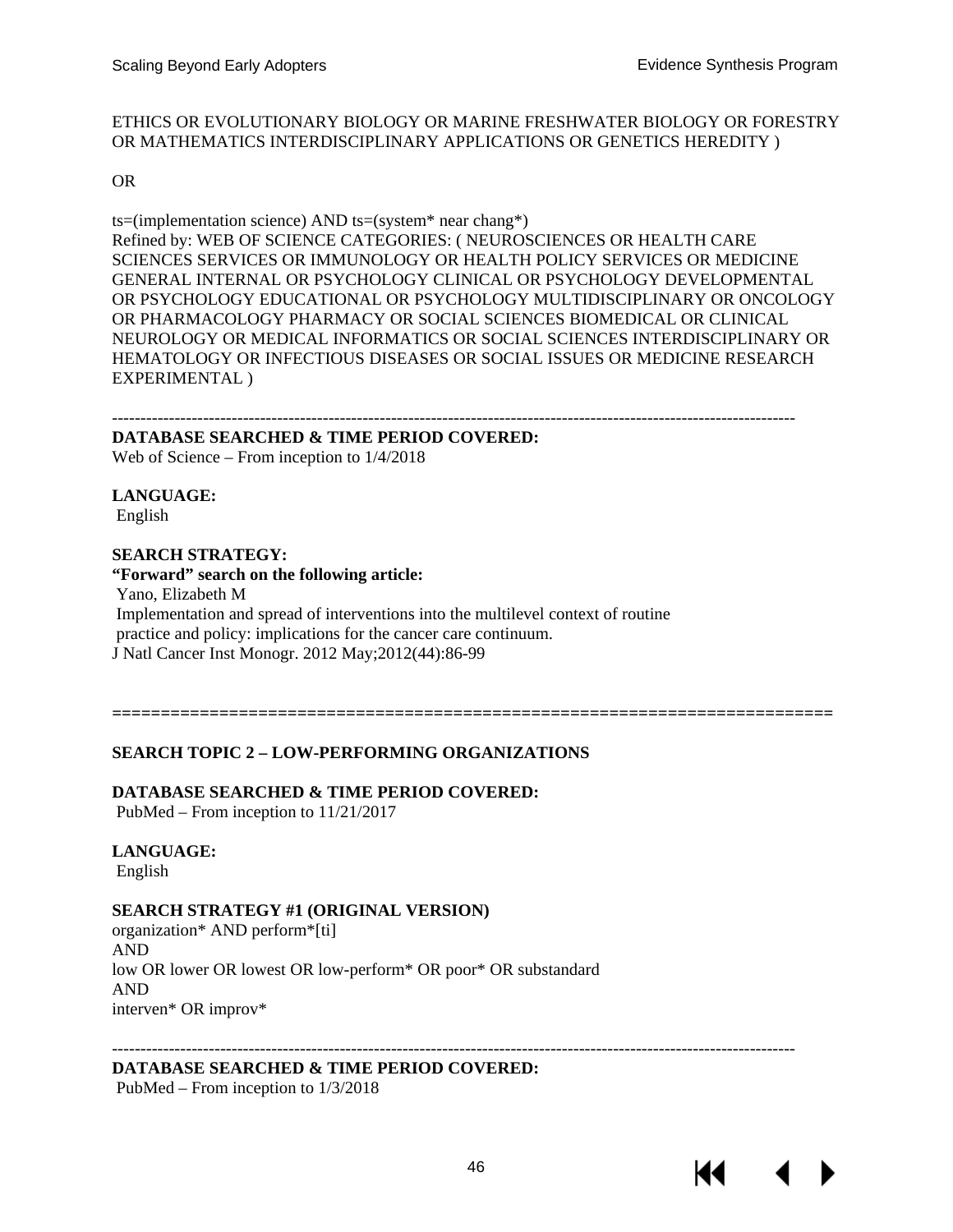## **LANGUAGE:**

English

### **SEARCH STRATEGY #2 (REVISED VERSION)**

low perform\* OR low-perform\* OR lower perform\* OR lower-perform\* OR lowest perform\* OR lowest-perform\* OR perform\* poor\* AND

"organizational culture"[ti] OR "organizational culture"[mh] OR "organisational culture"[ti] OR organizational chang\*[ti] OR organisational chang\*[ti] OR organizational innovat\* OR "diffusion of innovation"

-------------------------------------------------------------------------------------------------------------------------------

## **DATABASE SEARCHED & TIME PERIOD COVERED:**

Business Source Complete – From inception to 11/21/2017

**LANGUAGE:** English

### **SEARCH STRATEGY:**

SU organizational performance AND TI ( low OR lower OR lowest OR low-perform\* OR poor\* OR substandard ) AND interven\* OR improv\* Search modes - Find all search terms

**==========================================================================**

## **SEARCH TOPIC 3 – LEARNING HEALTHCARE SYSTEMS**

#### **DATABASE SEARCHED & TIME PERIOD COVERED:**

PubMed- From inception to 1/10/2018

#### **LANGUAGE:**

English

#### **SEARCH STRATEGY:**

learning health system\* OR learning healthcare system\* OR "learn from every patient" OR

("learn from every patient" OR lfep) AND ("nationwide children's hospital" OR "nationwide childrens hospital"

#### OR

#### **"SIMILAR ARTICLE" SEARCHES ON THE FOLLOWING ARTICLES:**

Grumbach, Kevin,"Transforming from centers of learning to learning health systems: the challenge for academic health centers," JAMA. 2014 Mar 19;311(11):1109-10.

Lowes, Linda P.,"Learn From Every Patient': implementation and early results of a learning health System," Dev Med Child Neurol. 2017 Feb;59(2):183-191.

Smoyer, William E.,"Creating Local Learning Health Systems: Think Globally, Act Locally," JAMA. 2016 Dec 20;316(23):2481-2482.

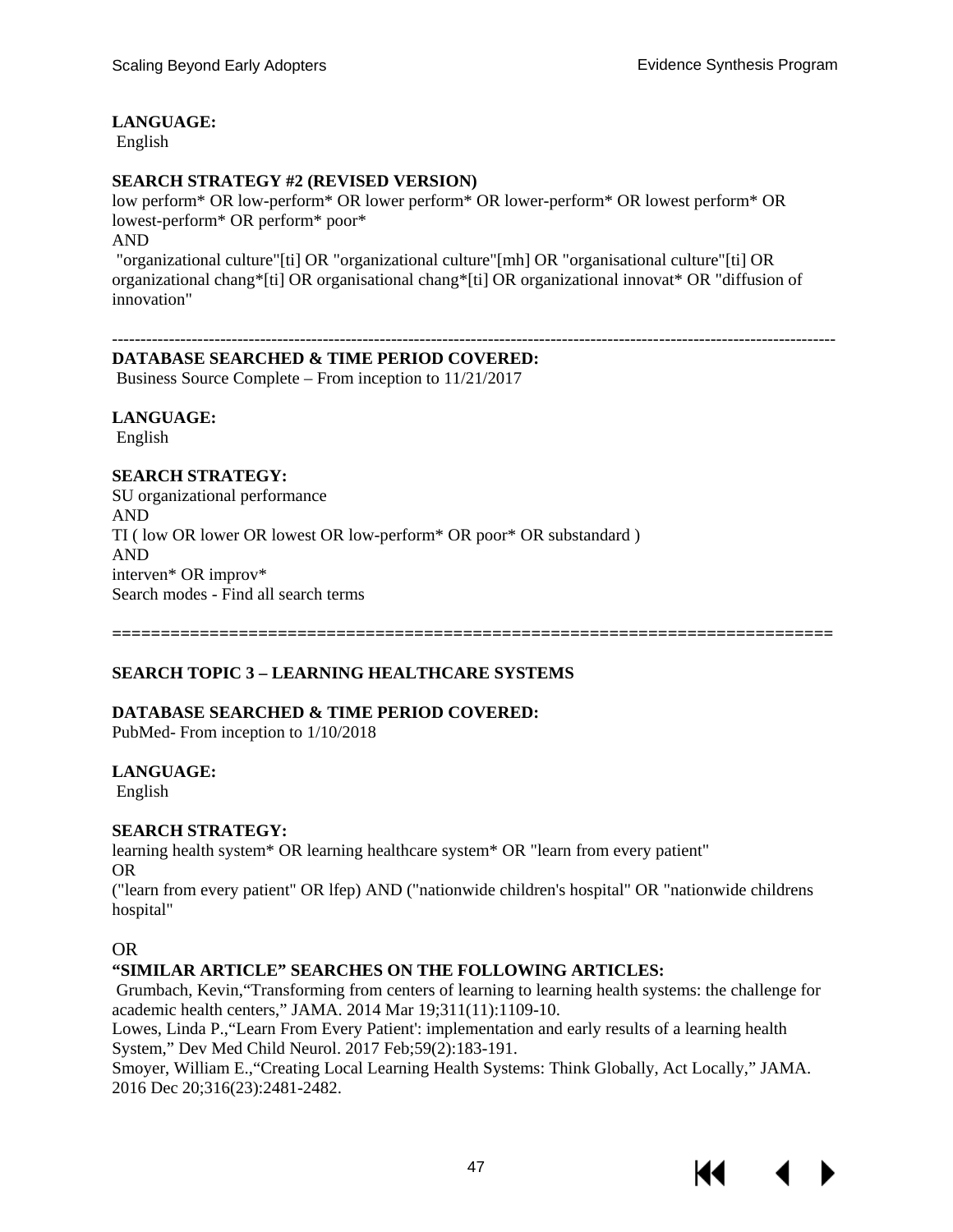-------------------------------------------------------------------------------------------------------------------------------

#### OR

JOURNAL - "Hospitals and Health Networks" for all issues in 2017

### **DATABASE SEARCHED & TIME PERIOD COVERED:**

WorldCat: - From inception to 1/10/2018

#### **LANGUAGE:**

English

#### **SEARCH STRATEGY:**

kw: learning w health w system\* OR kw: learning w healthcare w system\* OR kw: learn w1 every w1 patient

AND

DOCUMENT TYPE= BOOKS OR SERIALS OR ARTICLES OR URL

NOT

SUBJECT= education OR MEDIA TYPE=juvenile OR MEDIA TYPE=fiction

-------------------------------------------------------------------------------------------------------------------------------

#### **DATABASE SEARCHED & TIME PERIOD COVERED:**

Web of Science - From inception to 1/10/2018

#### **LANGUAGE:**

English

#### **SEARCH STRATEGY #1:**

ts=("learning health system" OR "learning health systems" OR "learning healthcare system" OR "learning healthcare systems" OR "learn from every patient")

#### **SEARCH STRATEGY #2:**

Forward searches on Grumbach, Lowes, & Smoyer articles

-------------------------------------------------------------------------------------------------------------------------------

## **DATABASE SEARCHED & TIME PERIOD COVERED:**

Scopus - From inception to 1/10/2018

## **LANGUAGE:**

English

#### **SEARCH STRATEGY #1:**

TITLE-ABS-KEY ("learning health system" OR "learning health systems" OR "learning healthcare system" OR "learning healthcare systems" OR "learn from every patient" )

#### **SEARCH STRATEGY #2:**

Forward searches on Grumbach, Lowes, & Smoyer articles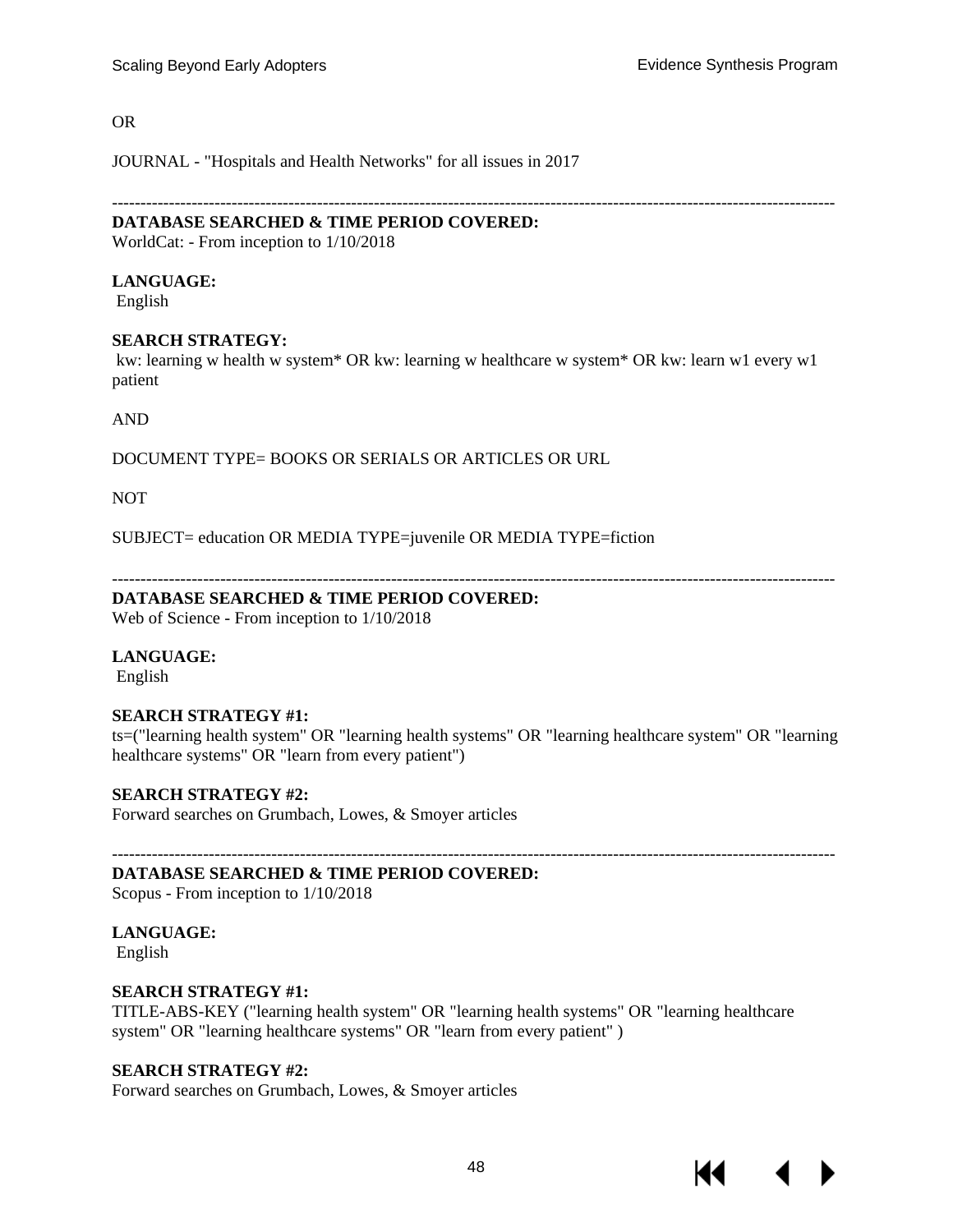#### ------------------------------------------------------------------------------------------------------------------------------- **DATABASE SEARCHED & TIME PERIOD COVERED:**

IEEE XPLORE - From inception to 1/10/2018

#### **LANGUAGE:**

English

#### **SEARCH STRATEGY:**

"learning health system" OR "learning health systems" OR "learning healthcare system" OR "learning healthcare systems" OR "learn from every patient"

-------------------------------------------------------------------------------------------------------------------------------

#### **DATABASE SEARCHED & TIME PERIOD COVERED:**

Embase - From inception to 1/10/2018

#### **LANGUAGE:**

English

#### **SEARCH STRATEGY:**

'learning health system' OR 'learning health systems' OR 'learning healthcare system' OR 'learning healthcare systems' OR 'learn from every patient'

AND

Humans

#### **DATABASE SEARCHED & TIME PERIOD COVERED:**

ACM Digital Library - From inception to 1/10/2018

#### **SEARCH STRATEGY:**

"learning health system" OR "learning health systems" OR "learning healthcare system" OR "learning healthcare systems" OR "learn from every patient"

-------------------------------------------------------------------------------------------------------------------------------

-------------------------------------------------------------------------------------------------------------------------------

### **DATABASE SEARCHED & TIME PERIOD COVERED:**

CINAHL - From inception to 1/10/2018

#### **LANGUAGE:**

English

#### **SEARCH STRATEGY:**

TI ("learning health system" OR "learning health systems" OR "learning healthcare system" OR "learning healthcare systems" OR "learn from every patient" ) OR AB ( "learning health system" OR "learning health systems" OR "learning healthcare system" OR "learning healthcare systems" OR "learn from every patient" ) OR MW ( "learning health system" OR "learning health systems" OR "learning healthcare system" OR "learning healthcare systems" OR "learn from every patient")

#### **DATABASE SEARCHED & TIME PERIOD COVERED:**

-------------------------------------------------------------------------------------------------------------------------------

PsycINFO - From inception to 1/10/2018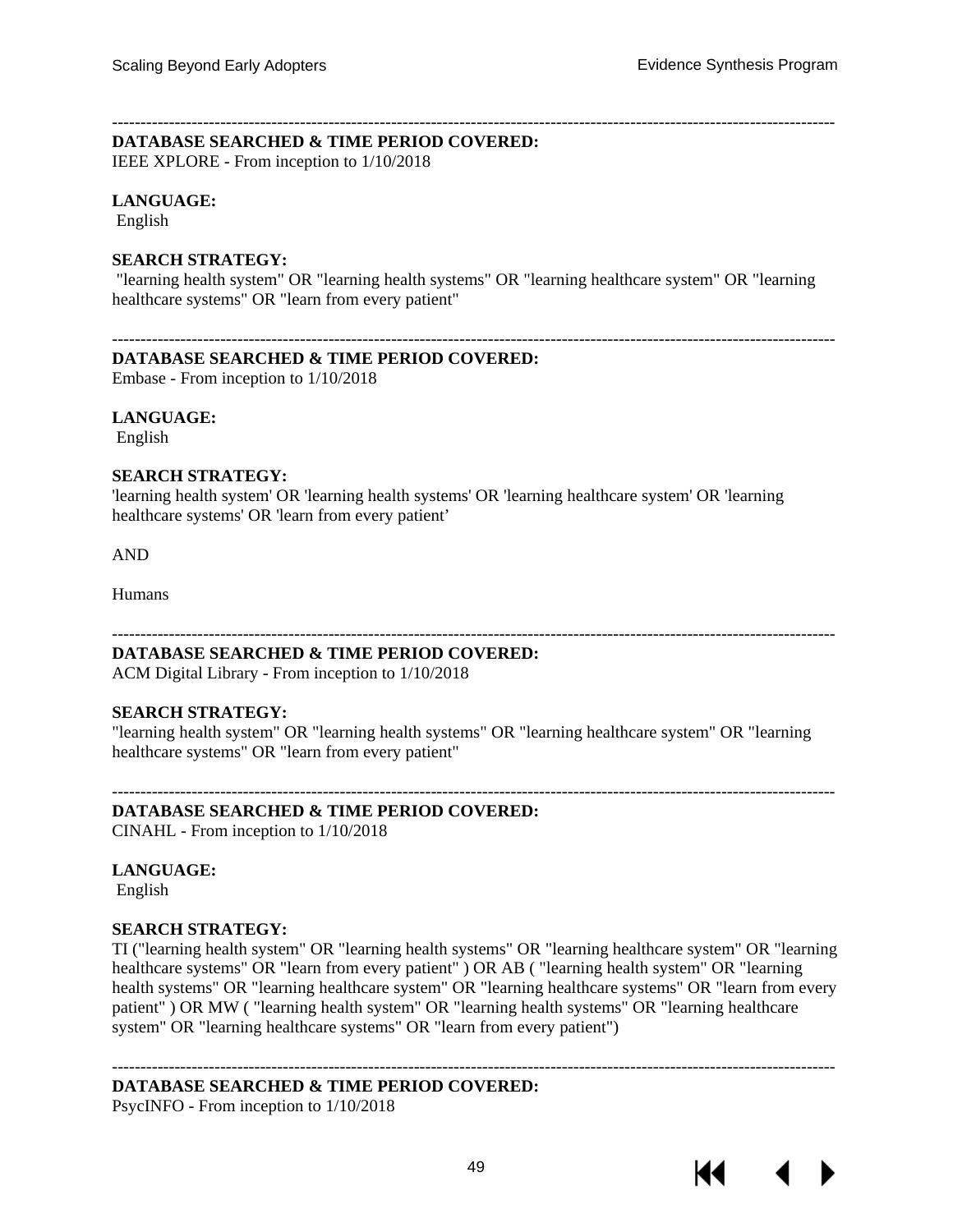**LANGUAGE:**

English

## **SEARCH STRATEGY:**

TI ("learning health system" OR "learning health systems" OR "learning healthcare system" OR "learning healthcare systems" OR "learn from every patient" ) OR AB ( "learning health system" OR "learning health systems" OR "learning healthcare system" OR "learning healthcare systems" OR "learn from every patient" ) OR ( "learning health system" OR "learning health systems" OR "learning healthcare system" OR "learning healthcare systems" OR "learn from every patient")

#### **NOTE: RESULTS OF ORIGINAL PUBMED AND BUSINESS SOURCE COMPLETE SEARCH VERSIONS WERE REVIEWED AND ONLY SELECTED RELEVANT ITEMS WERE INCLUDED IN FINAL SET**

KI.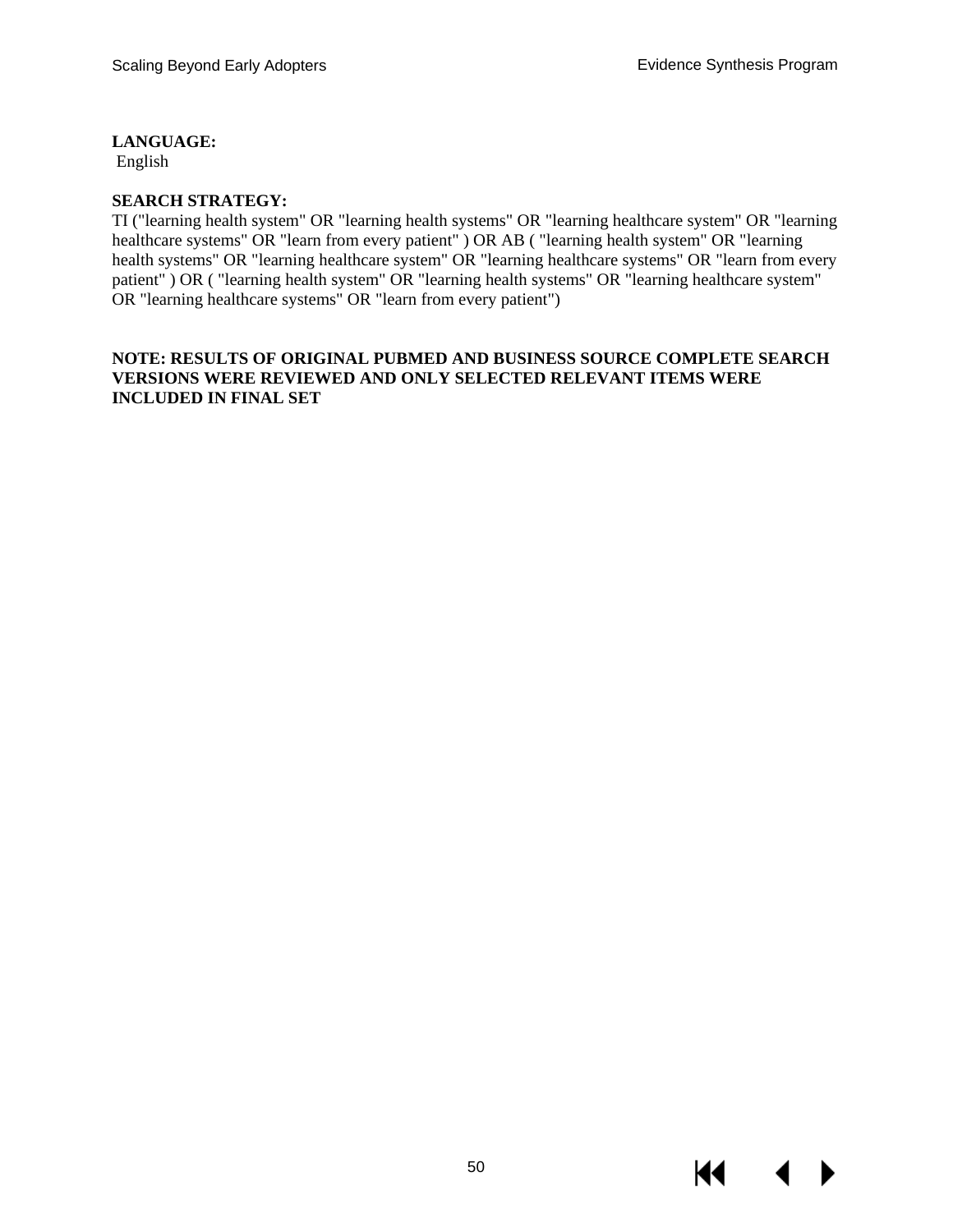# **APPENDIX B. INTERVIEW GUIDE QUESTIONS**

# **INTERVIEW GUIDE QUESTIONS – QUERI Interviewees**

*[QUESTIONS FOLLOW INTERVIEW GUIDE INTRODUCTORY SECTION]*

We understand you were the Principal Investigator for the QUERI project [PROJECT NAME]. We are particularly interested in this project because it was an example of spreading an existing project.

- 1. Please tell us about your experience with this project.
- 2. Can you describe the strategy for the spread of [INITIATIVE/PRACTICE]?
	- a. Who was involved in making the decision to spread beyond the earlier sites?
	- b. Who was involved in the spread effort itself?
- 3. What factors [national/regional/local/site specific] facilitated the spread of the project?
- 4. What factors [national/regional/local/site specific] impeded the spread of the project?
- 5. Were certain sites more difficult to engage?
	- a. If so, what factors contributed to this?
	- b. *Potential factors to probe: leadership, resources, lines of reporting/authority to make changes, structural factors*
		- i. Was low performance a factor?
		- ii. Were there specific challenges?
	- c. Were there specific strategies used for engaging or working with this group of sites?
- 6. During spread efforts, was fidelity of implementation monitored?
	- a. If so, how?
	- b. During spread, was fidelity to original model strong?
	- c. Were modifications made to the model or strategy?
		- i. If so, why?
		- ii. What changes to the strategy were most successful?
		- iii. Which were less successful?
- 7. From the time the idea for [INITIATIVE/PRACTICE] was first conceived, could you briefly describe the key time points in the process?

*Eg, initial idea, first piloting/demo, early spread, full/national roll-out*

Is there anything else you would like to share with us, particularly about working with hard-toengage sites? Please feel free to draw on other experience you may have had.

Thank you for your time!

К€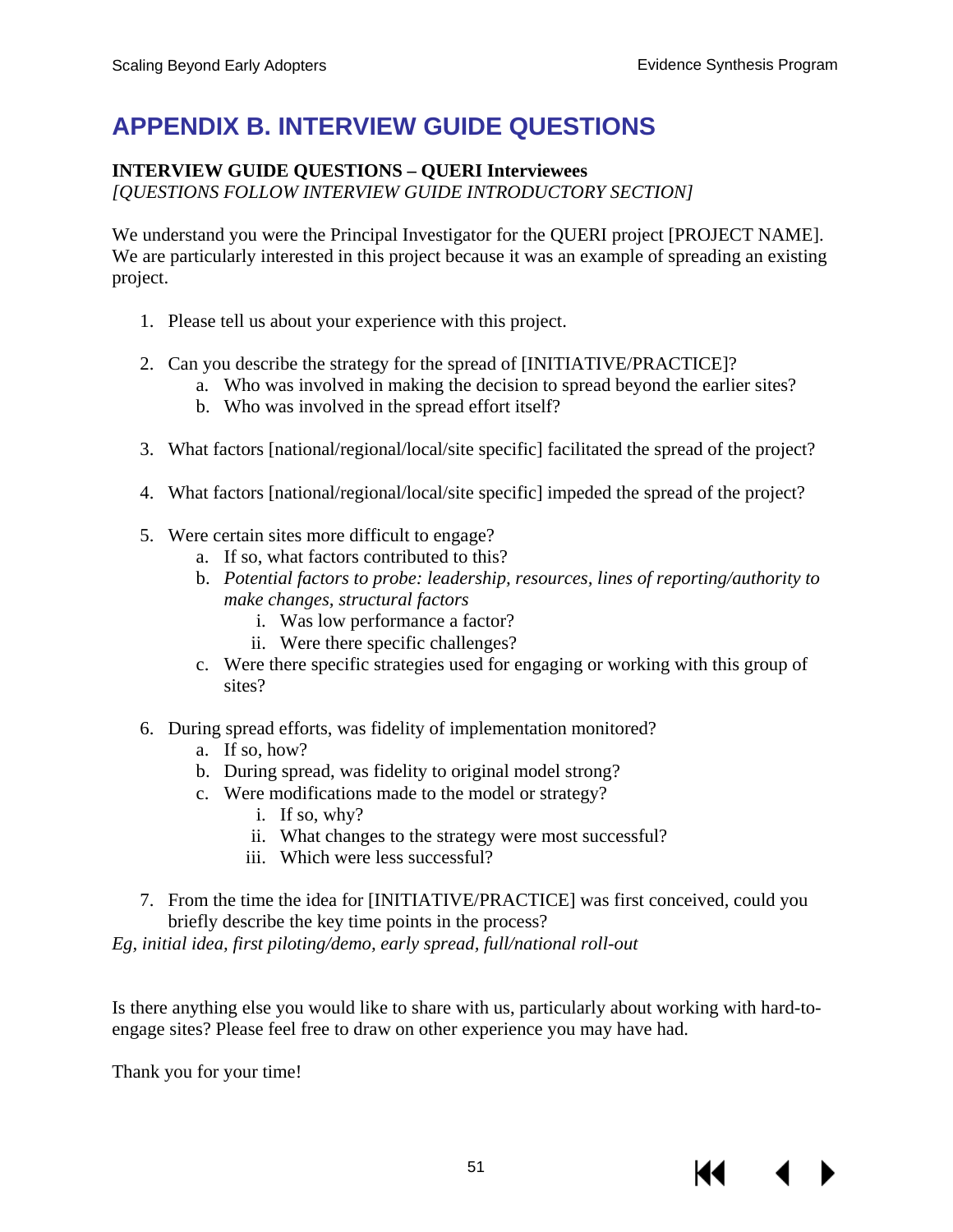## **INTERVIEW GUIDE QUESTIONS – SAIL Improvers**

*[QUESTIONS FOLLOW INTERVIEW GUIDE INTRODUCTORY SECTION]*

The [SITE] facility had improved its overall SAIL score around [YEAR]. We are particularly interested in your site because it was able to make these improvements and maintain them. We understand that you were there during these changes, and would like to hear, from your perspective, more about how this improvement happened.

- 1. Can you describe your role?
- 2. From your perspective, what is the story of the improvement during [BEGINNING YEAR] until now? How did the improvement happen?
- 3. What were one or 2 underlying approaches that were necessary to make the change happen?
- 4. What factors at your site contributed to the improvement? *Leadership changes, leadership support/engagement, structure, lines of reporting, analytics/data, etc.*
- 5. Did you specifically focus on any particular metrics? Did this change over time?
- 6. Did you have specific interventions or tools your site used during this improvement process? Where did they come from?
- 7. When did the SAIL improvement begin and what motivated it?
- 8. What role has the VISN played over the course of these improvements? What types of SAIL-related resources or interactions have you shared?

Is there anything else you would like to share with us?

Thank you for your time!

14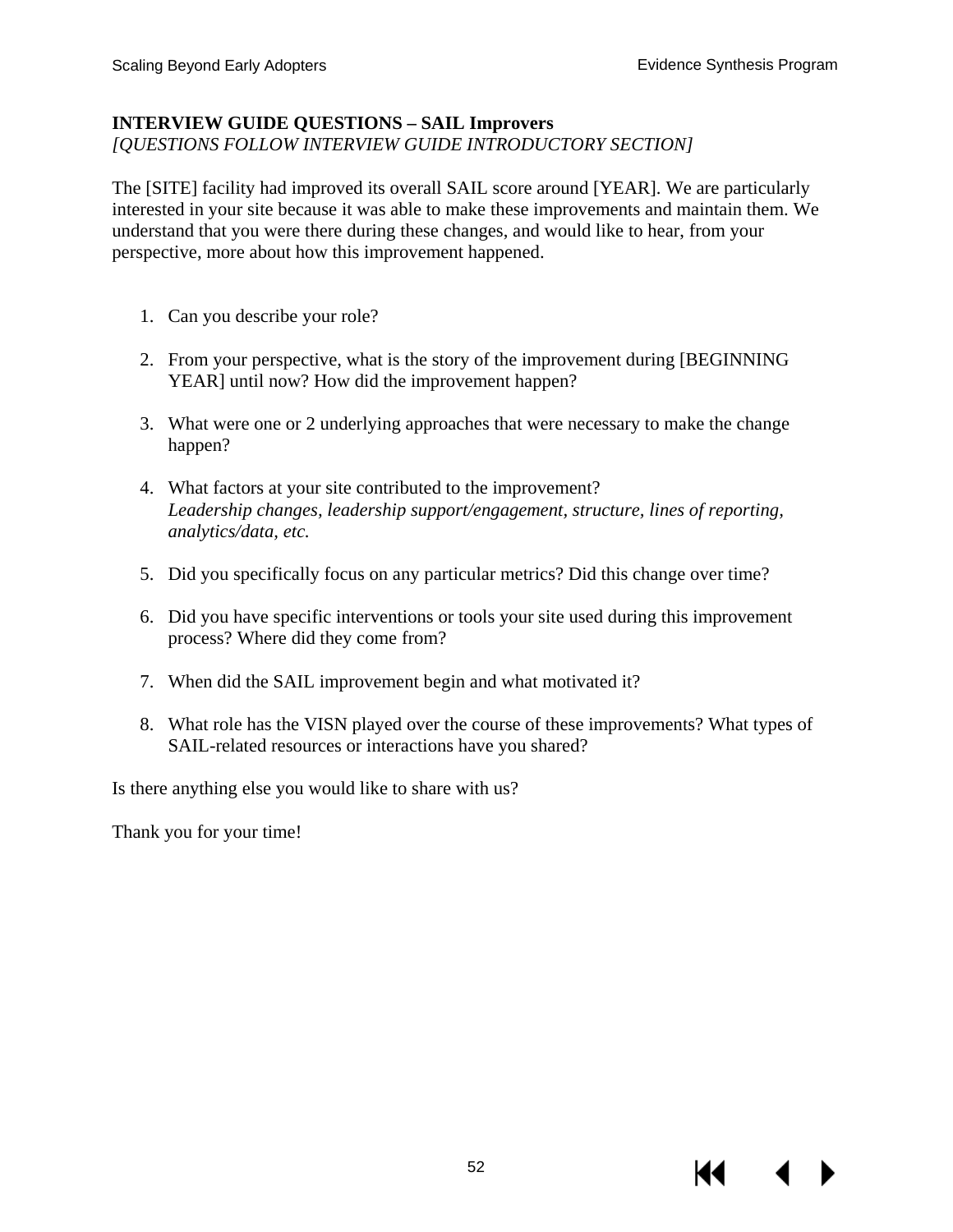$M \sim 1$ 

 $\blacktriangleright$ 

# **APPENDIX C. SAIL DATA EXEMPLARS**

| <b>Fiscal</b><br>year        | '11                      |                |                         | '12                 |                          |                |                | $^{\prime}13$  |                |                | '14            |                |                |                |                | $^{\prime}$ 15 |                |                |                         | $^{\prime}$ 16 |                     |                                  | '17                              |                                  |                                           |
|------------------------------|--------------------------|----------------|-------------------------|---------------------|--------------------------|----------------|----------------|----------------|----------------|----------------|----------------|----------------|----------------|----------------|----------------|----------------|----------------|----------------|-------------------------|----------------|---------------------|----------------------------------|----------------------------------|----------------------------------|-------------------------------------------|
| Quarter                      | $\star$                  | 1              | $\overline{c}$          | 3                   | 4                        | 1              | 2              | 3              | 4              | 1              | $\overline{c}$ | 3              | 4              | 1              | $\overline{c}$ | 3              | 4              | 1              | $\overline{c}$          | 3              | 4                   | 1                                | 2                                | 3                                | 4                                         |
|                              | 5                        | 5              | 5                       | 5                   | 5                        | 5              | 5              | 5              | 5              | 5              | 5              | 5              | 5              | 5              | 5              | 5              | 5              | 5              | 5                       | 5              | 5                   | 5                                | 5                                | 5                                | 5                                         |
| Low quintile<br>examples     | 5                        | 5              | 5                       | 5                   | 5                        | 5              | 5              | 5              | 5              | 5              | 5              | 5              | 5              | 5              | 5              | 5              | 5              | 5              | 5                       | 4              | 4                   | 3                                | 3                                | 3                                | 4                                         |
| score                        | 4                        | 5              | 4                       | 5                   | 5                        | 4              | 5              | 5              | 3              | $\overline{4}$ | 4              | 4              | 4              | 4              | 5              | 5              | 5              | 5              | 5                       | 5              | 4                   | 4                                | 4                                | 4                                | 4                                         |
|                              | 5                        | 5              | 5                       | 5                   | 5                        | 5              | $\overline{4}$ | 3              | 4              | 3              | 3              | 4              | 4              | 4              | 4              | 5              | 4              | 3              | 4                       | 3              | 3                   | 3                                | 3                                | 3                                | 3                                         |
|                              | 5                        | 5              | 5                       | 5                   | 5                        | 5              | 5              | 5              | 5              | 5              | 5              | 5              | 5              | 5              | 5              | 5              | 5              | 5              | 5                       | 4              | 5                   | 5                                | 5                                | 5                                | 5                                         |
|                              | 1                        | 1              | $\overline{1}$          | $\overline{2}$      | $\overline{2}$           | 3              | 3              | 3              | 3              | $\overline{2}$ | $\overline{2}$ | $\overline{2}$ | $\overline{2}$ | $\overline{2}$ | 3              | 3              | $\overline{2}$ | $\overline{2}$ | $\overline{c}$          | $\overline{1}$ | $\overline{1}$      | 1                                | $\overline{2}$                   | $\overline{a}$                   | $\overline{2}$                            |
| examples                     | 1                        |                | 1                       | 1                   | 1                        |                | 1              | $\overline{1}$ | $\overline{1}$ | 1              | $\overline{1}$ | 1              | 1              | 1              | 1              | $\overline{1}$ | $\overline{1}$ | 1              | $\overline{1}$          | 1              | 1                   |                                  | $\overline{1}$                   | $\overline{1}$                   | $\overline{1}$                            |
| quintile<br>score<br>high    | $\overline{c}$           | $\overline{2}$ | $\overline{2}$          | $\overline{2}$      | $\overline{a}$           | $\overline{2}$ | $\overline{2}$ | $\overline{c}$ | $\overline{c}$ | $\overline{2}$ | 1              | $\overline{2}$ | $\overline{2}$ | $\overline{c}$ | $\overline{2}$ | $\overline{2}$ | $\overline{2}$ | $\overline{2}$ | $\overline{c}$          | $\overline{2}$ | $\overline{c}$      | $\overline{2}$                   | $\overline{2}$                   | 3                                | 3                                         |
|                              | $\overline{a}$           | 3              | 3                       | 3                   | $\overline{2}$           | $\overline{2}$ | 3              | 3              | $\overline{c}$ | 1              | 1              | 1              | 1              | 1              | 1              | 1              | 1              | 1              | $\overline{1}$          | $\overline{1}$ | $\overline{2}$      | $\overline{2}$                   | $\overline{2}$                   | 3                                | 3                                         |
|                              | $\overline{c}$           | $\overline{2}$ | $\overline{1}$          | $\overline{1}$      | 1                        | 1              | $\overline{1}$ | $\overline{1}$ | 1              | 1              | 1              | $\overline{c}$ | $\overline{c}$ | $\overline{2}$ | $\overline{c}$ | $\overline{c}$ | 1              | 1              | 1                       | 1              | 1                   | $\overline{2}$                   | $\overline{1}$                   | $\overline{1}$                   | $\overline{1}$                            |
| A                            | $\overline{\mathcal{A}}$ | 4              | 3                       | 3                   | 3                        | 3              | 3              | 4              | 3              | 4              | 4              | 3              | 3              | $\overline{c}$ | $\overline{2}$ | $\overline{2}$ | 1              | 1              | 1                       | 1              | $\overline{1}$      | 1                                | $\overline{1}$                   | $\overline{1}$                   | $\overline{1}$                            |
| B                            | 5                        | 4              | $\overline{4}$          | 4                   | 5                        | 5              | 5              | 4              | 3              | 3              | 4              | 4              | 4              | 4              | $\overline{4}$ | 3              | $\overline{2}$ | 3              | 3                       | 3              | 3                   | 3                                | 3                                | 3                                | 3                                         |
| C                            | $\overline{\mathcal{A}}$ | 4              | 4                       | 4                   | 3                        | 3              | 4              | 4              | 4              | $\overline{4}$ | 4              | 3              | 4              | 4              | 4              | 3              | 3              | 3              | $\overline{2}$          | $\overline{1}$ | $\overline{1}$      |                                  | $\overline{1}$                   | $\overline{1}$                   | $\overline{\mathbf{1}}$                   |
| D                            | 4                        | 4              | 5                       | 5                   | 5                        | 5              | 5              | 4              | 5              | 4              | 3              | $\overline{2}$ | 3              | 3              | 3              | 4              | 3              | 3              | 3                       | 3              | 3                   | $\overline{2}$                   | $\overline{2}$                   | $\overline{c}$                   | $\overline{1}$                            |
| E                            | 5                        | 4              | 4                       | 4                   | $\overline{\mathcal{A}}$ | 3              | $\overline{2}$ | $\overline{2}$ | $\overline{1}$ | 1              | 1              | 1              | 1              | 1              | 1              | 1              | 1              | 1              | 1                       | 1              | $\overline{1}$      | 1                                | $\overline{1}$                   | $\overline{1}$                   | $\overline{1}$                            |
| F                            | 3                        | 3              | 3                       | 3                   | $\overline{4}$           | 5              | 5              | 5              | 5              | 4              | 5              | 5              | 5              | 5              | 5              | 3              | 3              | $\overline{2}$ | $\overline{c}$          | $\overline{2}$ | $\overline{2}$      | 1                                | $\overline{2}$                   | $\overline{2}$                   | $\overline{\mathbf{c}}$                   |
| G                            | 4                        | 4              | 4                       | 4                   | 4                        | 5              | 4              | 4              | 5              | 4              | 5              | 4              | 4              | 5              | 5              | 5              | 5              | 4              | 4                       | 3              | 3                   | 3                                | 3                                | $\overline{a}$                   | 3                                         |
| Improving scores (n=16)<br>Н | 4                        | 4              | 4                       | 5                   | 4                        | 4              | 3              | $\overline{c}$ | $\overline{c}$ | 3              | 3              | 4              | 3              | 4              | 4              | 4              | 4              | 4              | 3                       | $\overline{2}$ | $\overline{2}$      | $\overline{2}$                   | $\overline{a}$                   | 3                                | 3                                         |
| L                            | 3                        | 4              | 4                       | 4                   | 4                        | 4              | 4              | 4              | 5              | 5              | 5              | 4              | 4              | 3              | 3              | $\overline{2}$ | 3              | $\overline{2}$ | $\overline{a}$          | $\overline{2}$ | $\overline{2}$      | $\overline{2}$                   | $\overline{2}$                   | $\overline{\mathbf{c}}$          | $\overline{a}$                            |
| J                            | 4                        | 4              | 3                       | 4                   | 4                        | 4              | 4              | 4              | 4              | 4              | 4              | 3              | 3              | 3              | 3              | 3              | 3              | 3              | $\overline{2}$          | 3              | 3                   | 3                                | 3                                | $\overline{a}$                   | 3                                         |
| Κ                            | 4                        | 4              | 4<br>3                  | 4                   | 3                        | 3              | 4              | 3              | 4              | 4              | 4              | 4              | 4<br>5         | 4<br>5         | 4<br>5         | 4              | 4              | 3<br>3         | 3<br>3                  | $\overline{2}$ | $\overline{1}$      | $\overline{2}$<br>$\overline{2}$ | $\overline{1}$<br>$\overline{1}$ | $\overline{2}$<br>$\overline{1}$ | 3                                         |
| L                            | 3<br>4                   | 3<br>4         | 4                       | $\overline{2}$<br>4 | 3<br>4                   | 4<br>4         | 4<br>4         | 4              | 5<br>4         | 5<br>4         | 4<br>4         | 4<br>3         | 3              | $\overline{2}$ | 3              | 5<br>3         | 4<br>4         | 4              | 4                       | 3<br>4         | $\overline{2}$<br>4 | 3                                | 3                                | $\overline{c}$                   | $\overline{1}$                            |
| М<br>N                       | 4                        | 3              | 4                       | 4                   | 4                        | 4              | 4              | 4<br>4         | 4              | 4              | 5              | 5              | 5              | 5              | 5              | 5              | 5              | 5              | 5                       | 5              | 4                   | 3                                | $\overline{2}$                   | $\overline{2}$                   | $\overline{\mathbf{c}}$<br>$\overline{a}$ |
| O                            | 3                        | 3              | 3                       | 3                   | $\overline{\mathcal{A}}$ | 4              | 4              | 3              | 3              | 3              | 3              | 3              | 4              | 4              | 3              | 3              | $\overline{1}$ | 1              | $\overline{c}$          | $\overline{2}$ | $\overline{2}$      |                                  | $\overline{1}$                   | 1                                | $\overline{1}$                            |
| P                            | 3                        | 3              | $\overline{2}$          | 3                   | 3                        | 4              | 4              | 4              | 3              | 3              | 3              | 4              | 4              | 4              | $\overline{4}$ | 4              | 3              | $\overline{2}$ | $\overline{2}$          | $\overline{2}$ | $\overline{2}$      | $\overline{2}$                   | $\overline{2}$                   | $\overline{2}$                   | $\overline{c}$                            |
|                              | $\overline{1}$           | 1              | $\overline{1}$          | 1                   | $\overline{1}$           | 1              | $\overline{2}$ | $\overline{2}$ | $\overline{2}$ | 3              | 3              | 3              | 3              | 3              | 3              | 4              | 4              | 5              | $\overline{\mathbf{4}}$ | 5              | 5                   | 5                                | 5                                | 5                                | $\overline{5}$                            |
|                              | $\overline{c}$           | $\overline{c}$ | $\overline{2}$          | $\overline{c}$      | $\overline{2}$           | $\overline{2}$ | $\overline{2}$ | $\overline{2}$ | $\overline{2}$ | 1              | 1              | $\overline{1}$ | 1              | $\overline{2}$ | 3              | $\overline{2}$ | $\overline{1}$ | 1              | 1                       | $\overline{2}$ | $\overline{2}$      | 3                                | 4                                | $\overline{\mathbf{4}}$          | 3                                         |
|                              | $\overline{c}$           | $\overline{2}$ | $\overline{1}$          | 1                   | $\overline{1}$           | $\overline{2}$ | 4              | 4              | 5              | 4              | 4              | 5              | 5              | 5              | 5              | 5              | 5              | 5              | 5                       | 5              | 5                   | 5                                | 5                                | 5                                | $\overline{5}$                            |
|                              | 3                        | 3              | 3                       | 3                   | 3                        | $\overline{2}$ | $\overline{2}$ | 3              | 4              | 4              | 3              | $\overline{2}$ | 1              | 1              | 1              | 1              | $\overline{1}$ | $\overline{1}$ | 1                       | $\overline{1}$ | $\overline{1}$      | 1                                | $\overline{1}$                   | $\overline{1}$                   | $\overline{2}$                            |
|                              | 3                        | 4              | 4                       | 4                   | 4                        | 3              | 3              | 3              | $\overline{2}$ | 4              | 4              | 4              | 4              | 5              | 5              | 5              | 5              | 5              | 4                       | 4              | 5                   | 4                                | 5                                | 5                                | 5                                         |
| other                        | 3                        | $\overline{2}$ | 3                       | 3                   | $\overline{2}$           | $\overline{2}$ | $\overline{2}$ | $\overline{2}$ | 4              | 4              | 5              | 4              | 3              | 3              | 3              | 3              | 4              | 4              | 4                       | 4              | 5                   | 5                                | 5                                | 5                                | 4                                         |
|                              | 4                        | 3              | 3                       | 3                   | $\overline{2}$           | 3              | $\overline{2}$ | $\overline{2}$ | 3              | 3              | 3              | 3              | 3              | 3              | 4              | 4              | 4              | 4              | 4                       | 4              | 4                   | 5                                | 4                                | 3                                | 3                                         |
|                              | 4                        | 4              | 5                       | 4                   | 4                        | 5              | 5              | 5              | 5              | 4              | 3              | 3              | $\overline{2}$ | 3              | 3              | 4              | 3              | 3              | 4                       | 4              | 4                   | 5                                | 4                                | $\overline{4}$                   | 4                                         |
|                              | 4                        | 4              | $\overline{\mathbf{4}}$ | 4                   | 3                        | $\overline{2}$ | 3              | 3              | 4              | 3              | 3              | $\overline{2}$ | $\overline{2}$ | 3              | $\overline{2}$ | 3              | 4              | 4              | 4                       | 4              | 4                   | 4                                | 5                                | 5                                | 5                                         |
| Changing score examples,     | 5                        | 5              | 5                       | 4                   | 4                        | 4              | 4              | 4              | 3              | 3              | $\overline{2}$ | 3              | 4              | 4              | 5              | 5              | 5              | 5              | 4                       | 4              | 3                   | 3                                | 4                                | 5                                | 5                                         |
|                              | 5                        | $\overline{2}$ | 1                       | $\overline{2}$      | $\overline{2}$           | 5              | 5              | 4              | 5              | 5              | 5              | 4              | 4              | 4              | 5              | 5              | 5              | 4              | 5                       | 5              | 4                   | 5                                | 5                                | 5                                | $\overline{5}$                            |

\*Data were only collected once in FY2011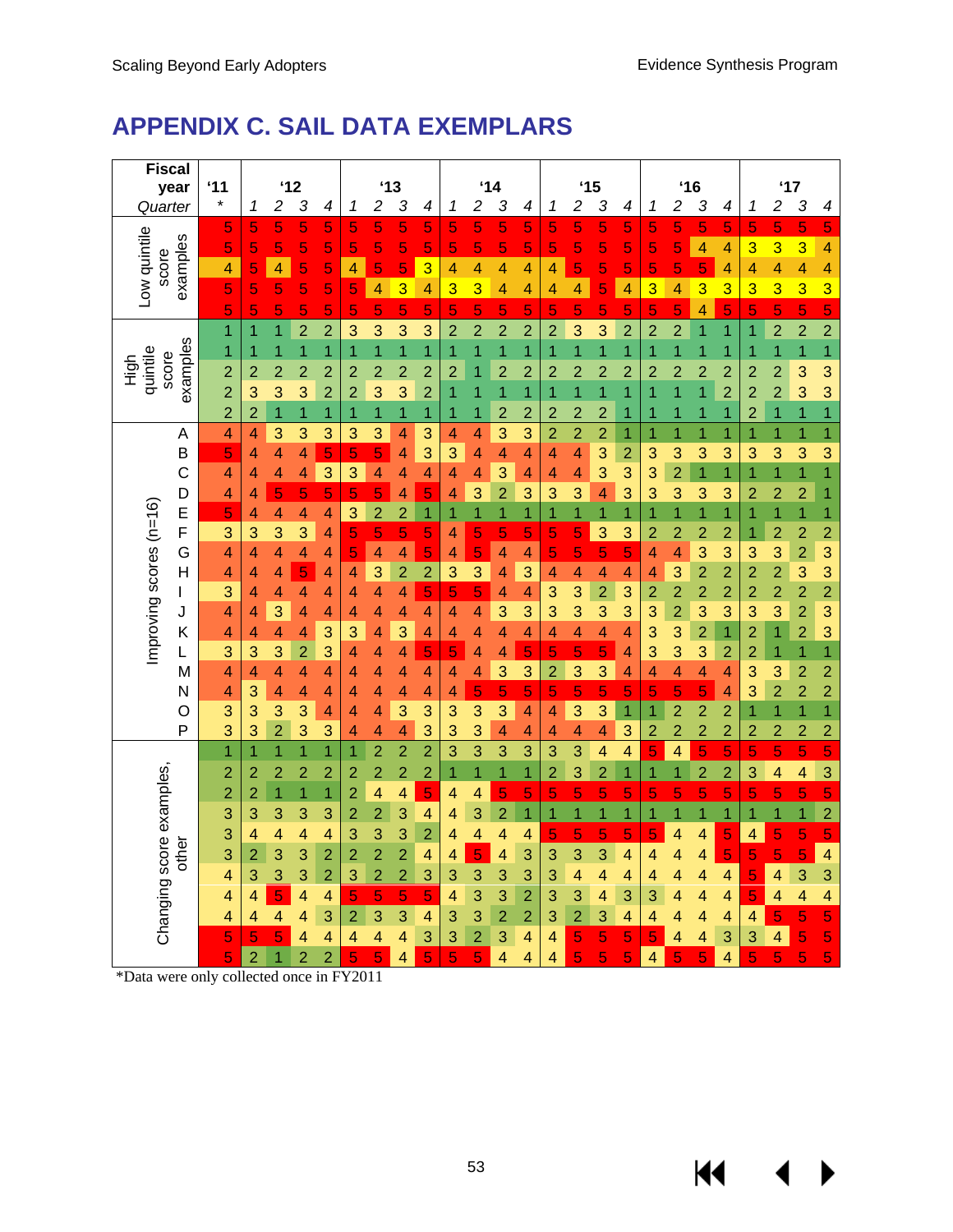# **APPENDIX D. QUERI AND SAIL TEMPLATES USED IN ANALYSIS**

# **QUERI**

| Project/   | What makes sites hard to | Strategies/facilitators to | Description of           | Timeline (How long)       | Other stuff |
|------------|--------------------------|----------------------------|--------------------------|---------------------------|-------------|
| Transcript | engage?                  | engagement (or lack        | intervention (how much)  | different steps took, and |             |
| ID         |                          | thereof, include mandates  | effort on part of sites, | was full scale/spread     |             |
|            |                          | and other external         | fidelity of              | achieved?)                |             |
|            |                          | factors, changes over      | practice/changes over    |                           |             |
|            |                          | time to implementation     | time)                    |                           |             |
|            |                          | strategy)                  |                          |                           |             |

# **SAIL**

| Project/   | Why started/what  | Overall approach over     | How used                 | Who is involved?          | Other stuff/activities |
|------------|-------------------|---------------------------|--------------------------|---------------------------|------------------------|
| Transcript | motivated/initial | time?                     | analytics/data/coding in | Leadership                |                        |
| ID         | catalyst?         | Key strategies used,      | process                  | role/activities, autonomy |                        |
|            |                   | <i>changes over time,</i> |                          | of people involved to     |                        |
|            |                   | specific metrics focused  |                          | make decisions, stability |                        |
|            |                   | on, where did they find   |                          | of personnel              |                        |
|            |                   | materials or resources    |                          |                           |                        |
|            |                   | (eg homegrown or from     |                          |                           |                        |
|            |                   | <i>a group or person)</i> |                          |                           |                        |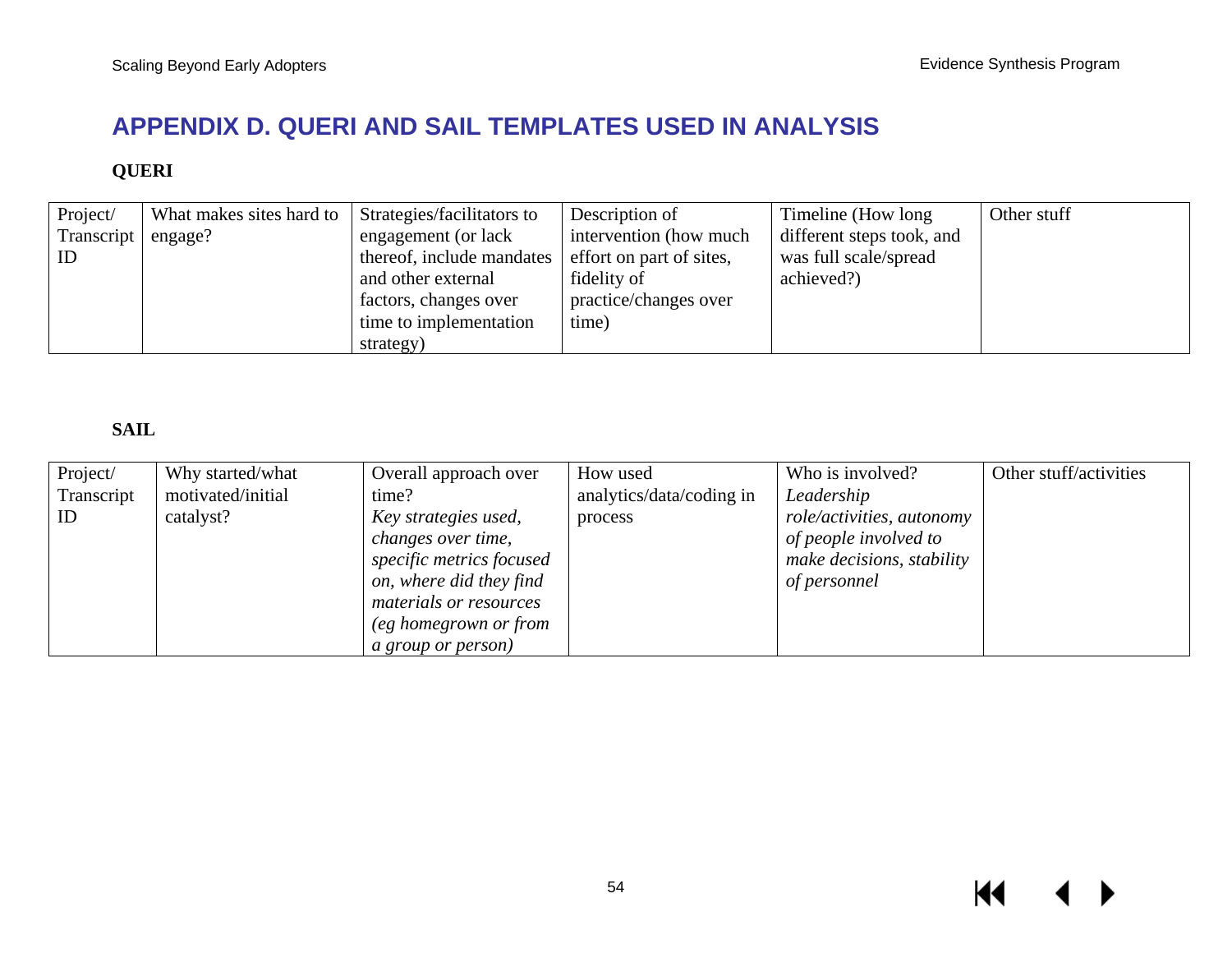# **APPENDIX E. PEER REVIEW COMMENTS/AUTHOR RESPONSES**

| <b>Reviewer</b> | <b>Comment</b>                                                                                                                                                                                                                                                                                                                                                                                                                                                                                                                                                                                                                                                                                                                                                                                                                                                                                                                                                                                                                                                                                                                         | <b>Response</b>                                                                                                                                                                                                                                                                                                                                                                                                                                                                                                                                                                                                      |
|-----------------|----------------------------------------------------------------------------------------------------------------------------------------------------------------------------------------------------------------------------------------------------------------------------------------------------------------------------------------------------------------------------------------------------------------------------------------------------------------------------------------------------------------------------------------------------------------------------------------------------------------------------------------------------------------------------------------------------------------------------------------------------------------------------------------------------------------------------------------------------------------------------------------------------------------------------------------------------------------------------------------------------------------------------------------------------------------------------------------------------------------------------------------|----------------------------------------------------------------------------------------------------------------------------------------------------------------------------------------------------------------------------------------------------------------------------------------------------------------------------------------------------------------------------------------------------------------------------------------------------------------------------------------------------------------------------------------------------------------------------------------------------------------------|
| Reviewer#1      | Multiple objectives, unclear which is highest<br>priority; discussion focuses primarily on the<br>interview data, which does not fully reflect<br>what has been learned from the literature. Mis-<br>match between literature review objectives and<br>interview objectives, not fully addressed or<br>described. I would strongly advise providing<br>clear synthesis of what was learned from the<br>literature before going into the interview data.<br>Primary bias is towards internal VA<br>information, which is not from published<br>literature, but comes from interviews. As I note<br>above, the objectives of the literature review<br>and those of the interviews do not seem well<br>meshed, and the presentation is not very clear<br>as a result.<br>I would strongly recommend dividing into 2<br>sections: the review of the literature, and the<br>interviews. The 2 seem only somewhat related,<br>with the interviews focusing on issues of hard<br>to engage sites, and other issues which are not<br>well covered in the literature, but not really<br>with the central questions of the literature<br>review. | Both the literature and interview data<br>were used to address the same<br>research aim, which is now broken<br>into 2 sections rather than the 4<br>original sections. This change was<br>made for clarity and to align with<br>other reviewer comments related to<br>re-organizing the content. We have<br>clarified the objectives of the report<br>and we have described more<br>explicitly how both the literature<br>review and interviews contributed to<br>each section and the relevant<br>findings therein. We also describe<br>the bias towards internal VA<br>information in the limitations<br>section. |
| Reviewer #2     | As indicated by the authors, by nature of the<br>topic, there are potentially projects/studies<br>missed because of either different search terms<br>or simply because of the work, projects of<br>spread may not be reported in the literature.<br>The other bias as indicated by the authors is the<br>VA-centricity of the report which is fine to<br>ensure an appropriate scope, but there may<br>other lessons/experiences learned that may be<br>beneficial and generalizable to the VA. In<br>general, I would not recommend add anything<br>different to the report, but ensuring these<br>limitations are clear and possibly making some<br>recommendations for future projects on authors<br>should report results regarding disseminating<br>and spreading best practices.                                                                                                                                                                                                                                                                                                                                                 | We have revised the limitations<br>section to emphasize these points<br>and ensured that the<br>recommendations for future research<br>describe ways reporting could be<br>strengthened (eg, describing<br>adaptations/tailoring or how efforts<br>work with hard to engage sites<br>specifically).                                                                                                                                                                                                                                                                                                                  |
| Reviewer#3      | The focus on "late adopters" (or low<br>performing?) sites needs to be more explicitly<br>stated up front – including in the executive<br>summary.<br>The authors present the Rogers Diffusion of<br>Innovations' curve of adoption and in some<br>places use that language (eg, late adopters, etc)                                                                                                                                                                                                                                                                                                                                                                                                                                                                                                                                                                                                                                                                                                                                                                                                                                   | We have added language to<br>emphasize our focus on hard-to-<br>engage sites in the executive<br>summary and discuss in more detail<br>the late adopter/hard-to-engage site<br>terminology in the introduction.                                                                                                                                                                                                                                                                                                                                                                                                      |

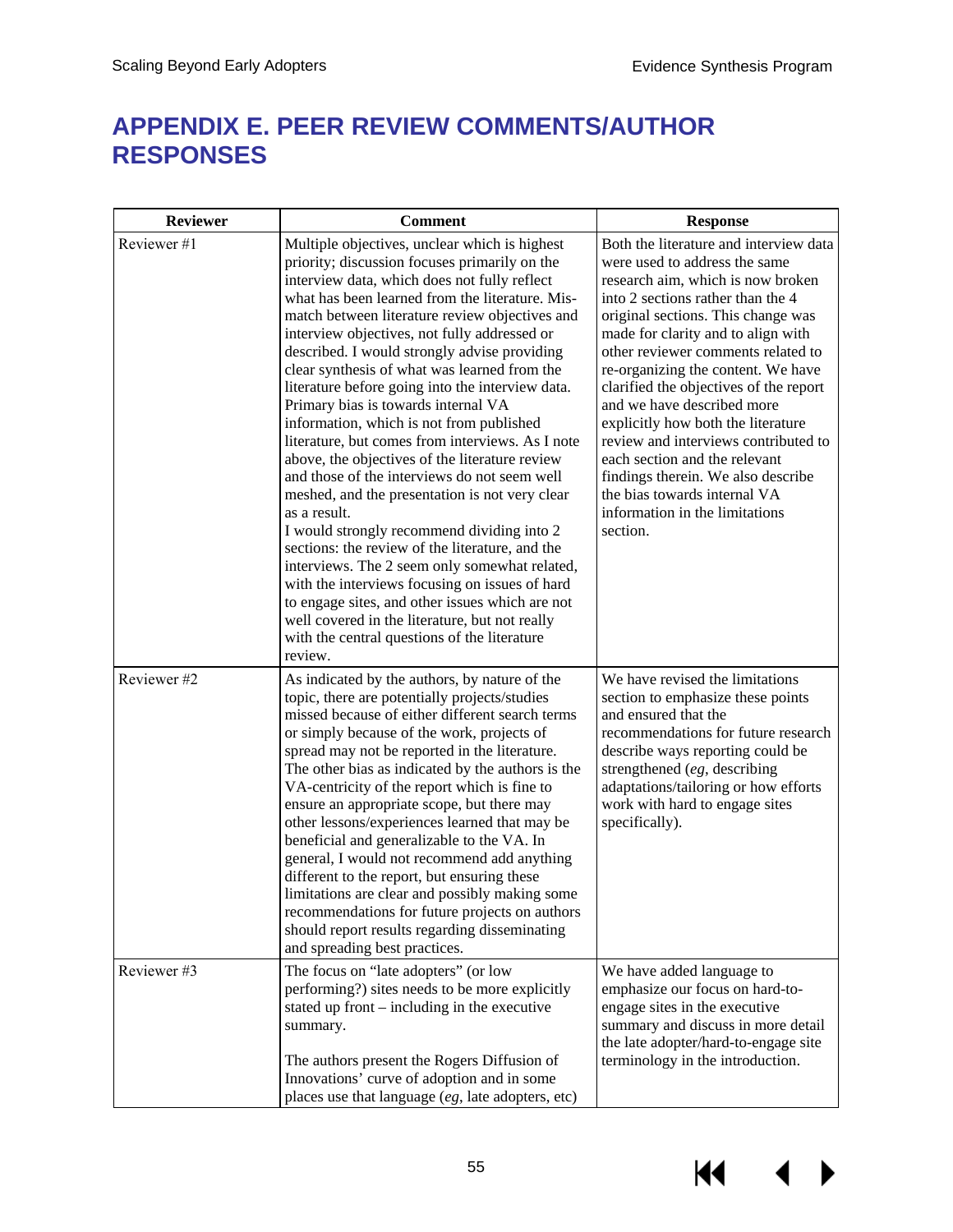|             | but in other places use the term "low<br>performers." These are not necessarily the<br>same sites or contexts. Late adopters are in this<br>category simply because they are slow to adopt<br>a particular innovation and may be in this<br>category for quite rational reasons, some of<br>which the authors acknowledge $(eg,$ sites have<br>already "invented" a solution in place of the<br>targeted innovation). Low performers, on the<br>other hand, are low performers on a particular<br>quality metric or cluster of metrics (and could<br>be a "high performer" on other metrics) and<br>need "solutions" which a particular innovation<br>may or may not align with; $eg$ , a low performer<br>may need innovations targeted to reducing<br>hospital-acquired infections but a particular<br>innovation may address a topic that is less<br>important for them to address. This distinction<br>needs to be clarifiedincluding both is ok but<br>the authors need to be careful not to conflate<br>the terms. It may be best to focus on the term<br>"late adopter" where one reason for late<br>adoption may be because the topic that a<br>particular innovation is designed to address is<br>not aligned with quality gaps experienced by<br>"low performers." Another reason for late<br>adoption might be a general inability or<br>incapacity to implement innovations, often<br>seen in pervasively low performing sites.<br>Who is hard to engage? This question is<br>unclear is the focus on characterizing 'late<br>adopters?'<br>"Hard-to-engage" is yet another term for late<br>adopters/low performers | We agree that low performers are a<br>distinct, if potentially overlapping<br>group. We have rephrased all<br>instances where we conflate them<br>with the other group, so that they are<br>more distinct and intentionally<br>described as low performers where<br>applicable, rather than lumping them<br>with the adopter categories. |
|-------------|----------------------------------------------------------------------------------------------------------------------------------------------------------------------------------------------------------------------------------------------------------------------------------------------------------------------------------------------------------------------------------------------------------------------------------------------------------------------------------------------------------------------------------------------------------------------------------------------------------------------------------------------------------------------------------------------------------------------------------------------------------------------------------------------------------------------------------------------------------------------------------------------------------------------------------------------------------------------------------------------------------------------------------------------------------------------------------------------------------------------------------------------------------------------------------------------------------------------------------------------------------------------------------------------------------------------------------------------------------------------------------------------------------------------------------------------------------------------------------------------------------------------------------------------------------------------------------------------------------------------------------|------------------------------------------------------------------------------------------------------------------------------------------------------------------------------------------------------------------------------------------------------------------------------------------------------------------------------------------|
| Reviewer #3 | The authors highlight the need to define terms,<br>stating that the terms "scale-up" and "spread"<br>are often used interchangeably (I would go<br>further and say, "conflated") and then suggest a<br>definition that continues conflation of these<br>terms. In fact, these are distinctly different<br>terms. $Eg$ , Ilot et al 2013<br>(https://implementationscience.biomedcentral.c<br>om/articles/10.1186/1748-5908-8-128) suggest<br>distinct definitions with citations. It is<br>important to distinguish these terms because<br>these topics are a central focus of this<br>synthesis. If the definitions adopted by Ilot et<br>al are used, scale-up typically relies on a<br>planned top-down strategy to diffuse<br>innovation while "spread" is related to<br>horizontal diffusion of innovations. The<br>distinctions are nuanced but important when<br>attempting to identify strategies and<br>moderators of increasing use of an innovation.<br>The authors, in fact, seem to recognize these as                                                                                                                                                                                                                                                                                                                                                                                                                                                                                                                                                                                                              | We have reviewed and updated our<br>own use of terminology related to<br>scaling/spreading throughout the<br>report and have added more<br>discussion in the limitations about<br>the conflation and our use of terms<br>in the report.                                                                                                  |

К€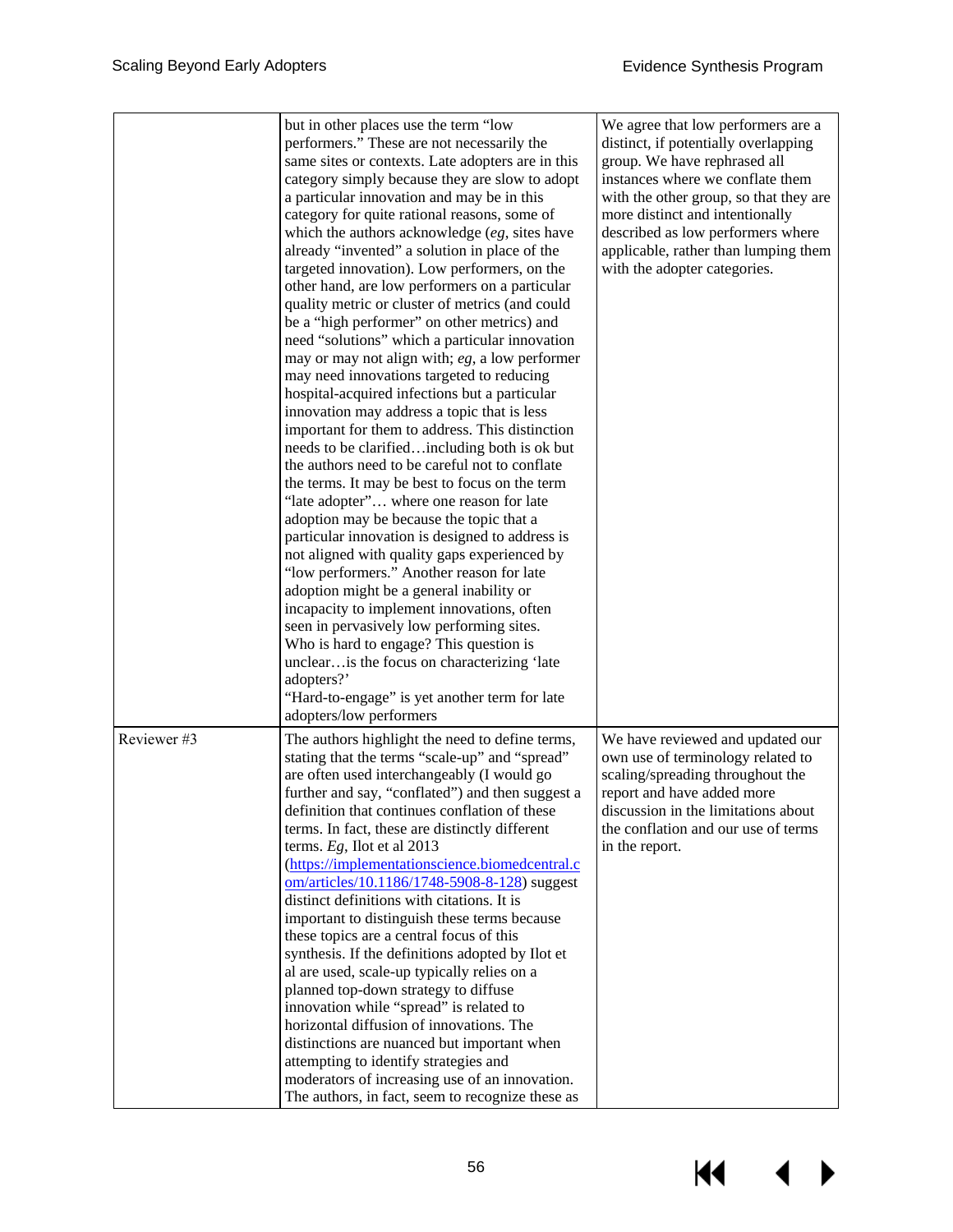$M \rightarrow$ 

|            | distinct terms on p 11, where they introduce<br>IHI and QUERI frameworks and position that<br>innovations may be first tested for "scale-up<br>before moving to full scale/spread."<br>The authors "sought to define what forms large<br>magnitude spread take (what do you mean by<br>"forms") and what should be considered prior<br>to engaging in large magnitude spread take (is<br>this the same as large-scale? scale-up? spread?<br>Be consistent in use of terms), and what should<br>be considered prior to engaging in large<br>magnitude spread                                                                                                               |                                                                                                                                                                                                                                                                                                                                                                                                                           |
|------------|---------------------------------------------------------------------------------------------------------------------------------------------------------------------------------------------------------------------------------------------------------------------------------------------------------------------------------------------------------------------------------------------------------------------------------------------------------------------------------------------------------------------------------------------------------------------------------------------------------------------------------------------------------------------------|---------------------------------------------------------------------------------------------------------------------------------------------------------------------------------------------------------------------------------------------------------------------------------------------------------------------------------------------------------------------------------------------------------------------------|
| Reviewer#3 | Is this a "rapid review?" If so, this needs to be<br>specifically stated. If not, then this synthesis<br>needs a much deeper description of methods<br>and demonstration that the content of the<br>included articles was methodically abstracted<br>using a defined/described process and template<br>(eg, were both qualitative and quantitative<br>findings used? If so, how were they integrated?<br>Also, how was interview data integrated with<br>published articles). As it is, it reads as a "rapid<br>review" meaning that findings are presented as<br>relatively high level with less in-depth and<br>systematic analysis of themes derived from<br>findings. | This is not a rapid review, and we<br>have revised our data abstraction<br>description in the methods section to<br>add more details of our process.<br>We have also revised our description<br>in the methods section of our<br>integration of the interview and<br>literature synthesis findings to<br>provide more clarity here as well.                                                                               |
| Reviewer#3 | Figure 3 shows "macro models" that "describe<br>the organizationof spread efforts." This<br>diagram can be simplified by taking out the<br>circle with 52 publications. " $Eg$ ," needs to be<br>added to the examples to make clear that $eg$ ,<br>Geisinger Learning Health System is an<br>example<br>The brief bullets describing the 3 models are<br>not clearly described - especially in relation to<br>how successful they are. These seem to be<br>purely descriptive. It would be more useful to<br>characterize success within each type of model<br>with reflections on their applicability as an<br>intentional strategy                                     | We have added " $eg$ " into the figure,<br>but kept the 52 publications circle to<br>provide the denominator for the<br>smaller circles.<br>While we would have liked to<br>include information about how<br>successful these different models<br>are, the original articles often did not<br>provide this information, and we<br>were not able to draw conclusions<br>that compared these models in terms<br>of success. |
| Reviewer#3 | Page 21, 2 <sup>nd</sup> paragraph is quite awkwardly<br>worded with reference to Figure 4 that needs<br>more explanation. I imagine that these<br>preconditions may differ depending on the<br>"macro model" contextor do these principles<br>apply regardless of model?                                                                                                                                                                                                                                                                                                                                                                                                 | We have revised this text to be more<br>descriptive, and to clarify that these<br>seemed to be principles that apply<br>regardless of the model.                                                                                                                                                                                                                                                                          |
| Reviewer#3 | Figure 5 lists "potential benefits" first but the<br>text describes "common challenges first."<br>Order in text versus figure order needs to be<br>aligned. The characterization of "benefits" is<br>unclear and unexpected. An overall description<br>of the meaning of this term here is needed.                                                                                                                                                                                                                                                                                                                                                                        | This figure has been updated to<br>reflect the correct order of the text<br>and we provide clarification about<br>the term benefit.                                                                                                                                                                                                                                                                                       |

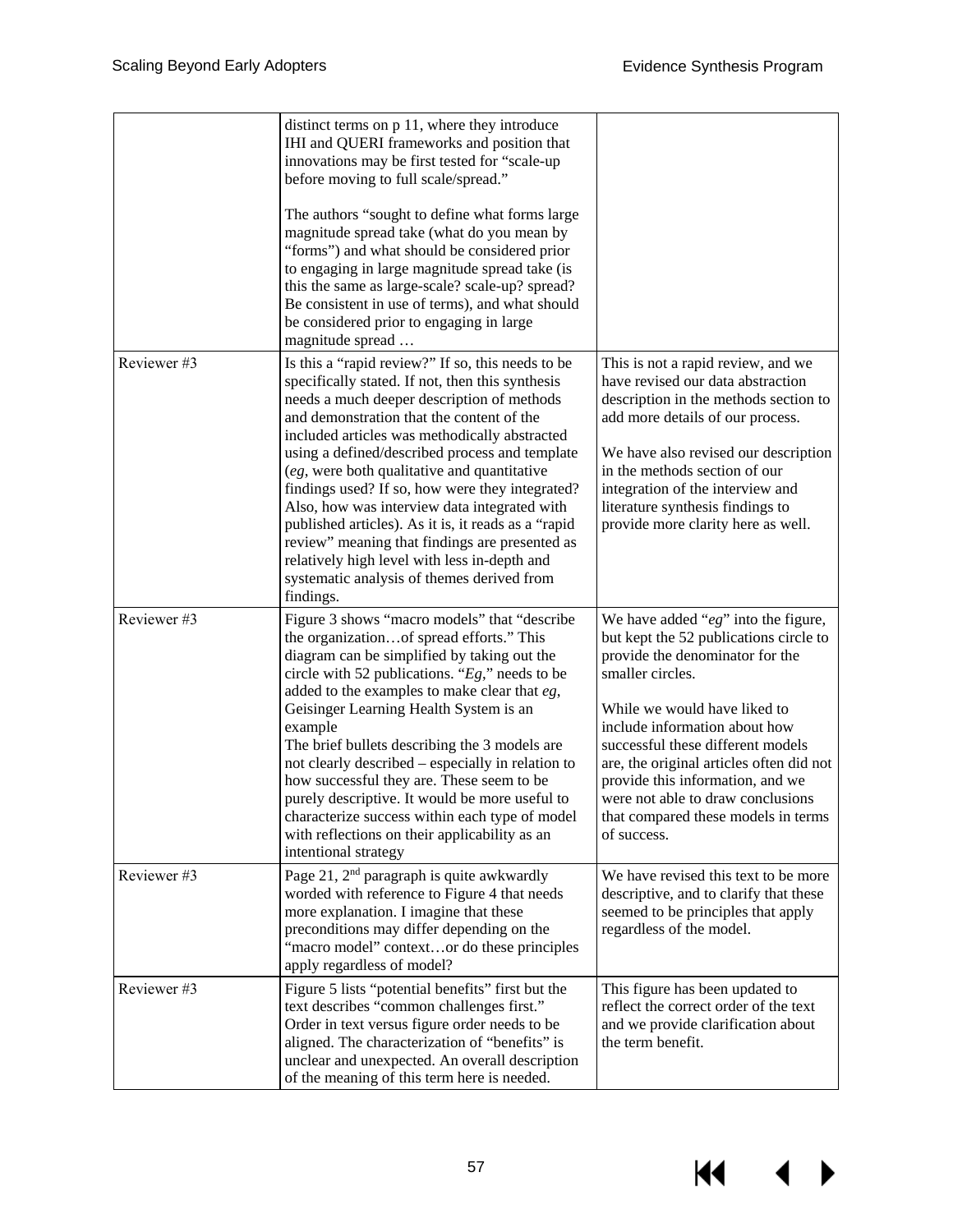| Reviewer#3 | It is hard to know what to do with the<br>information offered related to each benefit -<br>can these insights be leveraged intentionally<br>and strategically to turn these into earlier<br>adopting sites?<br>Regarding "challenges" – reflections on how to<br>overcome and/or whether the presence of these<br>challenges means that efforts to force use of an<br>innovation should be abandoned, would be<br>helpful. For example, if a site has created a<br>"local innovation" that addresses a quality gap,<br>should that site be "forced" to use the new<br>innovation? | In the later section with Figure 7 and<br>the corresponding text these benefits<br>are connected to suggested strategies<br>that may help with engagement.<br>While these sites may not become<br>early adopters, a better<br>understanding of the variety of hard-<br>to-engage sites may help with<br>tailoring strategies and approaches,<br>rather than treating all hard-to-<br>engage sites the same. More<br>discussion of this has been added to<br>the text in this section to presage the<br>later discussion. |
|------------|-----------------------------------------------------------------------------------------------------------------------------------------------------------------------------------------------------------------------------------------------------------------------------------------------------------------------------------------------------------------------------------------------------------------------------------------------------------------------------------------------------------------------------------------------------------------------------------|--------------------------------------------------------------------------------------------------------------------------------------------------------------------------------------------------------------------------------------------------------------------------------------------------------------------------------------------------------------------------------------------------------------------------------------------------------------------------------------------------------------------------|
| Reviewer#3 | Figure 6 would be better understood within the<br>"macro model" section of findings.<br>"re-personalize" is confusing the authors<br>state it is something used in earlier phases and<br>yet the earlier phases do not discuss<br>"personalization."                                                                                                                                                                                                                                                                                                                              | We have moved this Figure earlier in<br>the report.<br>We now emphasize the personalized<br>nature of the early phases to justify<br>our later use of the re-personalize<br>term.                                                                                                                                                                                                                                                                                                                                        |
| Reviewer#3 | Figure 7 is very hard to understand. Linkages<br>are made that do not make sense, nor do the<br>explanations help to make these linkages more<br>clear. Eg, the Figure shows that Low<br>bandwidth is linked to external facilitation. The<br>text refers to "facilitation" (not "external<br>facilitation") and needs to describe what "low<br>bandwidth" is and how facilitation addresses<br>this. These linkages each need to be described<br>in text.                                                                                                                        | We have worked to be more<br>consistent with our terminology in<br>this section $(eg, \text{using external})$<br>facilitation throughout) and<br>have clarified the connections<br>between our earlier description of<br>types of hard-to-engage sites and this<br>section.<br>We have also added more language<br>describing how these linkages were<br>made, either by literature or<br>interviewees.                                                                                                                  |
| Reviewer#3 | What about the "pull" perspective?<br>This question is meaningless on its own. "Pull"<br>must be defined more clearly with explanation<br>about why it is an important question to<br>answer.<br>Figure 8 doesn't relate to text and needs better<br>explanation. $Eg$ , how does "deep dive- to<br>understand local needs" relate to "pull?"                                                                                                                                                                                                                                     | This has been re-organized to a new<br>section of the report and more<br>language has been added to explain<br>the figure (now "VA preconditions<br>and networks for spread"). The<br>"Pull" terminology has been<br>removed, as we determined it was<br>distracting from the purpose of the<br>content.                                                                                                                                                                                                                 |
| Reviewer#3 | The Summary should include more concrete<br>recommendations derived from findings<br>presented.                                                                                                                                                                                                                                                                                                                                                                                                                                                                                   | Recommendations for future work<br>have been highlighted with bullets in<br>the abstract and end summary<br>sections.                                                                                                                                                                                                                                                                                                                                                                                                    |
| Reviewer#3 | It is not clear how data from interviews were<br>integrated with findings from published<br>literature. Findings from literature (based on<br>the 52 articles) should be presented within each<br>section and then clearly and separately<br>extended or further explicated by the                                                                                                                                                                                                                                                                                                | We have described more explicitly<br>how both the literature review and<br>interviews contributed to each<br>section and the relevant findings<br>therein.                                                                                                                                                                                                                                                                                                                                                               |

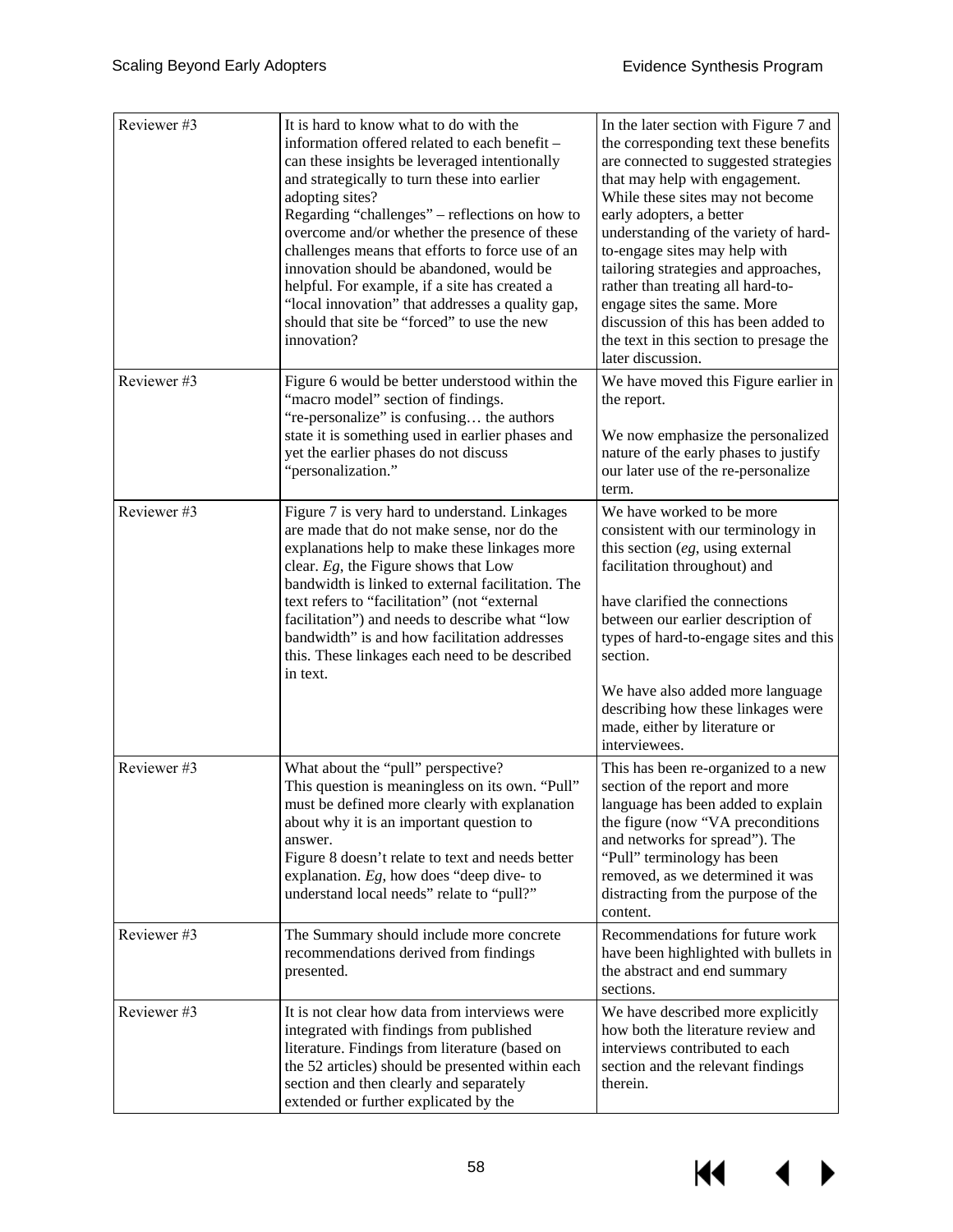$M \rightarrow$ 

|             | interviews. Readers need to know the relative<br>strength of evidence for the assertions made in<br>this synthesis – published, peer-reviewed<br>articles provide stronger evidence though the<br>interviews can provide deeper insights or<br>confirmation of published findings.                                                                                                                                                                                                                                                                                                                                                                                                                                                                                                                                                                                                                                                                                                                                                                                                                             |                                                                                                                                                                                                                                                                                                                                                                                                                                                                                                                                                                                 |
|-------------|----------------------------------------------------------------------------------------------------------------------------------------------------------------------------------------------------------------------------------------------------------------------------------------------------------------------------------------------------------------------------------------------------------------------------------------------------------------------------------------------------------------------------------------------------------------------------------------------------------------------------------------------------------------------------------------------------------------------------------------------------------------------------------------------------------------------------------------------------------------------------------------------------------------------------------------------------------------------------------------------------------------------------------------------------------------------------------------------------------------|---------------------------------------------------------------------------------------------------------------------------------------------------------------------------------------------------------------------------------------------------------------------------------------------------------------------------------------------------------------------------------------------------------------------------------------------------------------------------------------------------------------------------------------------------------------------------------|
| Reviewer#3  | The QUERI and IHI "models" should be<br>characterized as frameworks - they are high-<br>level, conceptual processes. I'm not sure of the<br>appropriateness of combining these to guide<br>this synthesis. QUERI is very much focused on<br>moving research evidence to practice;<br>characterizing the process as a "pipeline." This<br>pipeline has a core premise that innovations<br>must be "evidence-based" – a top-down<br>process is then assumed to get that innovation<br>broadly implemented. IHI, on the other hand, is<br>very much focused on grassroots process<br>improvement. Scientific evidence is not<br>germane, rather, local demonstration of<br>improvement is necessary (through piloting<br>and initial testing as the authors state) before<br>scaling up and/or spreading more broadly. It is<br>important to highlight these distinctions and to<br>clarify whether this synthesis truly draws on<br>both scenarios or is focused on a more<br>"QUERI pipeline" approach to identifying<br>evidence-based innovations which then need to<br>be scaled up and spread more broadly. | We have highlighted this key<br>distinction in our discussion of these<br>frameworks and have noted that<br>while there is a fundamental<br>difference between the evidence-<br>based approach and the grassroots<br>process improvement approach, the<br>similarities in the later stages of<br>these frameworks is the key factor<br>we wanted to emphasize in this<br>report, and that in many cases it was<br>not clear from published reports<br>which approach had been used, so<br>we chose to draw from both<br>scenarios. We also now refer to these<br>as frameworks. |
| Reviewer #4 | Methods section $(p.13)$ , included mention of<br>the TEP. Although this was defined earlier, it<br>was not immediately clear who this was. It is<br>recommended that the authors use the full term<br>"Technical Expert Panel," especially since this<br>seems to be the main place that the TEP was<br>references.                                                                                                                                                                                                                                                                                                                                                                                                                                                                                                                                                                                                                                                                                                                                                                                           | This has been updated                                                                                                                                                                                                                                                                                                                                                                                                                                                                                                                                                           |
| Reviewer #4 | Methods section (p.13), guiding question $#3$<br>(How can you work with hard-to-engage<br>sites?) ends in a question but is a statement.                                                                                                                                                                                                                                                                                                                                                                                                                                                                                                                                                                                                                                                                                                                                                                                                                                                                                                                                                                       | We have revised our framing of the<br>questions and this question no longer<br>appears here.                                                                                                                                                                                                                                                                                                                                                                                                                                                                                    |
| Reviewer #4 | In Search Strategy (p.13), you reference the<br>"Error! Reference source not found" which I<br>had difficulty locating in the document. Could<br>you perhaps include a page number to help<br>others locate this (and other appendices) more<br>easily? This is especially important when your<br>search approach/search terms are not presented<br>in the body of the document but instead as an<br>appendix.<br>It would be nice to make it easier for readers to<br>access this information while reading the body<br>of the document, perhaps by including page<br>numbers in the text.                                                                                                                                                                                                                                                                                                                                                                                                                                                                                                                    | We have fixed the error message and<br>also added page numbers for all<br>referenced appendices throughout<br>the report.                                                                                                                                                                                                                                                                                                                                                                                                                                                       |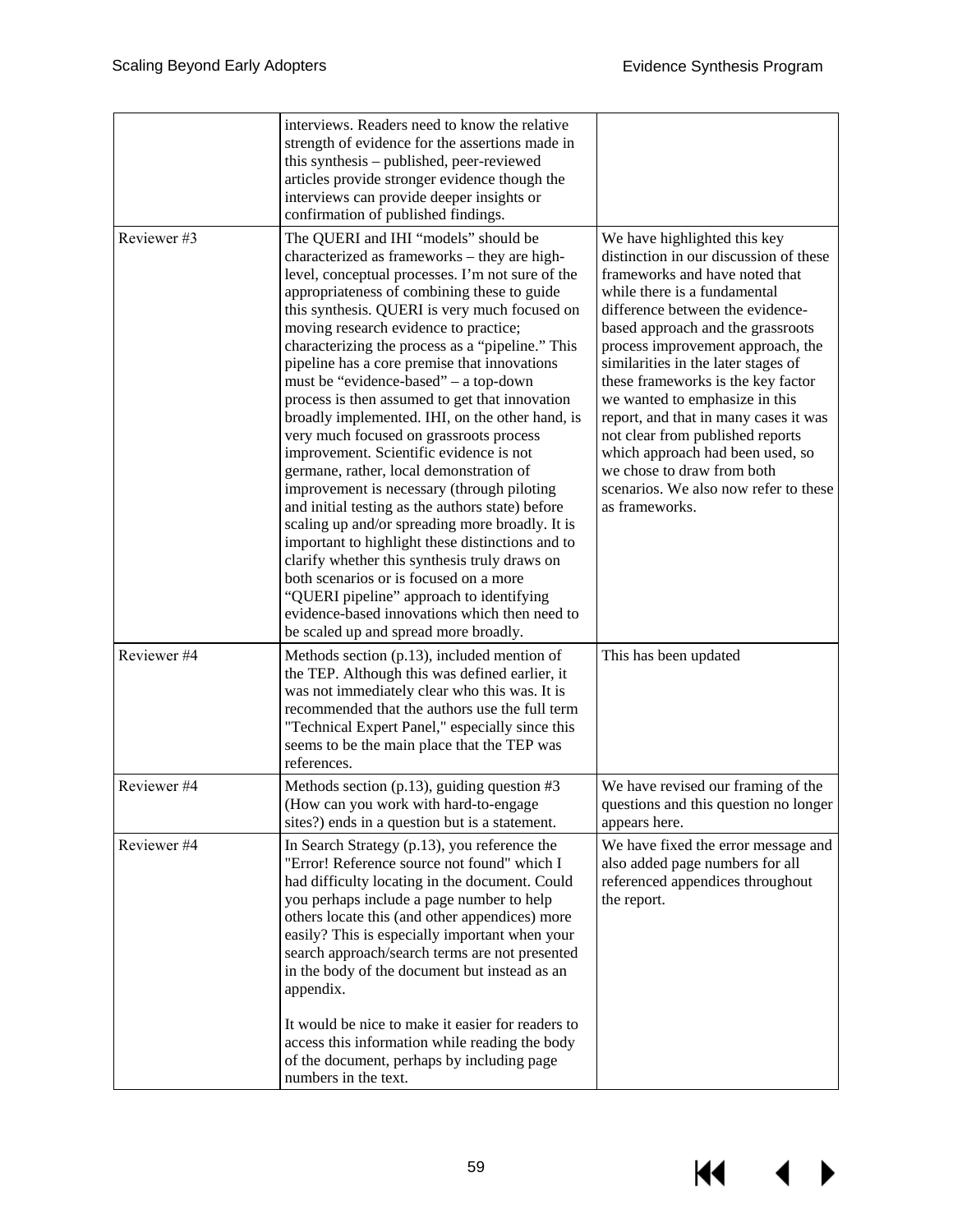$\overline{\mathbf{A}}$ 

▶

KI

| Reviewer #4 | In Study Selection (p.14), you might consider<br>offering some additional information to<br>support your decisions related to studies that<br>were rejected from your sample. More<br>specifically, why were low-income country<br>settings excluded? What was the basis of<br>excluding studies that spread to less than 10<br>sites?                                                                                                                                                                                                                                                                                                                                                                                                                                                                  | We now describe the rationale for<br>excluding low-income countries and<br>studies that spread to less than 10<br>sites.                                                                                                                                                                                                                                                                                                                                                    |
|-------------|---------------------------------------------------------------------------------------------------------------------------------------------------------------------------------------------------------------------------------------------------------------------------------------------------------------------------------------------------------------------------------------------------------------------------------------------------------------------------------------------------------------------------------------------------------------------------------------------------------------------------------------------------------------------------------------------------------------------------------------------------------------------------------------------------------|-----------------------------------------------------------------------------------------------------------------------------------------------------------------------------------------------------------------------------------------------------------------------------------------------------------------------------------------------------------------------------------------------------------------------------------------------------------------------------|
| Reviewer #4 | In the SAIL Improvers section (p.15), you state<br>the some sites were non-responsive and that<br>site interviews were still ongoing. This<br>suggests that data collection and analysis were<br>not complete for the version of this report that<br>was reviewed. Is this a concern? Will there be<br>additional edits/expansions to this report after<br>review by myself and the other reviewers?                                                                                                                                                                                                                                                                                                                                                                                                    | At the time of the report drafting, all<br>interviews had been conducted and<br>notes from these interviews were<br>taken into account, but some later<br>interviews were not transcribed and<br>formally analyzed. We have now<br>conducted our process as described<br>in the methods section and found no<br>grounds for changing any of our<br>findings or conclusions. However,<br>we had wanted to be transparent<br>about this issue at the time of draft<br>report. |
|             |                                                                                                                                                                                                                                                                                                                                                                                                                                                                                                                                                                                                                                                                                                                                                                                                         | We have also now included more<br>specific information in the methods<br>section, as described by the COREQ<br>guidelines, about the non-responsive<br>sites.                                                                                                                                                                                                                                                                                                               |
| Reviewer #4 | The Preconditions for Large Magnitude Spread<br>$(p.21)$ section was a bit confusing. Is the figure<br>presenting a tool to be used by sites hoping to<br>support spread? Areas that need to be assessed<br>prior to beginning a spread effort? The<br>presentation of this information seemed to<br>introduce this topic for later exploration, but<br>then left it without providing findings or<br>recommendations. Again, there seemed to be a<br>lack of continuity, as the topic of<br>"Preconditions for Spread" appears to<br>encompass all sites, while the later discussion<br>mainly focuses on Hard-to-Engage sites. It felt<br>as if there needed to be more exploration of the<br>concept of "Spread Preconditions" and/or more<br>of a transition to a focus on hard-to-engage<br>sites. | The organization of the sections has<br>been updated and more language to<br>help with flow has been added. We<br>have also added language to better<br>contextualize this figure/section.                                                                                                                                                                                                                                                                                  |
| Reviewer#4  | I wonder if it might be helpful to more<br>explicitly link these strategies to challenges in<br>the text by creating some sub-headers within<br>the text that would mirror the organization<br>presented in Figure 7? The current write-up<br>does a nice job of focusing on the strategies but<br>could use more emphasis on the ways that<br>these strategies could be used to address the<br>specific challenges, and build from the<br>benefits, characteristics of hard-to-engage sites.                                                                                                                                                                                                                                                                                                           | Sub-headers in this section have<br>been added and brief descriptions<br>have been added to summarize the<br>links between characteristics of sites<br>and strategies.                                                                                                                                                                                                                                                                                                      |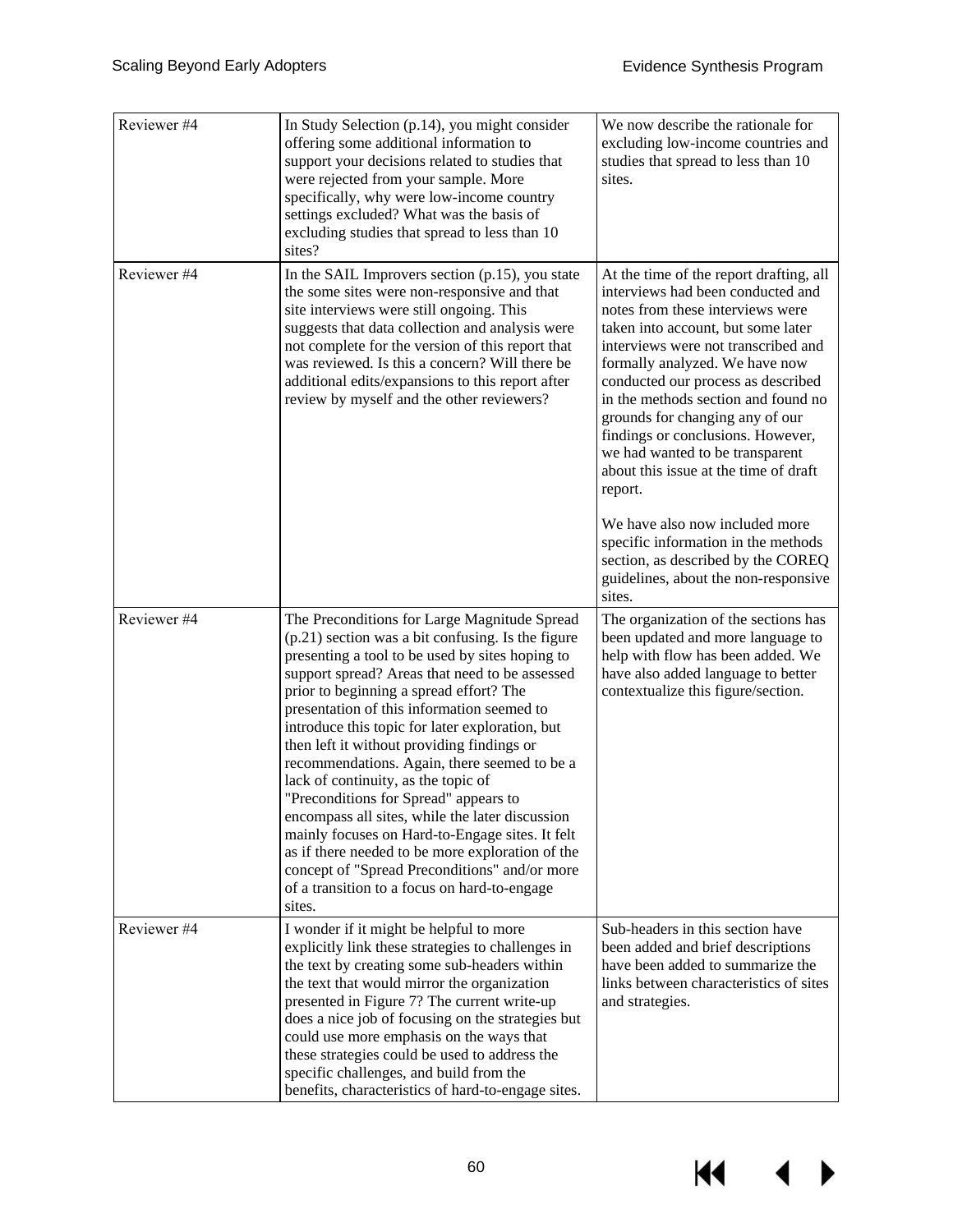| Reviewer #4<br>Reviewer #4 | In the "What About the 'Pull' Perspective?"<br>section (p.33), it might be helpful to briefly<br>talk about how these local/"pull" approaches<br>interact/relate to "push" or spread approaches.<br>As this is currently written, it feels a bit too<br>reductionistic and missed opportunities for<br>explanation/big picture views of these 2 forces<br>that I fear would not be available to your<br>average reader naïve to QI methods.<br>p. 34 - Existing VA Hubs of Information - you                                                                                                                                                                                                                                                                                                          | This has been re-organized to a new<br>section of the report and more<br>language has been added to explain<br>the figure (now "VA preconditions<br>and networks for spread"). The<br>"Pull" terminology has been<br>removed, as we determined it was<br>distracting from the purpose of the<br>content.<br>Yes, these are now capitalized. |
|----------------------------|-------------------------------------------------------------------------------------------------------------------------------------------------------------------------------------------------------------------------------------------------------------------------------------------------------------------------------------------------------------------------------------------------------------------------------------------------------------------------------------------------------------------------------------------------------------------------------------------------------------------------------------------------------------------------------------------------------------------------------------------------------------------------------------------------------|---------------------------------------------------------------------------------------------------------------------------------------------------------------------------------------------------------------------------------------------------------------------------------------------------------------------------------------------|
|                            | do not capitalize "Shark Tank" or the names of<br>the other hubs. Should these be capitalized?                                                                                                                                                                                                                                                                                                                                                                                                                                                                                                                                                                                                                                                                                                        |                                                                                                                                                                                                                                                                                                                                             |
| Reviewer #4                | The transition from "hard to engage sites"<br>discussion, which is based on interviews and<br>literature reviews, to the "what about the 'pull'<br>perspective," which is based on interviews<br>alone, is a bit jarring (p.33). Perhaps it would<br>be helpful to provide a bit more framing to<br>explain that you are transitioning from a<br>consideration of the perspectives/lessons<br>learned from research/interviews with persons<br>who support practice spread to sites that are the<br>recipients of these spread efforts? It seems that<br>this is what you were intending - to understand<br>the spread process from both sides, correct?<br>Either way, this section would benefit from<br>more framing and introduction as the tone is<br>very different from the previous sections. | We have re-organized the report,<br>which we hope addresses this<br>concern.                                                                                                                                                                                                                                                                |
| Reviewer #4                | p.35 - your summary of your findings related<br>to practice spread were confusingly stated: "<br>activities described in our data split the final<br>phase of full-scale spread into 2 phases with<br>distinct strategies. The third phase, or first part<br>of the full-scale spread, which we are calling<br>the 'mass broadcast' phase, uses strategies<br>The fourth phase, or second part of the full-<br>scale spread phase" Perhaps it would be<br>easier to read/understand if you proposed that<br>the current spread model be expanded or re-<br>labeled, to avoid this confusion related to<br>first/third and second/fourth stages.                                                                                                                                                       | We have revised and edited our<br>language for clarity as suggested.                                                                                                                                                                                                                                                                        |
| Reviewer #4                | p.36 - In the "What about the 'Pull'<br>Perspective?", "Pull" should be capitalized.<br>Also, I would recommend that you drop "in the<br>SAIL interviews" from the end of the first<br>sentence in this section - as it is currently<br>written, it sounds as if sites are seeking out<br>information from the interviews, rather than<br>the sites were discussing their sources of<br>information within the interviews that you<br>conducted.                                                                                                                                                                                                                                                                                                                                                      | These updates have been made.                                                                                                                                                                                                                                                                                                               |
| Reviewer #4                | You make the distinction between "late<br>adopters" and "low performing" sites in your<br>Summary section $(p.37)$ . It may be useful to                                                                                                                                                                                                                                                                                                                                                                                                                                                                                                                                                                                                                                                              | We have added more discussion of<br>the late adopter/low performer/hard-<br>to-engage site terminology in the                                                                                                                                                                                                                               |

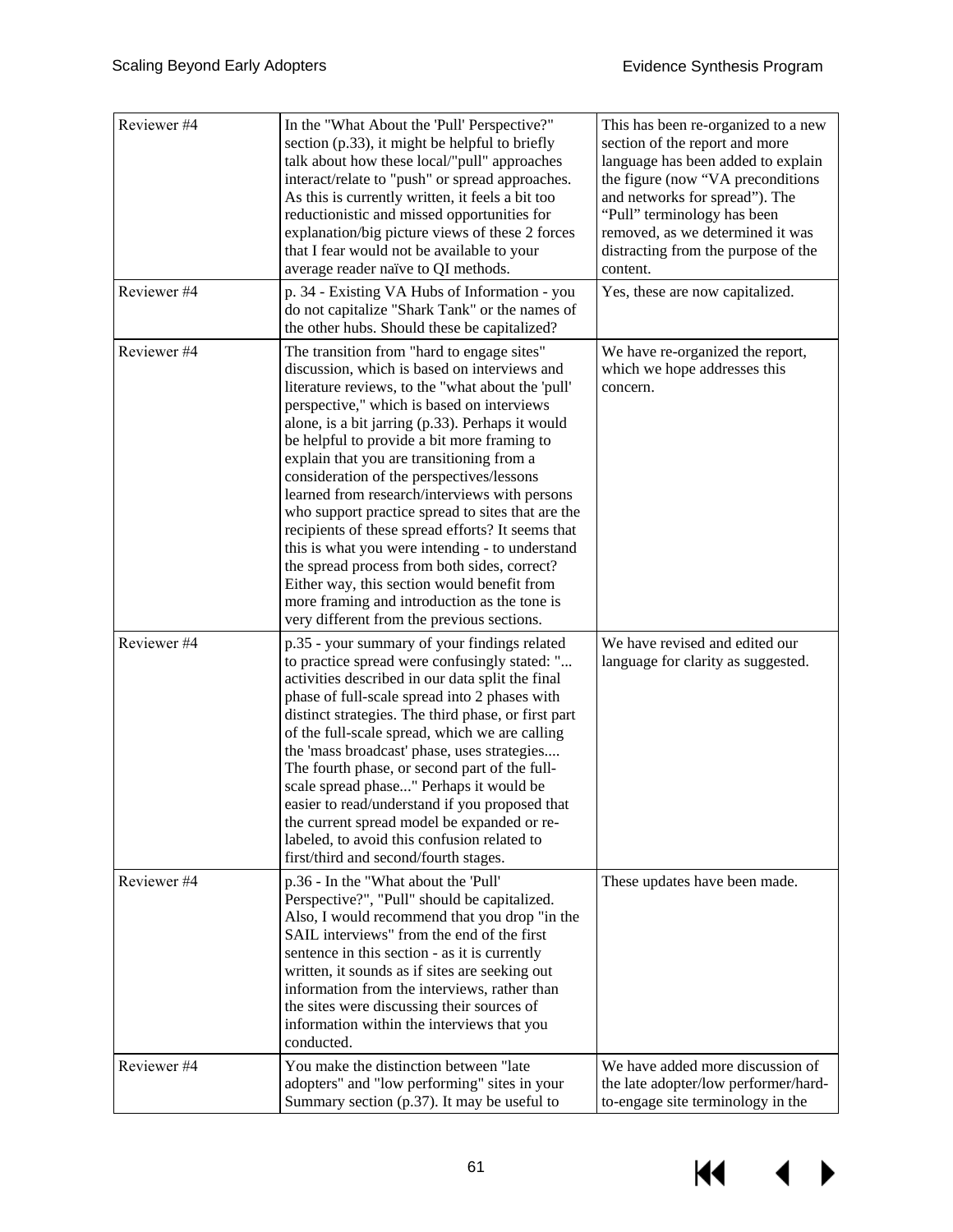14

▶

◢

|            | provide a little more information about the<br>value of distinguishing between these 2 types<br>of sites. You mention that "while there may<br>(be) substantial overlap, some distinctions were<br>also made, particularly in the QUERI<br>interviews." Can you briefly summarize these<br>distinctions in this section? Keep in mind this<br>may be the only section that some readers read.                                                                                                                                                                                                                                                                                                                                                                                                                                                                                                                                                                                                                                                                                                                                                                                                                                                                                                                                                                                                                                                                                                                                                                                                                                                                     | introduction to help support this later<br>discussion.<br>We have also now added brief<br>examples to the summary section.                                                                                  |
|------------|-------------------------------------------------------------------------------------------------------------------------------------------------------------------------------------------------------------------------------------------------------------------------------------------------------------------------------------------------------------------------------------------------------------------------------------------------------------------------------------------------------------------------------------------------------------------------------------------------------------------------------------------------------------------------------------------------------------------------------------------------------------------------------------------------------------------------------------------------------------------------------------------------------------------------------------------------------------------------------------------------------------------------------------------------------------------------------------------------------------------------------------------------------------------------------------------------------------------------------------------------------------------------------------------------------------------------------------------------------------------------------------------------------------------------------------------------------------------------------------------------------------------------------------------------------------------------------------------------------------------------------------------------------------------|-------------------------------------------------------------------------------------------------------------------------------------------------------------------------------------------------------------|
| Reviewer#5 | I think there are 2 problems with applying the<br>Diffusion of Innovations adopter groups in this<br>setting.<br>The most important problem is that Rogers<br>may have misunderstood the association<br>between innovation adoption and the group<br>characteristics. Instead of those in the early<br>adopter group being generally more innovative<br>and those in the late adopter group being<br>generally skeptical and slow to change, it may<br>be that those found in the early adopter group<br>are generally higher status $(eg,$ more educated,<br>more metropolitan, wealthier) and are more<br>likely to be copied than those in the late<br>adopter group. It calls into question the idea<br>some people are (in many/most aspects of life)<br>generally more innovative and some generally<br>more resistant to change. See John Henrich's<br>paper Henrich, J. (2001). Cultural transmission<br>and the diffusion of innovations: Adoption<br>dynamics indicate that biased cultural<br>transmission is the predominate force in<br>behavioral change. American Anthropologist,<br>103(4), 992-1013.<br>Another conceptual problem is that Rogers'<br>adopter groups were based on observations<br>about individuals, and many of the defining<br>characteristics of those individuals do not<br>translate or translate imperfectly to<br>organizations, eg, innovators being more<br>metropolitan and educated than late adopters.<br>I don't think this critique is a serious one in<br>terms of the validity of the findings, but as a<br>conceptual guiding model I think it's probably<br>important to point out that it has some potential | We have now incorporated a more<br>thorough discussion about Diffusion<br>of Innovations in the Introduction<br>section, and removed some of the<br>later references to this theory to de-<br>emphasize it. |
| Reviewer#5 | flaws. The authors might bring this up in the<br>discussion of who is hard to engage (page 22).                                                                                                                                                                                                                                                                                                                                                                                                                                                                                                                                                                                                                                                                                                                                                                                                                                                                                                                                                                                                                                                                                                                                                                                                                                                                                                                                                                                                                                                                                                                                                                   | This is a key point, and is now                                                                                                                                                                             |
|            | I think there needs to be greater emphasis and<br>discussion about allowing sites to say no to a<br>change initiative. The authors do an excellent<br>job of acknowledging and describing how late<br>adopters were observed to have some<br>beneficial characteristics. But other than the<br>observation about taking the long view (page                                                                                                                                                                                                                                                                                                                                                                                                                                                                                                                                                                                                                                                                                                                                                                                                                                                                                                                                                                                                                                                                                                                                                                                                                                                                                                                       | included in the discussion section.                                                                                                                                                                         |

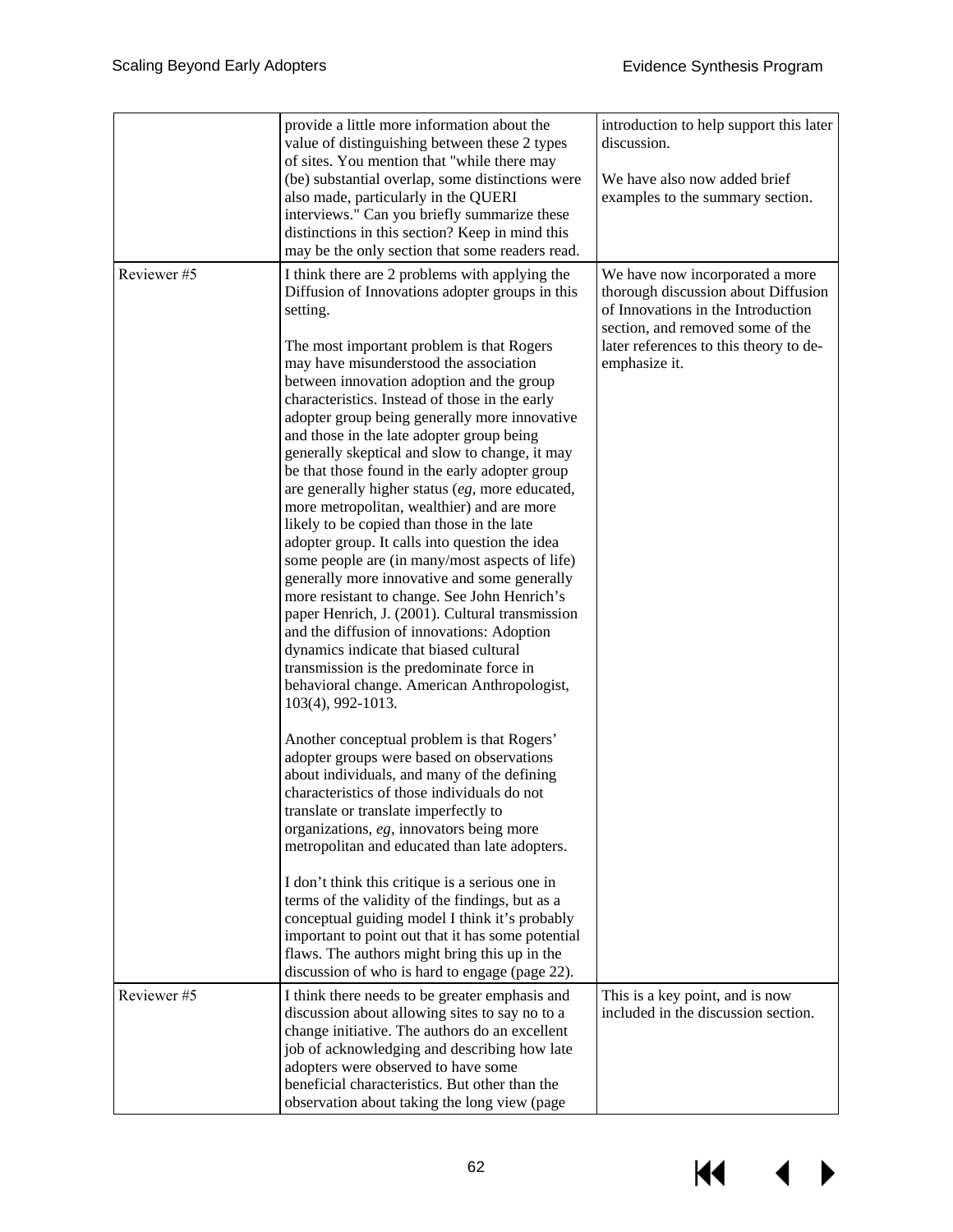|            | 24), there doesn't seem to be an<br>acknowledgement that the best decision for a<br>given site might be to say no to the change<br>initiative, particularly in situations where there<br>is low bandwidth, large sets of competing<br>demands, or a homegrown solution that works.<br>Virtually any change initiative is stressful and<br>disruptive. I can understand that it may be that<br>this was not a finding (i.e., the wisdom of<br>declining to adopt/participate did not emerge in<br>interviews or the literature), and therefore it is<br>not appropriate to interject it with empirically-<br>grounded findings. But perhaps the authors<br>could note in the limitations or elsewhere in the<br>discussion that a key assumption here was that<br>a given initiative was broadly desirable or<br>necessary, and we all know that there are<br>initiatives and programs that don't work well<br>for every site. |                                                                                                                                                                                                                                               |
|------------|-------------------------------------------------------------------------------------------------------------------------------------------------------------------------------------------------------------------------------------------------------------------------------------------------------------------------------------------------------------------------------------------------------------------------------------------------------------------------------------------------------------------------------------------------------------------------------------------------------------------------------------------------------------------------------------------------------------------------------------------------------------------------------------------------------------------------------------------------------------------------------------------------------------------------------|-----------------------------------------------------------------------------------------------------------------------------------------------------------------------------------------------------------------------------------------------|
| Reviewer#5 | I would like to see more concrete examples. I<br>like the use of the quotes, but they're often too<br>vague to really illustrate the findings for the<br>reader. For example, page 29, on creating a<br>web of support, it would be helpful to know<br>what the setting was that the quotes come<br>from; who the team leader was; who the other<br>team members in the web were, etc. Another<br>example is on page 31, with the quote about<br>evidence-based quality improvement. It would<br>be very helpful to provide some details about<br>the project and how sites shaped the project to<br>their needs and context.                                                                                                                                                                                                                                                                                                 | We have added specific examples to<br>the first quote described, but we<br>went back to the interview and<br>unfortunately we did not have more<br>site-specific information to give<br>about the evidence-based quality<br>improvement work. |
| Reviewer#5 | Page 5, line 38, I'm not sure I understand why<br>findings from low income settings wouldn't be<br>applicable in high-income settings. There may<br>be resource issues, but many of the dynamics<br>in my experience are similar, $eg$ , issues of<br>planning, competing priorities, clarity about<br>roles and goals.                                                                                                                                                                                                                                                                                                                                                                                                                                                                                                                                                                                                       | We now describe the rationale for<br>excluding low-income countries.                                                                                                                                                                          |
| Reviewer#5 | Page 6, line 42. The sentence, "these included<br>spread efforts that were embedded spread<br>within a system of care" is hard to understand.<br>I think I understand after reading it 4 or 5<br>times.                                                                                                                                                                                                                                                                                                                                                                                                                                                                                                                                                                                                                                                                                                                       | We have clarified this wording.                                                                                                                                                                                                               |
| Reviewer#5 | Page. 6, line 48-49. The sentence, "for sites<br>spread initiators intend to work with," is<br>another very difficult to understand phrase.                                                                                                                                                                                                                                                                                                                                                                                                                                                                                                                                                                                                                                                                                                                                                                                   | We have clarified this wording.                                                                                                                                                                                                               |
| Reviewer#5 | Page 13, line 56. There's an error note from<br>citation software (Error! Reference source not<br>found).                                                                                                                                                                                                                                                                                                                                                                                                                                                                                                                                                                                                                                                                                                                                                                                                                     | This has been corrected.                                                                                                                                                                                                                      |
| Reviewer#5 | Page 13, line 53-54. The number of non-<br>responsive sites still has the XX placeholder                                                                                                                                                                                                                                                                                                                                                                                                                                                                                                                                                                                                                                                                                                                                                                                                                                      | At the time of the report drafting, all<br>interviews had been conducted and<br>notes from these interviews were                                                                                                                              |

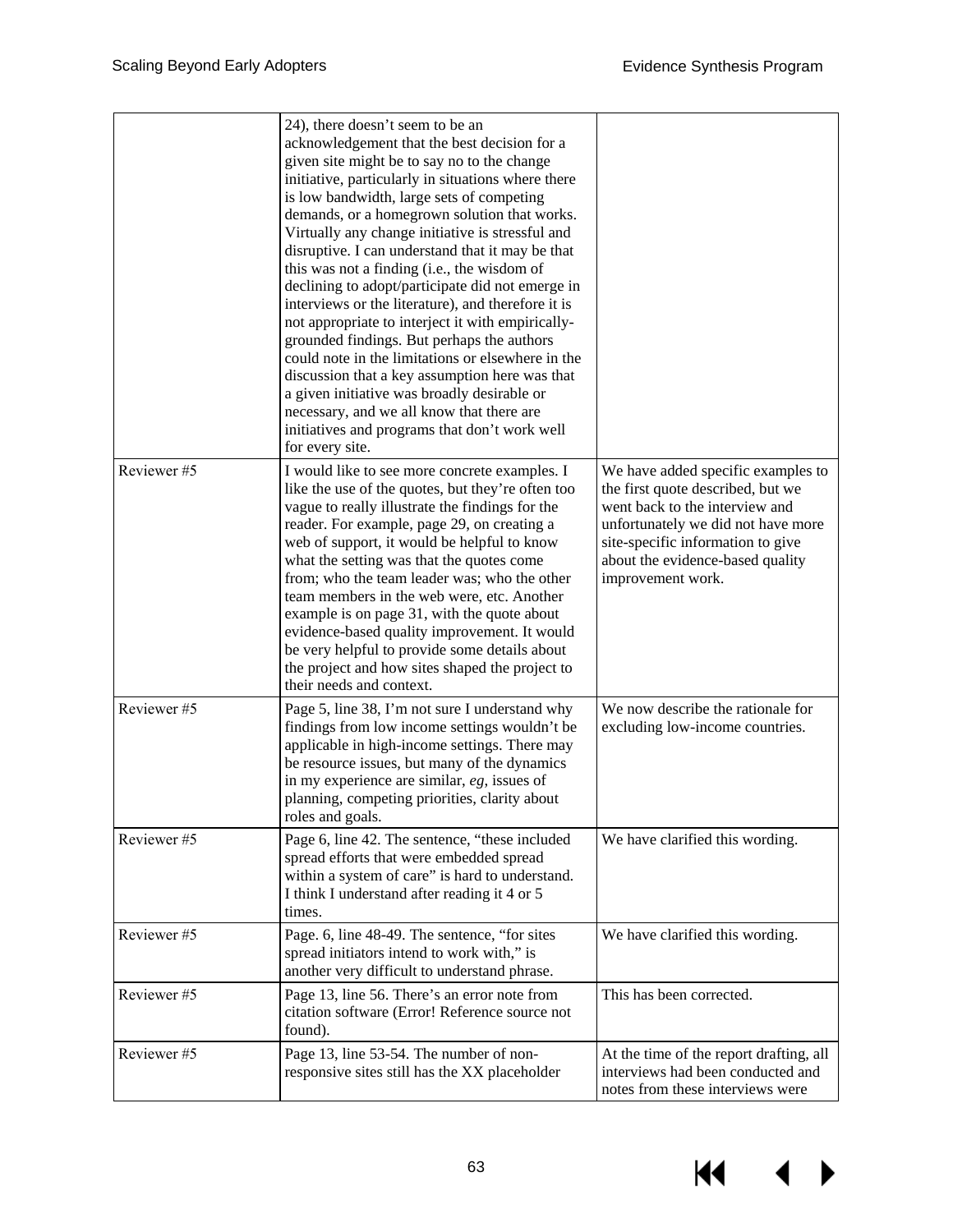$M \rightarrow$ 

|             | and there's an editorial note in brackets to fill it<br>in.                                                                                                                                               | taken into account, but some later<br>interviews were not transcribed and<br>formally analyzed, so we wanted to<br>wait to finalize these last parts of the<br>report. We had wanted to be<br>transparent about this issue at the<br>time of draft report.                                                                                                                                     |
|-------------|-----------------------------------------------------------------------------------------------------------------------------------------------------------------------------------------------------------|------------------------------------------------------------------------------------------------------------------------------------------------------------------------------------------------------------------------------------------------------------------------------------------------------------------------------------------------------------------------------------------------|
| Reviewer#2  | there were terms like 'hard to engage' used that<br>lacked clear operationalizaion                                                                                                                        | We have added more discussion<br>around several terms as suggested by<br>this and other peer reviewers,<br>including "hard-to-engage."                                                                                                                                                                                                                                                         |
| Reviewer #2 | why were articles that evaluated spread in 10<br>or more used? were there a lot of studies under<br>10 excluded? did this impact the potential<br>conclusions                                             | We have now added a justification<br>for this exclusion code, we excluded<br>20 such studies and felt that, when<br>looking at them as a group, they<br>were not discussing large-scale<br>spread, but more focused on a<br>regional or first-iteration scale-up<br>effort. Thus, they did not address the<br>objectives of this report and would<br>not change the conclusions we<br>reached. |
| Reviewer #2 | would recommend considering a section or in<br>the conclusion, some potential<br>recommendations that may be gathered from<br>the review.                                                                 | We have now added<br>recommendations to the summary<br>section.                                                                                                                                                                                                                                                                                                                                |
| Reviewer #2 | page 6 - not sure what is meant by similar<br>articles. also would be helpful to confirm if<br>these are mesh term and if not, how were the<br>terms confirmed - that is, where possible terms<br>missed? | "Similar articles" search is a type of<br>search available in several databases.<br>In the appendix that describes the<br>full search strategy those terms that<br>are MeSH terms are noted, however<br>almost none of the terms we used<br>were MeSH terms. As we note in the<br>limitations section, this is definitely<br>an issue with searches of this nature.                            |
| Reviewer#2  | page 7 - it states that 16 stakeholders were<br>invited to participate, did all agree to<br>participate? if not what percentage? any<br>characteristics you can provide?                                  | We now describe in further detail<br>our interviewees and non-<br>respondents within the methods<br>section.                                                                                                                                                                                                                                                                                   |
| Reviewer #2 | page 16 - how was the one person closely<br>involved in the SAIL improvement activities<br>identified?                                                                                                    | This is now described.                                                                                                                                                                                                                                                                                                                                                                         |
| Reviewer #2 | page 18 - why is discussion of spread not<br>relevant? clarify what constitutes piloting or<br>initial testing and why not included - less than<br>10 sites?                                              | Both of these exclusion criteria are<br>now discussed further in the report.                                                                                                                                                                                                                                                                                                                   |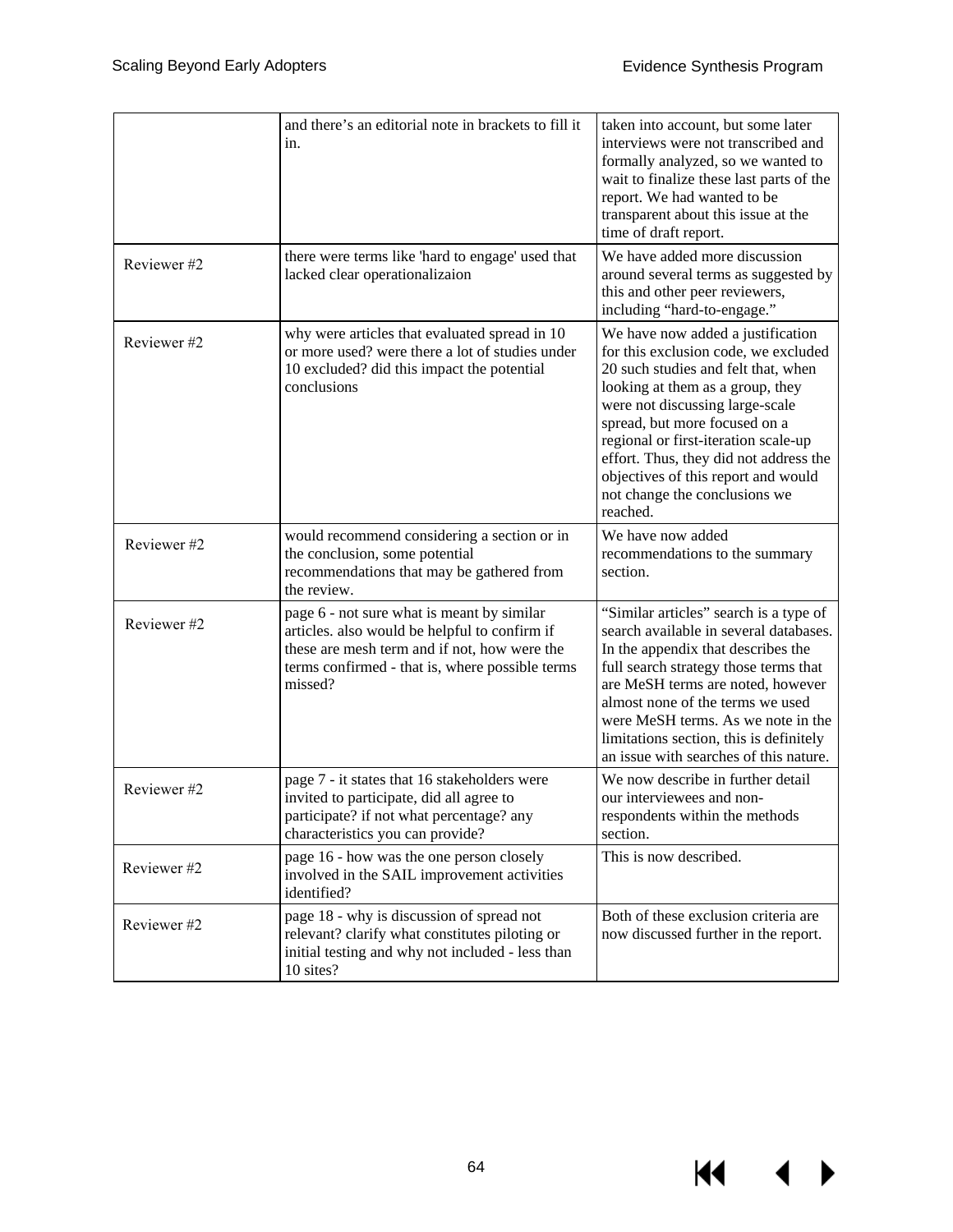# **APPENDIX F. CITATIONS FOR EXCLUDED STUDIES**

Learning health system but not spread  $(n=62)$ 

- 1. Errata to: Creating a rapid-learning health system, 2007-13 [Health Affairs, 33, 9 (2014), 1703]. *Health Affairs.* 2014;33(9):1703a.
- 2. JASON Report Urges Learning Health System. *Journal of AHIMA.* 2015;86(2).
- 3. Brooks D, Douglas M, Aggarwal N, Prabhakaran S, Holden K, Mack D. Developing a framework for integrating health equity into the learning health system. Learn Health Sys. 2017;1:e10029.https://doi.org/10.1002/lrh2.10029. [Internet Resource; Article; Computer File]. 2017; 1 online resource. Available at: https://nls.ldls.org.uk/welcome.html?ark:/81055/vdc\_100052795475.0x000001
- 4. Abernethy AP. Demonstrating the learning health system through practical use cases. *Pediatrics.* 2014;134(1):171-172.
- 5. Anderson GM. Moving from a Learning-Disabled to a Rapid-Learning Healthcare System: Good Governance for Innovation. *HealthcarePapers.* 2016;15(3):4-7.
- 6. Andersson AC. Managers' Views and Experiences of a Large-Scale County Council Improvement Program: Limitations and Opportunities. *Qual Manag Health Care.* 2013;22(2):152-160.
- 7. Angus DC. Fusing randomized trials with big data: The key to self-learning health care systems? *JAMA - Journal of the American Medical Association.* 2015;314(8):767-768.
- 8. Aubry WM. Ways decision makers can use evidence to improve patient outcomes in learning health systems: a message from the guest editor. *EGEMS (Washington, DC).* 2013;1(2):1050.
- 9. Barba P, Burns L, Litzow M, et al. Success of an international learning healthcare system in hematopoietic cell transplantation: The American society of blood and marrow transplantation clinical case forum. *Bone Marrow Transplantation.* 2016;51 SUPPL. 1:S553.
- 10. Bellack JP, Thibault GE. Creating a Continuously Learning Health System Through Technology: A Call to Action. *The Journal of nursing education.* 2016;55(1):3-5.
- 11. Delaney BC, Curcin V, Andreasson A, et al. Translational Medicine and Patient Safety in Europe: TRANSFoRm--Architecture for the Learning Health System in Europe. *BioMed research international.* 2015;2015:961526.
- 12. Edwards N. Can quality improvement be used to change the wider healthcare system? *Quality & safety in health care.* 2005;14(2):75-75.
- 13. Essen A, Lindblad S. Innovation as emergence in healthcare: unpacking change from within. *Social science & medicine (1982).* 2013;93:203-211.
- 14. Fagnan LJ, Dolor RJ. PBRNS discuss utilizing big data for research and within a learning health system. *Annals of family medicine.* 2015;13(2):185.
- 15. Fahey KR. The Pioneering Role of the Vaccine Safety Datalink Project (VSD) to Advance Collaborative Research and Distributed Data Networks. *EGEMS (Washington, DC).* 2015;3(1):1195.
- 16. Farrokhi EDEE, degree s. Building a learning healthcare network : the transition of the Vascular Interventional Surgical Care Outcomes Assessment Program to the Comparative Effectiveness Research Translation Network (VI SCOAP to CERTAIN). In:2013: http://hdl.handle.net/1773/23769.

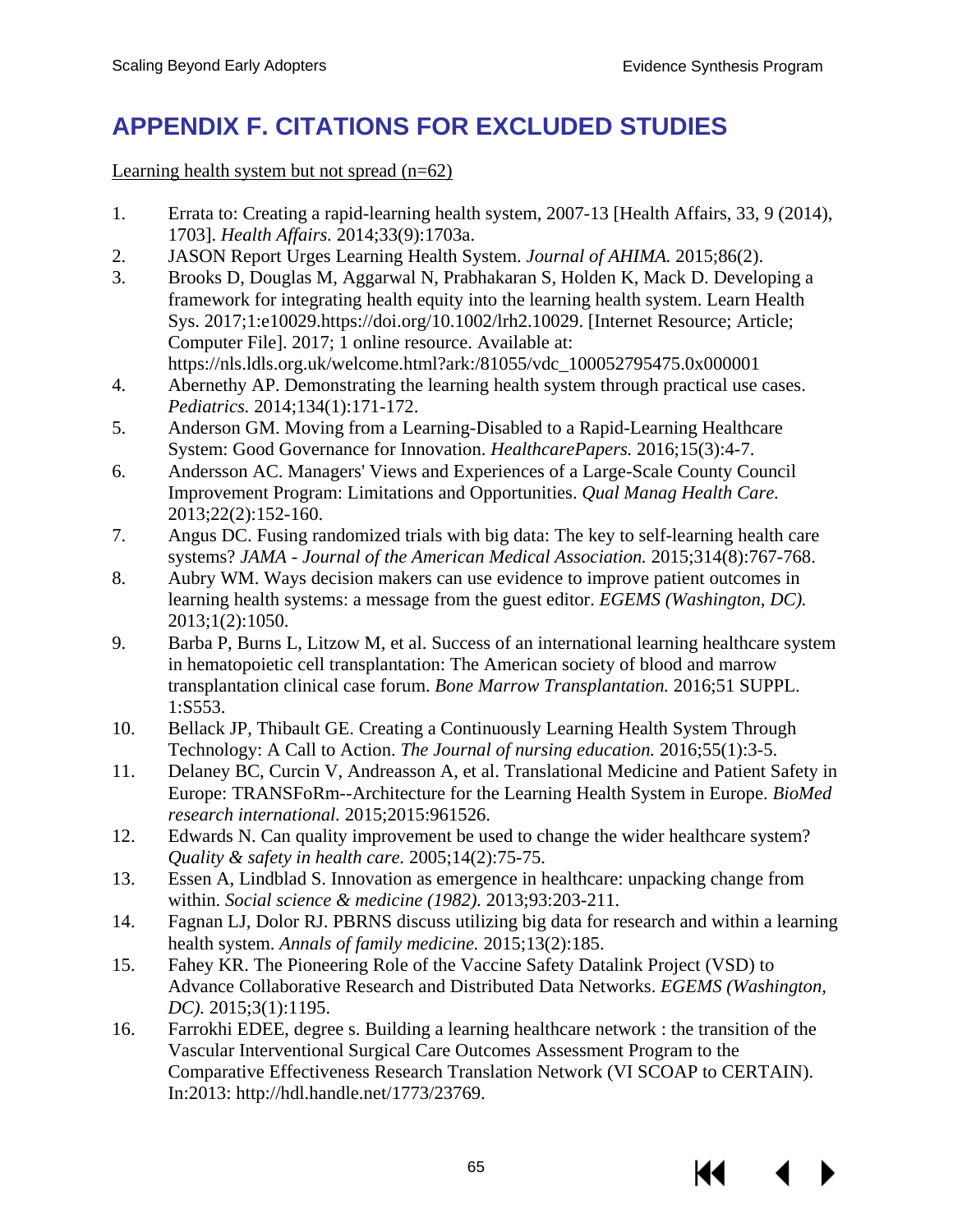- 17. Finney Rutten LJ, Alexander A, Embi PJ, et al. Patient-Centered Network of Learning Health Systems: Developing a resource for clinical translational research. *Journal of clinical and translational science.* 2017;1(1):40-44.
- 18. Friedman C, Sullivan K. Introduction to the learning health systems, big data, and sociotechnical change minitrack. 2015;2015-March:3104.
- 19. Grumbach K, Lucey CR, Johnston SC. Transforming from centers of learning to learning health systems: the challenge for academic health centers. *Jama.* 2014;311(11):1109- 1110.
- 20. Harrington RA. Appropriate Use Criteria for Coronary Revascularization and the Learning Health System: A Good Start. *Jama.* 2015;314(19):2029-2031.
- 21. Huvane K. Linking the chain. Sisters of Mercy's highly successful supply chain is becoming a best practice in the healthcare industry. *Healthcare informatics : the business magazine for information and communication systems.* 2008;25(9):32-35.
- 22. Kalra A, Adusumalli S, Sinha SS. Cultivating Skills for Success in Learning Health Systems: Learning to Lead. *Journal of the American College of Cardiology.* 2017;70(19):2450-2454.
- 23. Kelley M, James C, Alessi Kraft S, et al. The Role of Patient Perspectives in Clinical Research Ethics and Policy: Response to Open Peer Commentaries on "Patient Perspectives on the Learning Health System". *The American journal of bioethics : AJOB.* 2016;16(2):W7-9.
- 24. Kikaya H. Health systems science can learn from medicine's evidence revolution. *South African medical journal = Suid-Afrikaanse tydskrif vir geneeskunde.* 2014;104(7):454.
- 25. Klein WM. Conducting multilevel intervention research: leveraging and looking beyond methodological advances. *Journal of the National Cancer Institute Monographs.* 2012;2012(44):78-79.
- 26. Krumholz HM, Terry SF, Waldstreicher J. Data Acquisition, Curation, and Use for a Continuously Learning Health System. *Jama.* 2016;316(16):1669-1670.
- 27. Kuchinke WOC, Verheij RA, Veen EBv, Delaney BC. Development Towards a Learning Health System - Experiences with the Privacy Protection Model of the TRANSFoRm Project. *Data protection on the move : current developments in ICT and privacy/data protection , Page.* 2016;9789401773751(NL-LeOCL):931544158.
- 28. Levy AE, Ho PM. Nonadherence in the Learning Healthcare System: Avoiding a Mountain by Seeing the Bumps. *Circulation Cardiovascular quality and outcomes.* 2017;10(10).
- 29. McElwee NE, Dubois RW. From methods to policy: Enthusiasm for rapid-learning health systems exceeds the current standards for conducting it. *Journal of comparative effectiveness research.* 2013;2(5):425-427.
- 30. McNolty LA, Payne R. Relying on Trust for Research on Medical Practice in Learning Health Systems. *The American journal of bioethics : AJOB.* 2015;15(9):30-32.
- 31. Mistry KB, Forrest CB. Applying Evidence From Clinical Trials: Need for Pediatric Learning Health System Research. *Pediatrics.* 2017;140(6).
- 32. Moser A, van der Weijden T, Steckelberg A. Patient participation What is it? *Zeitschrift fur Evidenz, Fortbildung und Qualitat im Gesundheitswesen.* 2016;110-111:12-15.
- 33. Myers SR, Carr BG, Branas CC. Uniting Big Health Data for a National Learning Health System in the United States. *JAMA pediatrics.* 2016;170(12):1133-1134.
- 34. Nahm ES. Mental Health Nurses: Are We Ready for a "Learning Health System"?

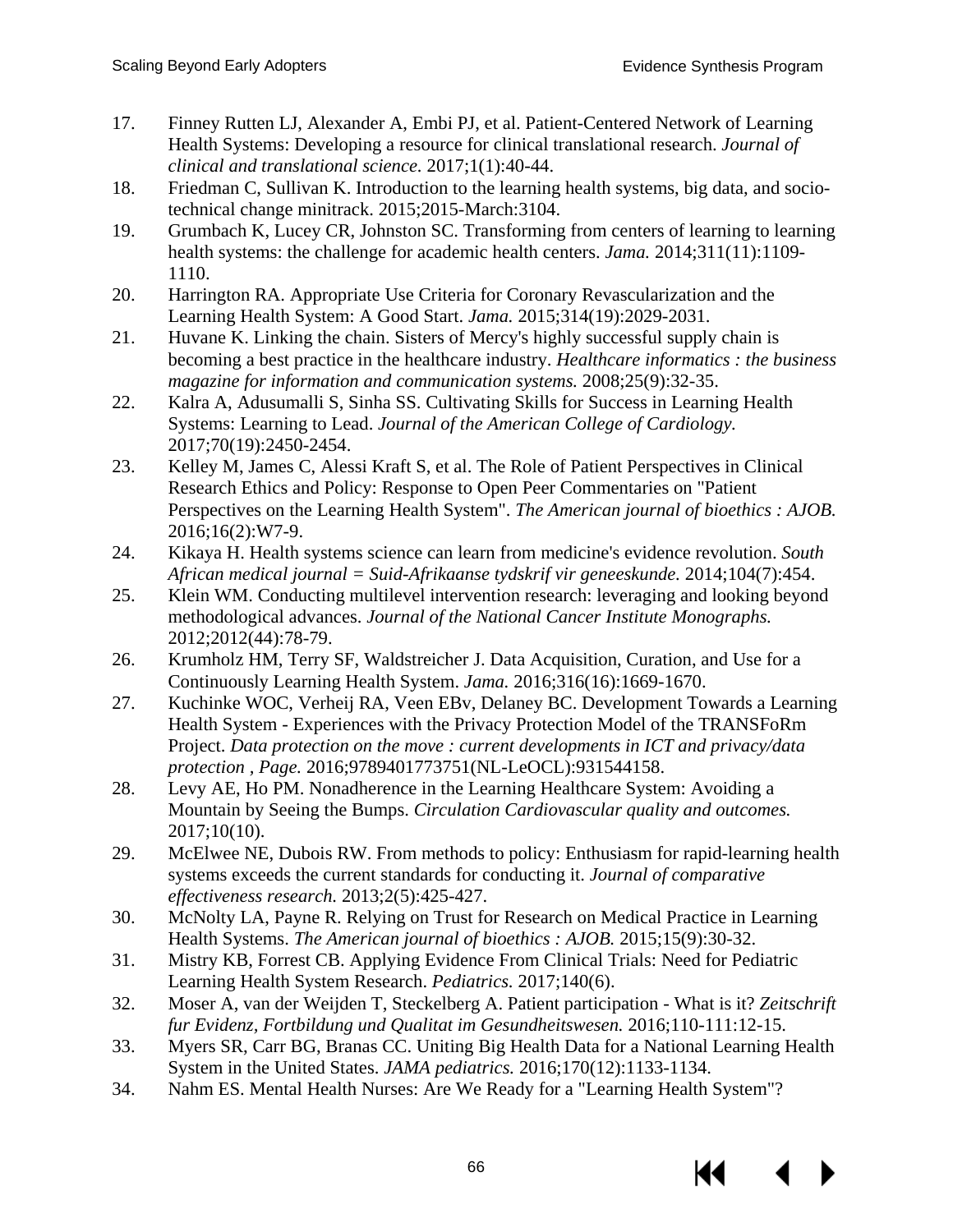*Journal of the American Psychiatric Nurses Association.* 2015;21(4):284-286.

- 35. Park K, Park MD, Longhurst CA. Patient and Family Access to Electronic Health Records: A Key Ingredient for a Pediatric Learning Health System. *Journal of participatory medicine.* 2015;7.
- 36. Patel K, Abernethy AP. Rapid learning systems. In: *Oncologic Emergency Medicine: Principles and Practice.* Springer International Publishing; 2016:79-93.
- 37. Penley WC. ASCO demonstrates prototype for CancerLinQ[TM]: new 'Learning Health System' will transform cancer care. *ASCO Connection.* 2013;4(4).
- 38. Pontin D, Temple M. The case for using an evolutionary professional protocol for improving care: act local, think global. *The journal of the Royal College of Physicians of Edinburgh.* 2017;47(1):10-12.
- 39. Psek WA, Stametz RA, Bailey-Davis LD, et al. Operationalizing the learning health care system in an integrated delivery system. *EGEMS (Washington, DC).* 2015;3(1):1122.
- 40. Raths D. Early Building Blocks of the Learning Health System Falling into Place. *Healthcare Informatics.* 2015;32(1).
- 41. Roberts DW. Improving care and practice through learning health systems. *Nursing management.* 2013;44(4):19-22.
- 42. Rubin JC, Friedman CP. Weaving together a healthcare improvement tapestry. Learning health system brings together health data stakeholders to share knowledge and improve health. *Journal of AHIMA.* 2014;85(5):38-43.
- 43. Seid M, Margolis PA, Opipari-Arrigan L. Engagement, peer production, and the learning healthcare system. *JAMA pediatrics.* 2014;168(3):201-202.
- 44. Selby J, . Larson EB, . Kaushal R, . Zirkle M, . Lopez MH, . *Accelerating medical evidence generation and use : summary of a meeting series.* Washington, DC: National Academy of Medicine; 2017.
- 45. Sheppard DN. EuroCareCF: working together to improve patient care and therapy development. *Journal of cystic fibrosis : official journal of the European Cystic Fibrosis Society.* 2011;10 Suppl 2:S1-4.
- 46. Smoyer WE, Embi PJ, Moffatt-Bruce S. Creating Local Learning Health Systems. *JAMA: Journal of the American Medical Association.* 2016;12(20):23.
- 47. Starren JB, Winter AQ, Lloyd-Jones DM. Enabling a Learning Health System through a Unified Enterprise Data Warehouse: The Experience of the Northwestern University Clinical and Translational Sciences (NUCATS) Institute. *Clinical and translational science.* 2015;8(4):269-271.
- 48. Stevenson RD. Integration of research and clinical practice: the future is now. *Developmental Medicine and Child Neurology.* 2017;59(2):119-120.
- 49. Stoto MA. New analytical methods for a learning healthcare system: a message from the guest editor. *EGEMS (Washington, DC).* 2013;1(3):1055.
- 50. Stucki G, Bickenbach J. The Implementation Challenge and the Learning Health System for SCI Initiative. *American journal of physical medicine & rehabilitation.* 2017;96(2 Suppl 1):S55-s60.
- 51. Stucki G, Bickenbach J. The International Spinal Cord Injury Survey and the Learning Health System for Spinal Cord Injury. *American journal of physical medicine & rehabilitation.* 2017;96(2 Suppl 1):S2-s4.
- 52. Sullivan K, Ben-Ari AY, Horan T, Chismar W. Introduction to Learning Health Systems Minitrack. 2016;2016-March:3297.

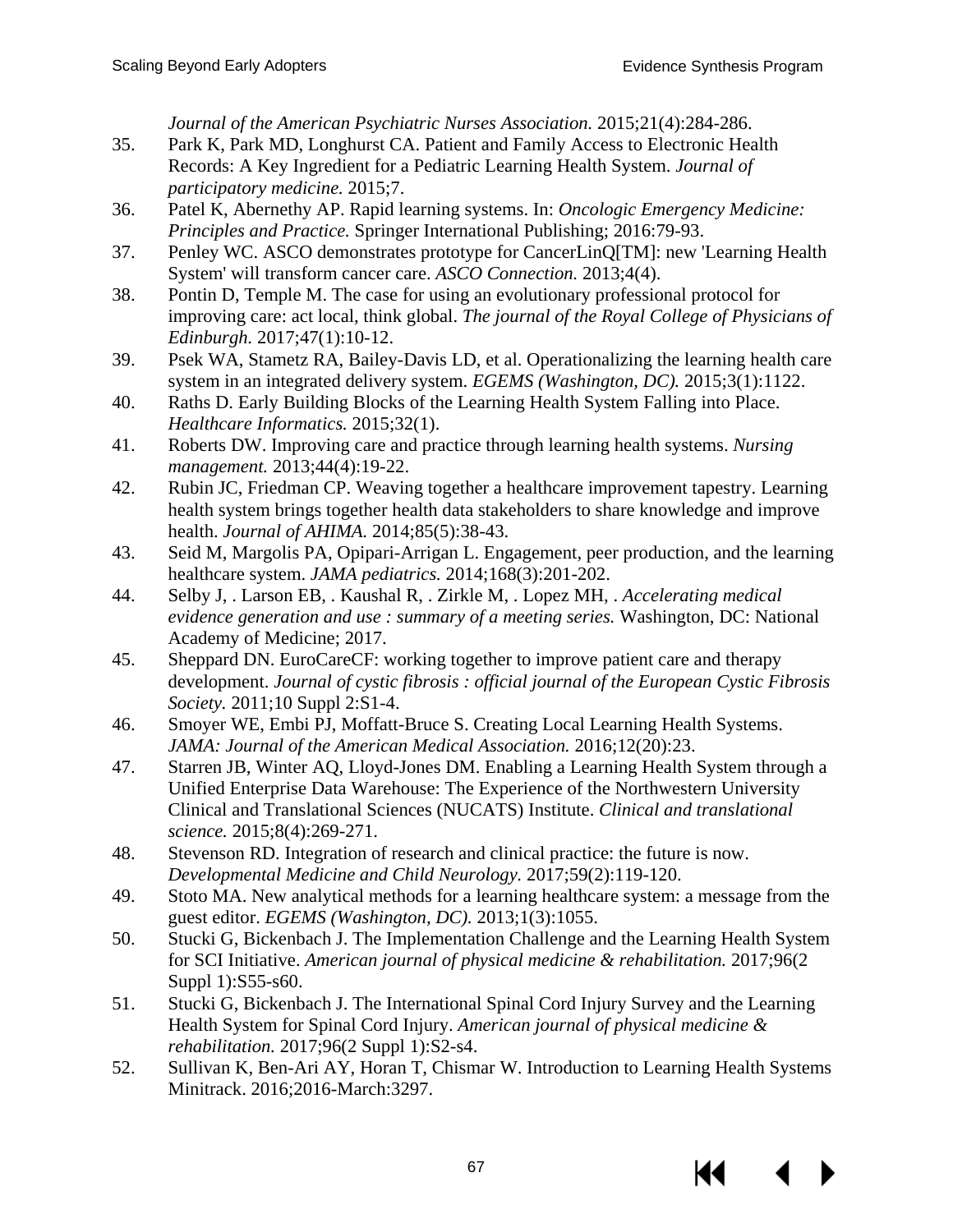- 53. Sullivan T. Improving quality and performance in Ontario's cancer services: lessons for constructing a learning healthcare system. *Healthcare quarterly (Toronto, Ont).* 2015;17 Spec No:5-9.
- 54. Tavazzi L. Observational research as a platform for evidence-based public health policies and learning health systems. *European heart journal.* 2017;38(24):1891-1894.
- 55. Tcheng JE, . *Optimizing strategies for clinical decision support : summary of a meeting series.* Washington, DC: National Academy of Medicine; 2017.
- 56. Tepas JJ, 3rd. Injury prevention in a self-learning health system. *The journal of trauma and acute care surgery.* 2015;79(3 Suppl 1):S1.
- 57. Weinberg M. Developing a learning healthcare system. *American Journal of Pharmacy Benefits.* 2012;4(2):78-79.
- 58. Yoder-Wise PS. The Continuously Learning Health System: Recommendations From the Josiah Macy Jr. Foundation. *Journal of continuing education in nursing.* 2015;46(9):379- 380.
- 59. Young PJ. Learning Healthcare Systems Will Protect Patients from Unscientific Practice Variation. *Annals of the American Thoracic Society.* 2017.
- 60. Yu PP. Perspectives on the Implementation of an Ethical Rapid Learning Health System. *Journal of oncology practice.* 2017;13(3):151-153.
- 61. Yu PP, Hoffman MA, Hayes DF. Biomarkers and oncology: the path forward to a learning health system. *Archives of pathology & laboratory medicine.* 2015;139(4):451- 456.
- 62. Zalon ML. Technology and Continuously Learning Health Systems. *Journal of continuing education in nursing.* 2016;47(6):243-245.

Discussion of spread (n=45)

- 1. Bailey JE. EHR initiatives in the Mid-South. *Tennessee medicine : journal of the Tennessee Medical Association.* 2008;101(7):27-28.
- 2. Bindman AB. A Shared Responsibility for Developing a Learning Health System. *Journal of nursing care quality.* 2017;32(2):95-98.
- 3. Budrionis A, Bellika JG. The Learning Healthcare System: Where are we now? A systematic review. *Journal of biomedical informatics.* 2016;64:87-92.
- 4. Campion TR, Jr., Gadd CS. Peers, regulators, and professions: the influence of organizations in intensive insulin therapy adoption. *Quality management in health care.* 2009;18(2):115-119.
- 5. Chantler T, Lwembe S, Saliba V, et al. "It's a complex mesh"- how large-scale health system reorganisation affected the delivery of the immunisation programme in England: a qualitative study. *BMC health services research.* 2016;16:489.
- 6. Chatwood S, Parkinson A, Johnson R. Circumpolar health collaborations: a description of players and a call for further dialogue. *International journal of circumpolar health.* 2011;70(5):576-583.
- 7. Clancy CM, Margolis PA, Miller M. Collaborative networks for both improvement and research. *Pediatrics.* 2013;131 Suppl 4:S210-214.
- 8. Clark SR, Wilton L, Baune BT, Procter N, Hustig H. A state-wide quality improvement system utilising nurse-led clinics for clozapine management. *Australas Psychiatry.* 2014;22(3):254-259.

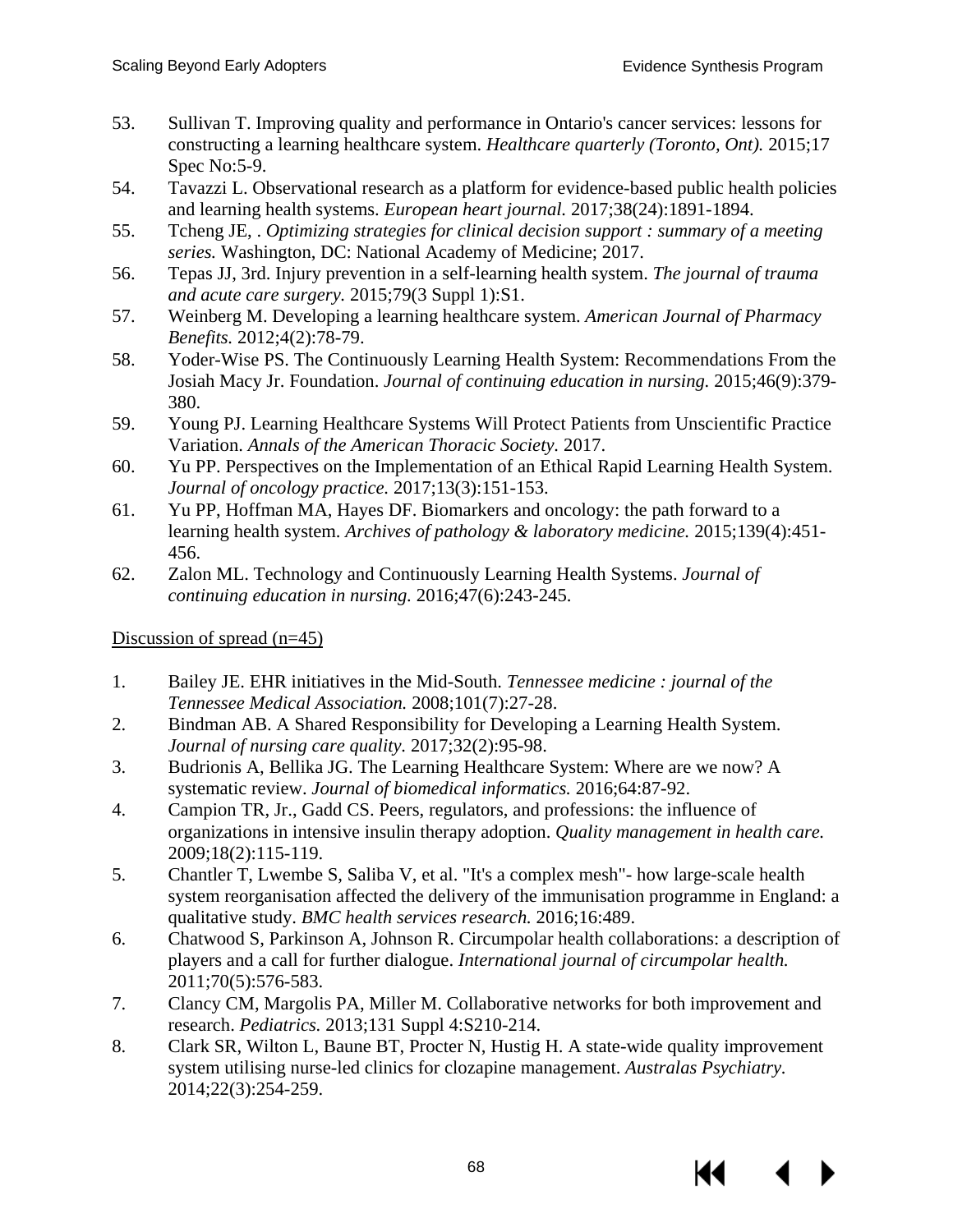- 9. Clay-Williams R, Nosrati H, Cunningham FC, Hillman K, Braithwaite J. Do large-scale hospital- and system-wide interventions improve patient outcomes: a systematic review. *BMC health services research.* 2014;14:369.
- 10. Crabtree BF, Nutting PA, Miller WL, et al. Primary care practice transformation is hard work: insights from a 15-year developmental program of research. *Medical care.* 2011;49 Suppl:S28-35.
- 11. Evans T, Nishtar S, Atun R, Etienne C. Scaling up research and learning for health systems: time to act. *Lancet.* 2008;372(9649):1529-1531.
- 12. Finnell D. Screening, brief intervention, and referral to treatment (SBIRT): moving from passive spread to widespread adoption. *Journal of addictions nursing.* 2013;24(3):195- 198.
- 13. Fulop N, Boaden R, Hunter R, et al. Innovations in major system reconfiguration in England: a study of the effectiveness, acceptability and processes of implementation of 2 models of stroke care. *Implementation Science.* 2013;8.
- 14. Greene SM, Reid RJ, Larson EB. Implementing the learning health system: from concept to action. *Annals of internal medicine.* 2012;157(3):207-210.
- 15. Greenhalgh T, Wherton J, Papoutsi C, et al. Beyond Adoption: A New Framework for Theorizing and Evaluating Nonadoption, Abandonment, and Challenges to the Scale-Up, Spread, and Sustainability of Health and Care Technologies. *Journal of medical Internet research.* 2017;19(11):e367.
- 16. Hamilton JD. Concluding the series on evidence-based practice: the spread of excellence in child and adolescent psychiatry. *Journal of the American Academy of Child and Adolescent Psychiatry.* 2008;47(11):1222-1227.
- 17. Herbert I, de Lusignan S. Further changes are needed if the National Care Record Service (NCRS) implementation is to succeed. *Informatics in primary care.* 2009;17(3):161-164.
- 18. Ilott I, Gerrish K, Pownall S, Eltringham S, Booth A. Exploring scale-up, spread, and sustainability: an instrumental case study tracing an innovation to enhance dysphagia care. *Implementation science : IS.* 2013;8:128.
- 19. Jacobsen PB. New Challenges in Psycho-Oncology Research II: A health care delivery, dissemination, and implementation research model to promote psychosocial care in routine cancer care. *Psycho-oncology.* 2017;26(4):419-423.
- 20. Kolodner R. At the helm. ONCHIT's chief talks about his plans for spreading the HIT gospel, as well as plans for the organization's future. Interview by Anthony Guerra. *Healthcare informatics : the business magazine for information and communication systems.* 2007;24(9):26-28, 30.
- 21. Korsen N, Pietruszewski P. Translating evidence to practice: 2 stories from the field. *Journal of clinical psychology in medical settings.* 2009;16(1):47-57.
- 22. Laycock A, Bailie J, Matthews V, Bailie R. Interactive Dissemination: Engaging Stakeholders in the Use of Aggregated Quality Improvement Data for System-Wide Change in Australian Indigenous Primary Health Care. *Front Public Health.* 2016;4.
- 23. Leigh JA, Long PW, Barraclough BH. The clinical support systems program: supporting system-wide improvement. *Med J Aust.* 2004;180(10):S101-S103.
- 24. Lewis RQ, Fletcher M. Implementing a national strategy for patient safety: lessons from the National Health Service in England. *Quality & safety in health care.* 2005;14(2):135- 139.
- 25. Malcarney MB, Horton K, Seiler N, Hastings D. Advancing the Public's Health by

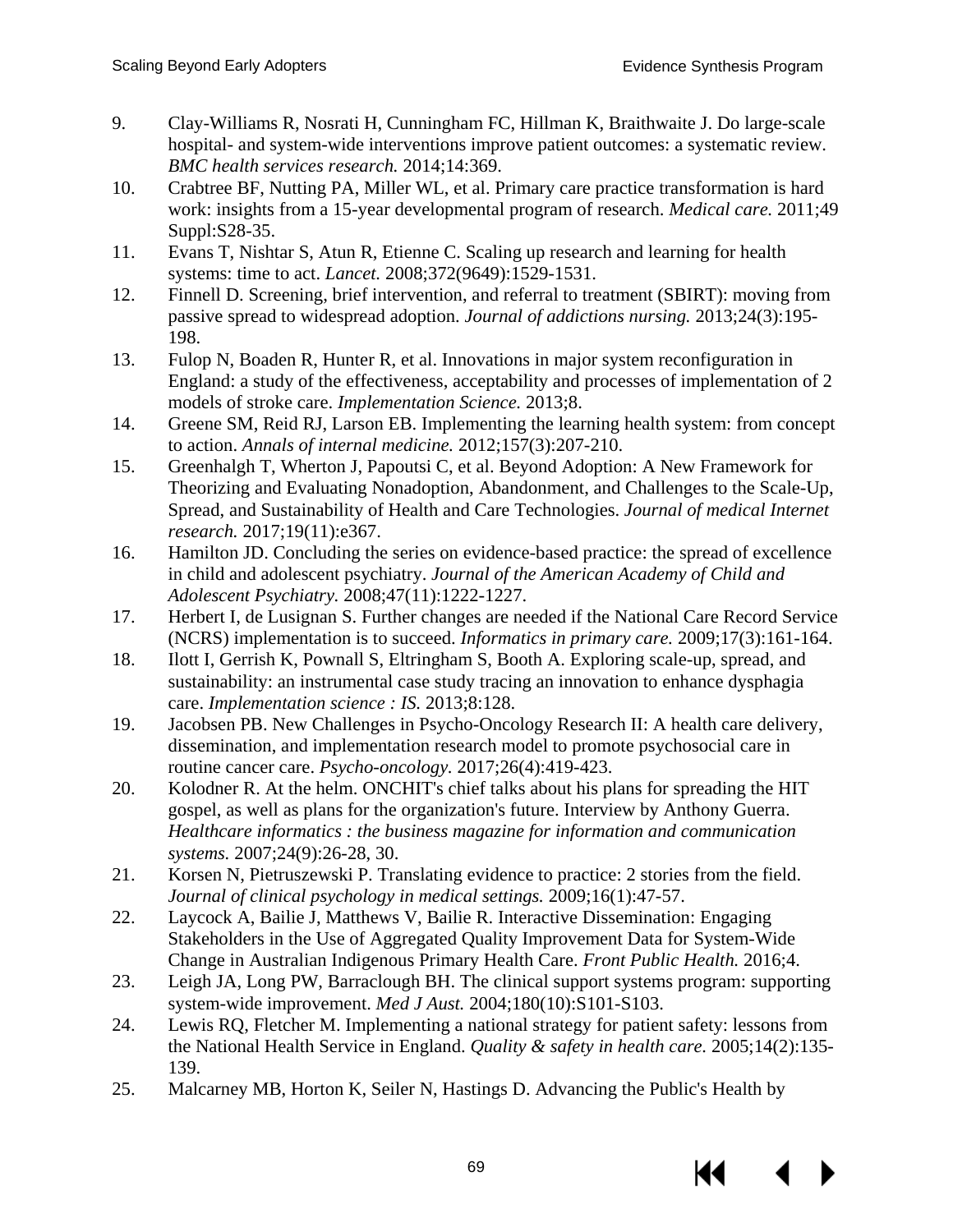Scaling Innovations in Clinical Quality. *Public Health Rep.* 2017;132(4):512-517.

- 26. Mandel KE. Aligning Rewards With Large-Scale Improvement. *JAMA-J Am Med Assoc.* 2010;303(7):663-664.
- 27. Mendel P, Siegel S, Leuschner KJ, Gall EM, Weinberg DA, Kahn KL. The national response for preventing healthcare-associated infections: infrastructure development. *Medical care.* 2014;52(2 Suppl 1):S17-24.
- 28. Moloney RM, Tambor ES, Tunis SR. Patient and clinician support for the learning healthcare system: recommendations for enhancing value. *Journal of comparative effectiveness research.* 2016;5(2):123-128.
- 29. Noseworthy JH. What is ahead for Mayo Clinic? *Mayo Clinic proceedings.* 2014;89(4):440-443.
- 30. Patel MR, Jones WS. Peripheral Artery Disease Therapies May Perform Differently in Practice Than in Randomized Trials: The Need for Learning Health Systems. *JACC Cardiovascular interventions.* 2016;9(7):725-727.
- 31. Paulsell D, Del Grosso P, Supplee L. Supporting replication and scale-up of evidencebased home visiting programs: assessing the implementation knowledge base. *American journal of public health.* 2014;104(9):1624-1632.
- 32. Perla RJ, Bradbury E, Gunther-Murphy C. Large-scale improvement initiatives in healthcare: a scan of the literature. *Journal for healthcare quality : official publication of the National Association for Healthcare Quality.* 2013;35(1):30-40.
- 33. Powell BJ, Beidas RS. Advancing Implementation Research and Practice in Behavioral Health Systems. *Administration and policy in mental health.* 2016;43(6):825-833.
- 34. Prins M, Bruneau J. Estimates are not enough: scaling-up interventions to improve the health of people who inject drug. *Lancet Glob Health.* 2017;5(12):E1162-E1163.
- 35. Pronovost PJ, Berenholtz SM, Needham DM. Translating evidence into practice: a model for large scale knowledge translation. *BMJ (Clinical research ed).* 2008;337:a1714.
- 36. Roy DA, Candas B, Litvak E, Boileau L. The necessary but not sufficient Leadership of research to transform the health systems. *Healthcare Papers.* 2016;16:21-25.
- 37. Rycroft-Malone J, Wilkinson JE, Burton CR, et al. Implementing health research through academic and clinical partnerships: a realistic evaluation of the Collaborations for Leadership in Applied Health Research and Care (CLAHRC). *Implementation science : IS.* 2011;6:74.
- 38. Strite S, Stuart ME. What is an evidence-based, value-based health care system? (Part 1). *Physician executive.* 2005;31(1):50-54.
- 39. Waterman H, Boaden R, Burey L, et al. Facilitating large-scale implementation of evidence based health care: insider accounts from a co-operative inquiry. *BMC health services research.* 2015;15:60.
- 40. Westbrook JI, Braithwaite J, Gibson K, et al. Use of information and communication technologies to support effective work practice innovation in the health sector: a multisite study. *BMC health services research.* 2009;9:201.
- 41. White M, Wells JSG, Butterworth T. The transition of a large-scale quality improvement initiative: a bibliometric analysis of the Productive Ward: Releasing Time to Care Programme. *J Clin Nurs.* 2014;23(17-18):2414-2423.
- 42. Wutzke S, Benton M, Verma R. Towards the implementation of large scale innovations in complex health care systems: views of managers and frontline personnel. *BMC research notes.* 2016;9:327.

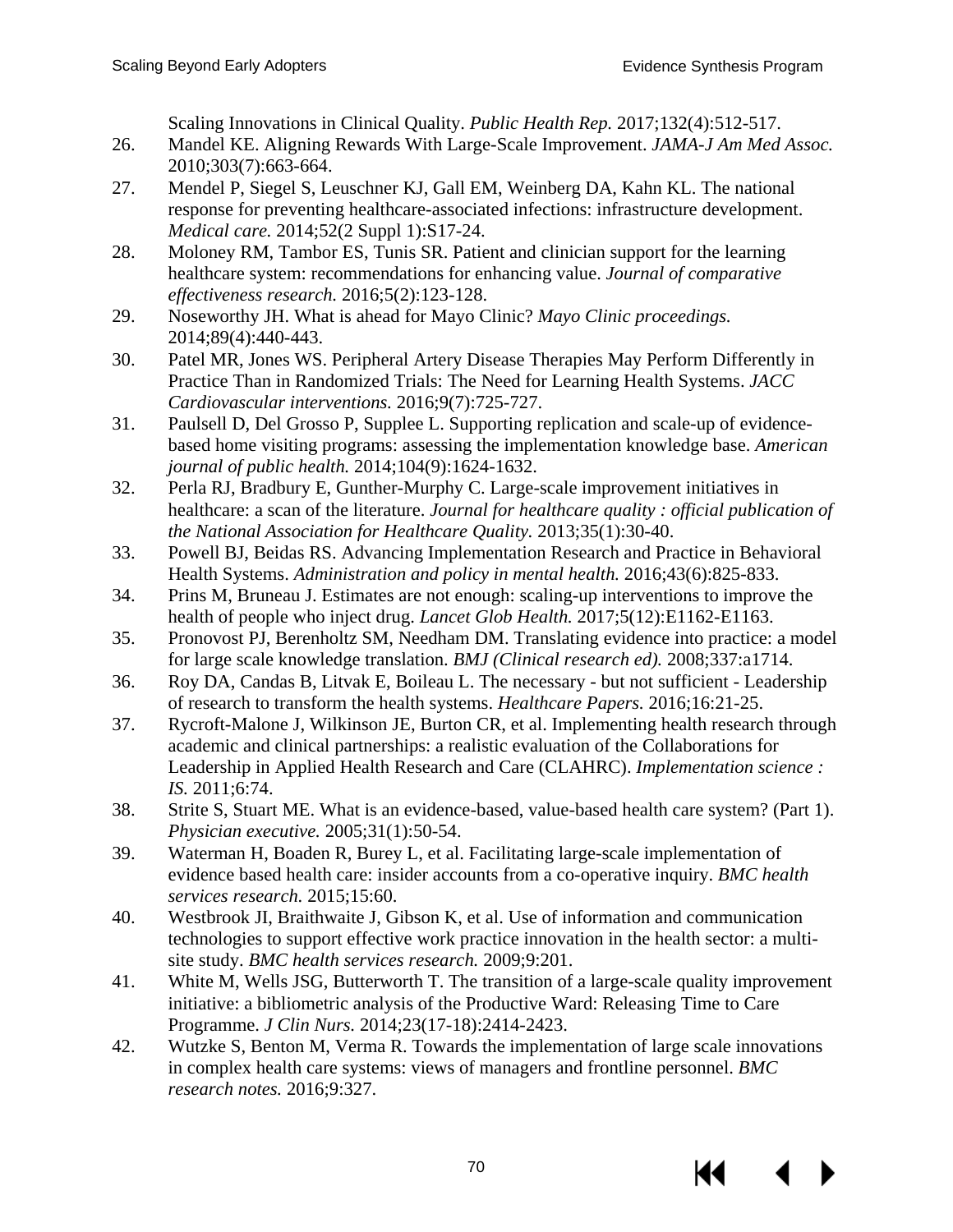- 43. Yano EM, Green LW, Glanz K, et al. Implementation and spread of interventions into the multilevel context of routine practice and policy: implications for the cancer care continuum. *Journal of the National Cancer Institute Monographs.* 2012;2012(44):86-99.
- 44. Young GJ, Charns MP, Barbour GL. Quality improvement in the US Veterans Health Administration. *International journal for quality in health care : journal of the International Society for Quality in Health Care.* 1997;9(3):183-188.
- 45. Zephyrin LC, Katon JG, Yano EM. Strategies for transforming reproductive healthcare delivery in an integrated healthcare system: a national model with system-wide implications. *Current opinion in obstetrics & gynecology.* 2014;26(6):503-510.

# Small rollout (n=20)

- 1. Booth BJ, Zwar N, Harris MF. Healthcare improvement as planned system change or complex responsive processes? a longitudinal case study in general practice. *BMC family practice.* 2013;14.
- 2. Contandriopoulos D, Brousselle A, Dubois CA, et al. A process-based framework to guide nurse practitioners integration into primary healthcare teams: results from a logic analysis. *BMC health services research.* 2015;15:78.
- 3. Cresswell KM, Worth A, Sheikh A. Comparative case study investigating sociotechnical processes of change in the context of a national electronic health record implementation. *Health informatics journal.* 2012;18(4):251-270.
- 4. D'Andreta D, Scarbrough H, Evans S. The enactment of knowledge translation: a study of the Collaborations for Leadership in Applied Health Research and Care initiative within the English National Health Service. *Journal of health services research & policy.* 2013;18(3 Suppl):40-52.
- 5. DiGiorgio K, Anderson WG, Cannesson M, Gleason N, O'Neill-Page E, Ong MK. University of California Center for Health Quality and Innovation: experiences from a system approach to scaling up effective interventions. [Internet Resource; Article]. 2015; http://www.implementationscience.com/content/10/S1/A16
- 6. Dlugacz YD, Stier L, Lustbader D, Jacobs MC, Hussain E, Greenwood A. Expanding a performance improvement initiative in critical care from hospital to system. *The Joint Commission journal on quality improvement.* 2002;28(8):419-434.
- 7. Fulop NJ, Ramsay AIG, Perry C, et al. Explaining outcomes in major system change: a qualitative study of implementing centralised acute stroke services in 2 large metropolitan regions in England. *Implementation Science.* 2016;11.
- 8. Hirsch MD. How a 'Learning Health System' Lowered the Cost of Care. 2017.
- 9. Lamont SS. "See and Treat": spreading like wildfire? A qualitative study into factors affecting its introduction and spread. *Emergency medicine journal : EMJ.* 2005;22(8):548-552.
- 10. Leclerc E, Lavoie-Tremblay M. Implementation of a nursing professional practice model. *Healthcare management forum.* 2007;20(3):24-29.
- 11. Mathews S, Golden S, Demski R, Pronovost P, Ishii L. Advancing health care quality and safety through action learning. *Leadership in health services (Bradford, England).* 2017;30(2):148-158.
- 12. Morgenthaler TI, Lovely JK, Cima RR, et al. Using a framework for spread of best practices to implement successful venous thromboembolism prophylaxis throughout a

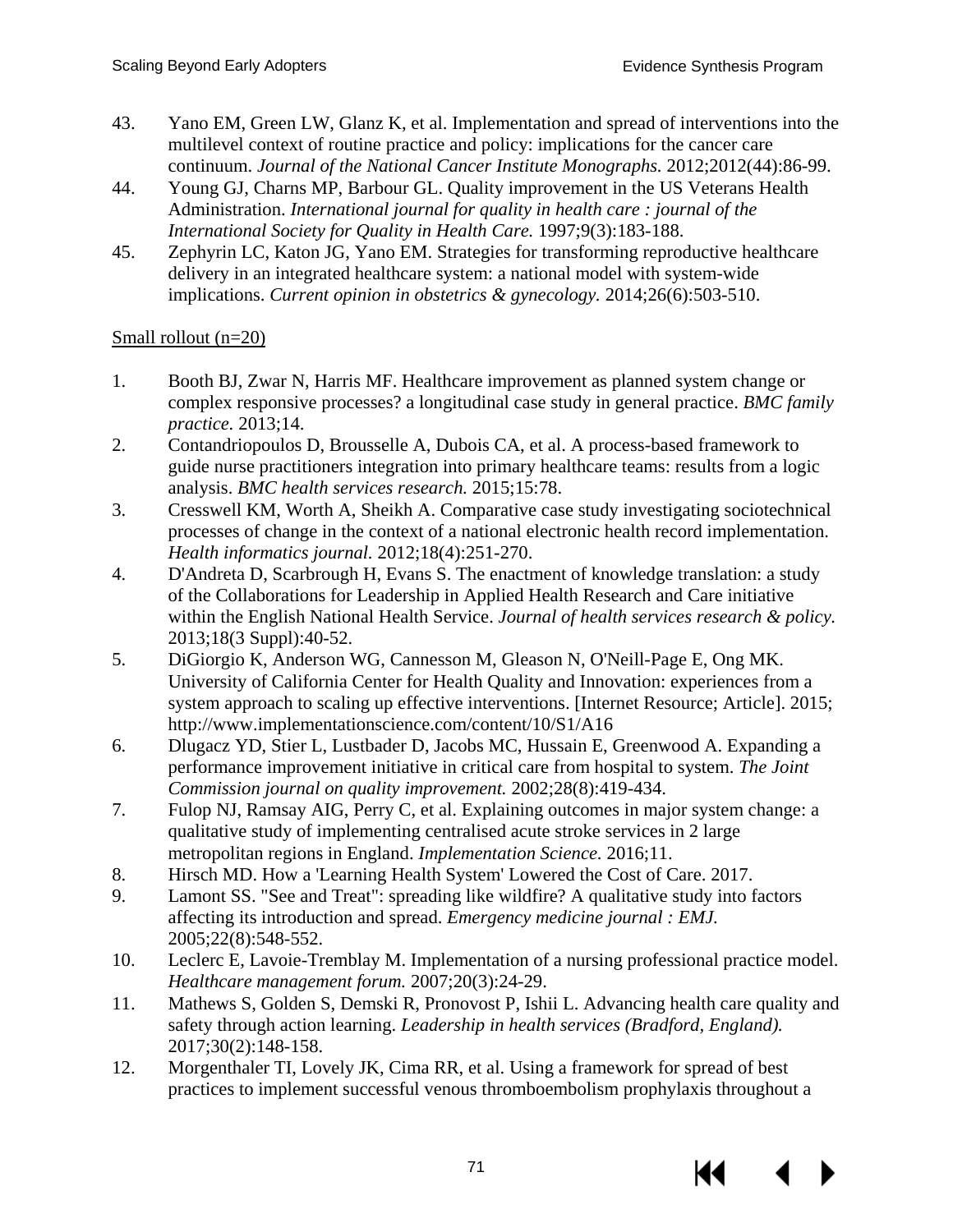large hospital system. *American journal of medical quality : the official journal of the American College of Medical Quality.* 2012;27(1):30-38.

- 13. Radnor Z, Lovell B. Success factors for implementation of the balanced scorecard in a NHS multi-agency setting. *International journal of health care quality assurance incorporating Leadership in health services.* 2003;16(2-3):99-108.
- 14. Rosen M, Mueller BU, Milstone AM, et al. Creating a Pediatric Joint Council to Promote Patient Safety and Quality, Governance, and Accountability Across Johns Hopkins Medicine. *Joint Commission Journal on Quality and Patient Safety.* 2017;43(5):224-231.
- 15. Rosenman MB, Decker B, Levy KD, Holmes AM, Pratt VM, Eadon MT. Lessons Learned When Introducing Pharmacogenomic Panel Testing into Clinical Practice. *Value in Health.* 2017;20(1):54-59.
- 16. Schuller KA, Kash BA, Gamm LD. Studer Group(R) ' s evidence-based leadership initiatives. *Journal of health organization and management.* 2015;29(6):684-700.
- 17. Simon TD, Starmer AJ, Conway PH, et al. Quality improvement research in pediatric hospital medicine and the role of the Pediatric Research in Inpatient Settings (PRIS) network. *Academic pediatrics.* 2013;13(6 Suppl):S54-60.
- 18. Smoyer WE, Embi PJ, Moffatt-Bruce S. Creating Local Learning Health Systems: Think Globally, Act Locally. *Jama.* 2016;316(23):2481-2482.
- 19. Tonges M, McCann M, Strickler J. Translating caring theory across the continuum from inpatient to ambulatory care. *The Journal of nursing administration.* 2014;44(6):326-332.
- 20. Velanovich V, Rubinfeld I, Patton JH, Jr., Ritz J, Jordan J, Dulchavsky S. Implementation of the National Surgical Quality Improvement Program: critical steps to success for surgeons and hospitals. *American journal of medical quality : the official journal of the American College of Medical Quality.* 2009;24(6):474-479.

Full text unavailable (n=22)

- 1. Grant Furthers Quest for 'Learning Health System Model'. *Journal of AHIMA.* 2013;84(4).
- 2. Abernethy AP. Aahpm scientific research award winner: A learning system to optimize care for people with advanced illness. *Journal of Pain and Symptom Management.* 2016;51(2):389.
- 3. Bermel R, Jones S, Izbudak I, et al. Multicenter MRI standardization to allow quantitative metrics in routine care of multiple sclerosis patients: The Multiple Sclerosis Partners Advancing Technology and Health Solutions (MS PATHS) initiative. *Neurology.* 2017;88(16):2017-2004.
- 4. Bermel R, Mowry E, Krupp L, et al. Multiple sclerosis partners advancing technology and health solutions (MS PATHS): Initial launch experience. *Neurology.* 2017;88(16):2017-2004.
- 5. Bingham CA, Pratt J, Yildirim-Toruner C, et al. Pediatric rheumatology care and outcomes improvement network demonstrates improvement on quality measures for children with juvenile idiopathic arthritis. *Arthritis and Rheumatology.* 2017;69 Supplement 4:6-7.
- 6. Carmona JM, Howe E, Zapata R, Stevens D, Murphy JK. The Teen Health Improvement Program: A System-Wide Initiative to Improve the Quality of Care for Adolescents Served by the Country's Largest Public Hospital System. *J Adolesc Health.* 2015;56(2):S108-S109.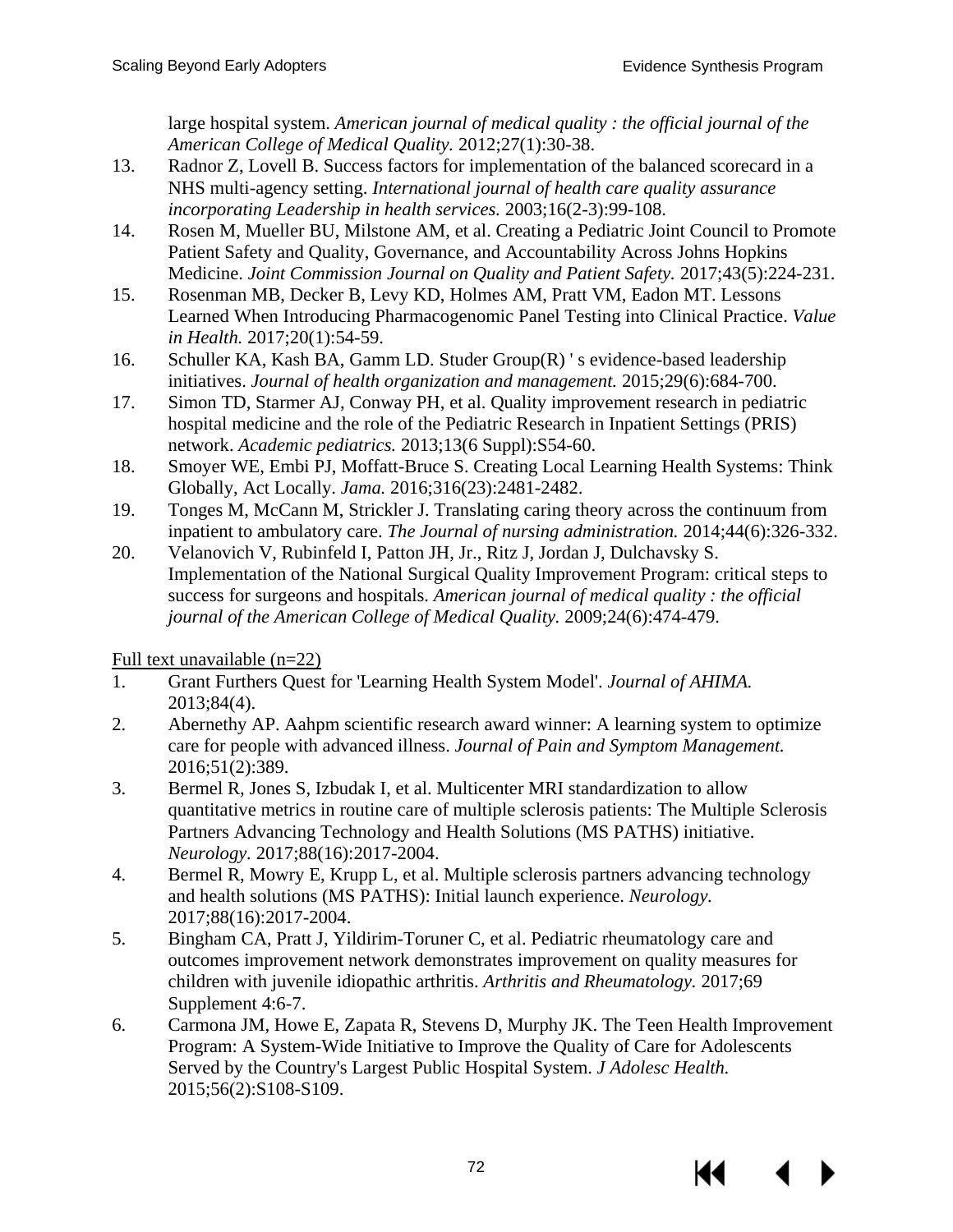- 7. Colletti RB. A learning health system to transform the health, care and cost of IBD. *Journal of Crohn's and Colitis.* 2014;8 SUPPL. 2:S425-S426.
- 8. Duda MA, Riopelle RJ, Brown J. From theory to practice: an illustrative case for selecting evidence-based practices and building implementation capacity in 3 Canadian health jurisdictions. *Evid Polciy.* 2014;10(4):565-577.
- 9. Han DP. How a manufacturing process transformed healthcare delivery. *Medical economics.* 2013;90(14):31-34.
- 10. Heinssen R, McGorry P, Nordentoft M. RAISE 2.0 Establishing a national early psychosis intervention network in the u.S. *Early Intervention in Psychiatry.* 2016;10 Supplement 1:4.
- 11. Hou JXAWJSJKMGIGJCGWAVSLMJMTQCJCDM. P-129 CCFA Quality of Care Breakthrough Series Collaborative. [Internet Resource; Article; Computer File]. 2017; 1 online resource. Available at:

https://nls.ldls.org.uk/welcome.html?ark:/81055/vdc\_100048835393.0x000008

- 12. Massoud MRN, G.A.; Nolan, K.; Schall, M.W.; Sevin, C. A Framework for Spread: From Local Improvements to System-Wide Change. *IHI Innovation Series White Paper Institute for Healthcare Improvement.* 2006.
- 13. McIntosh B. Developing a national learning health system. *British Journal of Health Care Management.* 2017;23(7):304-305.
- 14. Melmed GMAKBHCJDJHGJMLMLDRDSSHJTATQYZ. P-043 Feasibility of a Multicenter, Collaborative, Longitudinal, Quality Improvement Learning Health System for Adult IBD Care. [Internet Resource; Article; Computer File]. 2017; 1 online resource. Available at:

https://nls.ldls.org.uk/welcome.html?ark:/81055/vdc\_100048835340.0x00003b

- 15. Moore SM. Exploring Systems Thinking as an Underlying Mechanism in Improving Healthy Lifestyles of Overw8 and Obese Adolescents: Psychometrics of the Systems Thinking Scale for Adolescent Behavior Change. *Circulation.* 2016;133.
- 16. Mowry E, Krupp L, Bermel R, et al. The multiple sclerosis partners advancing technology and health solutions (MS PATHS) patient cohort. *Multiple Sclerosis Journal.* 2017;23(3 Supplement 1):120-121.
- 17. Nolan KMSMW. *Spreading improvement across your health care organization.* Oak Brook, Ill. : Joint Commission Resources: Cambridge, MA; 2007.
- 18. Powell DS, R. Leading System-Wide Change: Reducing Door-To-Provider Time for Emergency Room Patients. Healthcare Systems Process Improvement. 2015.
- 19. Ramirez E. Connected Health Care. In: *Health Care in Transition; Variation: Health Care in Transition.*: Nova Science Publishers, Inc; 2016: http://public.eblib.com/choice/publicfullrecord.aspx?p=4591548
- 20. Rocque GB, Partridge EE. Sustainabity of patient navigation programs: Lessons learned from a Medicare innovation project. *Cancer Epidemiology Biomarkers and Prevention.* 2015;24(10):2014-2011.
- 21. Sale T, Melton R, Hayden-Lewis K, Usher C. Integrating coordinated specialty care in the U.S.: Oregon's experience. *Early Intervention in Psychiatry.* 2016;10 Supplement 1:58.
- 22. Williams MS. Implementation Science and Integration into Healthcare Systems. In: *Genomic and Precision Medicine: Foundations, Translation, and Implementation: Third Edition.* Elsevier Inc.; 2016:217-232.

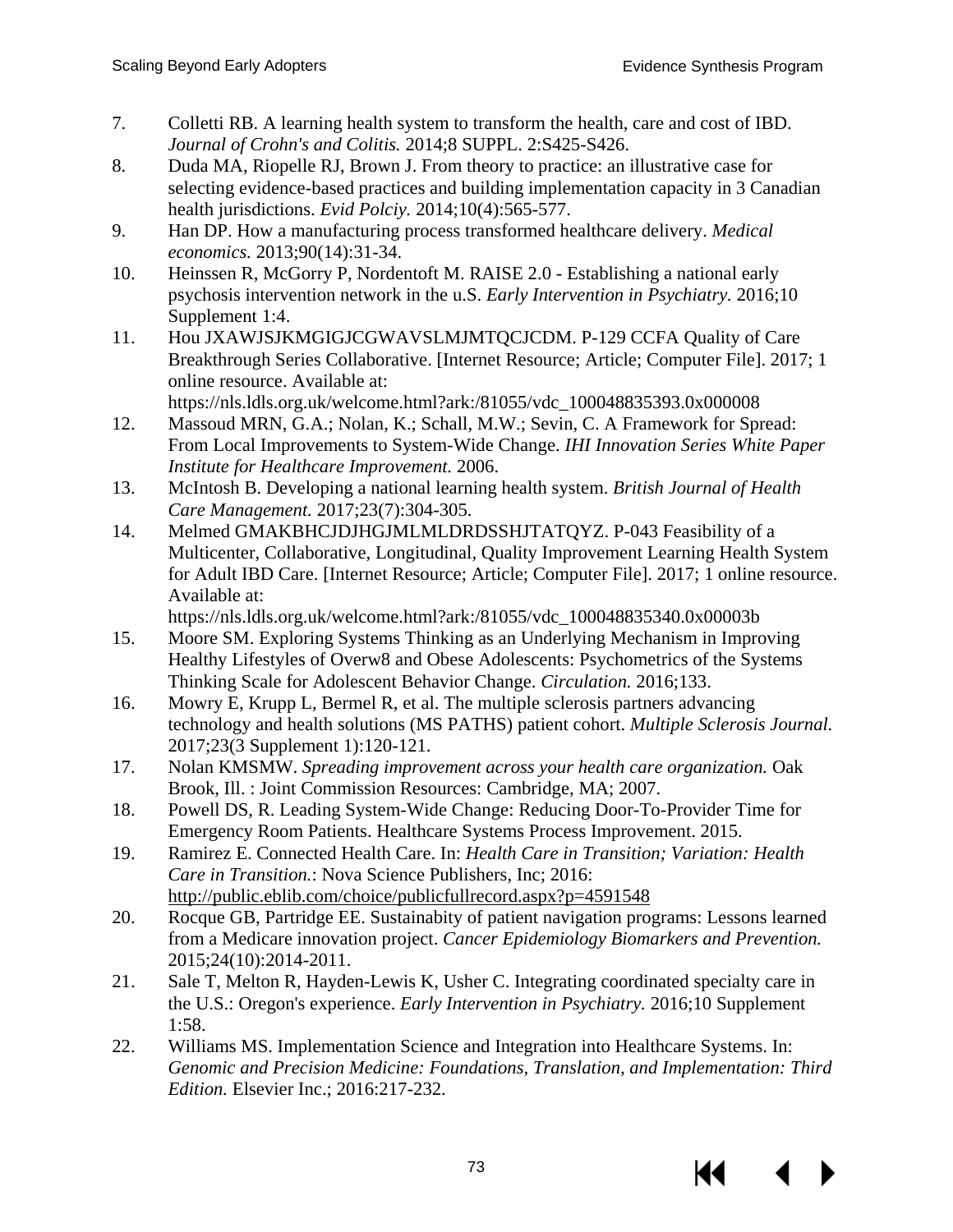Not healthcare delivery (n=7)

- 1. 2. Abrams JS, Mooney M, Zwiebel J, Friedman S. Improving the protocol implementation process: the National Cancer Institute's response. *Journal of clinical oncology : official journal of the American Society of Clinical Oncology.* 2014;32(23):2515-2516.
- 2. Bennett GG, Shelton RC. Extending Our Reach for Greater Impact. *Health education & behavior : the official publication of the Society for Public Health Education.* 2017;44(6):835-838.
- 3. Doshi JA, Willke RJ. Advancing High-Quality Value Assessments of Health Care Interventions. *Value in health : the journal of the International Society for Pharmacoeconomics and Outcomes Research.* 2017;20(2):181-184.
- 4. Lin SY, Schillinger E, Irby DM. Value-Added Medical Education: Engaging Future Doctors to Transform Health Care Delivery Today. *Journal of General Internal Medicine.* 2015;30(2):150-151.
- 5. Milat AJ, King L, Newson R, et al. Increasing the scale and adoption of population health interventions: experiences and perspectives of policy makers, practitioners, and researchers. *Health research policy and systems.* 2014;12:18.
- 6. Rosas LG, Lv N, Azar K, Xiao L, Yank V, Ma J. Applying the Pragmatic-Explanatory Continuum Indicator Summary Model in a Primary Care-Based Lifestyle Intervention Trial. *American journal of preventive medicine.* 2015;49(3 Suppl 2):S208-214.
- 7. Sanchez MA, Vinson CA, Porta ML, Viswanath K, Kerner JF, Glasgow RE. Evolution of Cancer Control P.L.A.N.E.T.: moving research into practice. *Cancer causes & control : CCC.* 2012;23(7):1205-1212.

Low income country  $(n=3)$ 

- 1. Bjorkman J, Schulz R. On the implementation of change in national health delivery systems: a model and an application. *Journal of health and human resources administration.* 1981;4(2):195-227.
- 2. Peterson S. Assessing the scale-up of child survival interventions. *Lancet.* 2010;375(9714):530-531.
- 3. Renju J. *A detailed review of how scaling-up a sexual and reproductive health intervention to improve young people's health can affect the coverage and quality of its implementation.* Amsterdam: Rozenberg; 2011.

# Duplicate  $(n=1)$

Smoyer W, Embi PJ, Moffatt-Bruce S. Creating Local Learning Health Systems Think Globally, Act Locally. *JAMA - Journal of the American Medical Association.* 2016;316(23):2481-2482.

# Otherwise not relevant to the topic of spread  $(n=95)$

Piloting or initial testing of interventions (n=53)

1. Balbale SN, Hill JN, Guihan M, et al. Evaluating implementation of methicillin-resistant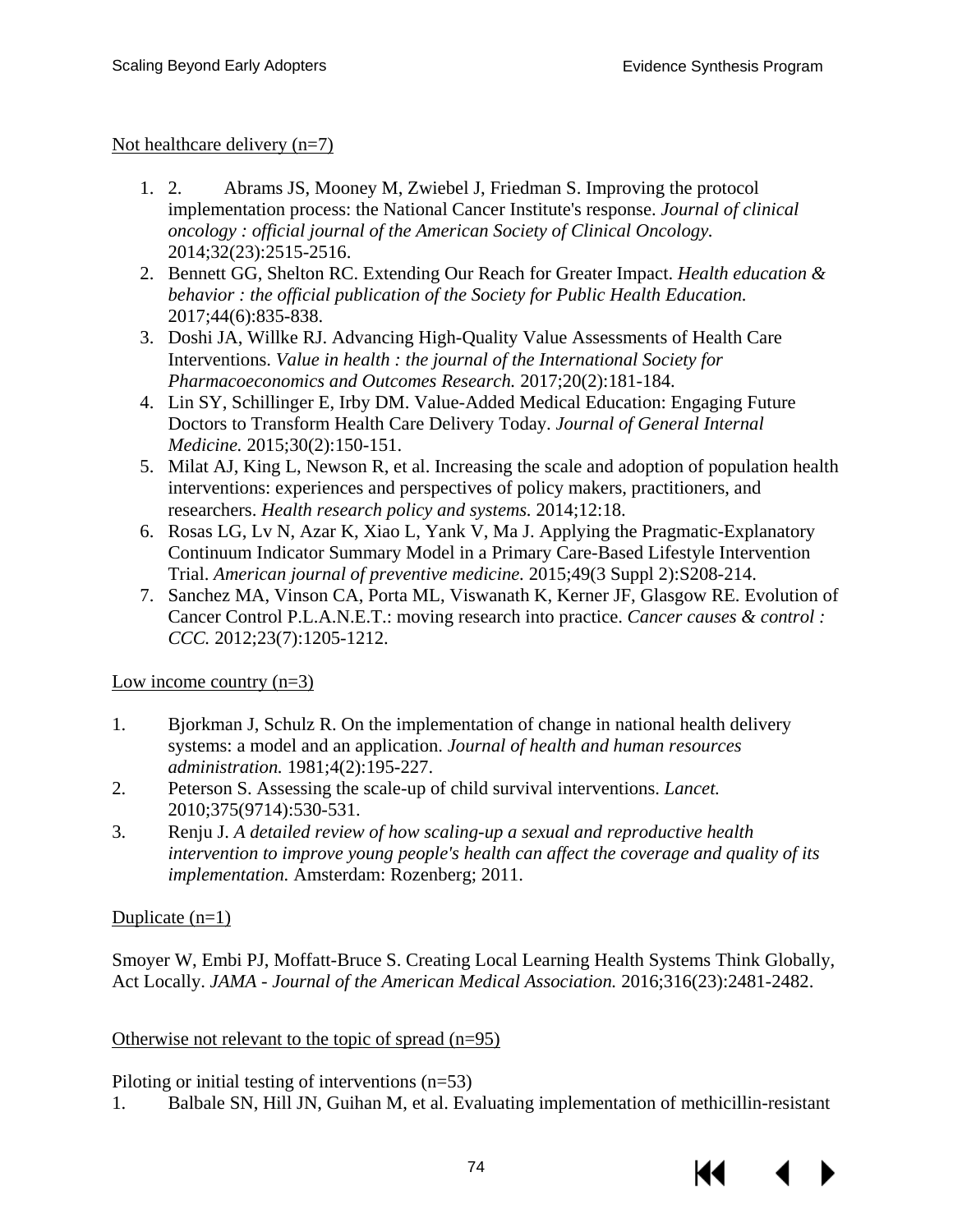Staphylococcus aureus (MRSA) prevention guidelines in spinal cord injury centers using the PARIHS framework: a mixed methods study. *Implementation science : IS.*  2015;10:130.

- 2. Barber JA, Rosenheck RA, Armstrong M, Resnick SG. Monitoring the dissemination of peer support in the VA Healthcare System. *Community mental health journal.* 2008;44(6):433-441.
- 3. Benn J, Burnett S, Parand A, Pinto A, Iskander S, Vincent C. Perceptions of the impact of a large-scale collaborative improvement programme: experience in the UK Safer Patients Initiative. *Journal of evaluation in clinical practice.* 2009;15(3):524-540.
- 4. Benning AD-W, M.; Nwulu, U.; Ghaleb, M.; Dawson, J.; Barber, N.; Franklin, B.D.; Girling, A.; Hemming, K.; Carmalt, M.; Rudge, G.; Naicker, T.; Kotecha,A.; Derrington, M.C.; Lilford, R. Multiple component patient safety intervention in English hospitals: controlled evaluation of second phase. *BMJ Innovations.* 2011;342.
- 5. Blake SC, Kohler S, Rask K, Davis A, Naylor DV. Facilitators and barriers to 10 National Quality Forum safe practices. *American journal of medical quality : the official journal of the American College of Medical Quality.* 2006;21(5):323-334.
- 6. Bölenius K, Söderberg J, Hultdin J, Lindkvist M, Brulin C, Grankvist K. Minor improvement of venous blood specimen collection practices in primary health care after a large-scale educational intervention. [Internet Resource; Archival Material]. 2013; http://urn.kb.se/resolve?urn=urn:nbn:se:umu:diva-61551
- 7. Chen JY, Kang N, Juarez DT, Hodges KA, Chung RS, Legorreta AP. Impact of a payfor-performance program on low performing physicians. *Journal for healthcare quality : official publication of the National Association for Healthcare Quality.* 2010;32(1):13- 21; quiz 21-12.
- 8. Crabtree BF, Nutting PA, Miller WL, Stange KC, Stewart EE, Jaen CR. Summary of the National Demonstration Project and recommendations for the patient-centered medical home. *Annals of family medicine.* 2010;8 Suppl 1:S80-90; s92.
- 9. Dainty KN, Scales DC, Sinuff T, Zwarenstein M. Competition in collaborative clothing: a qualitative case study of influences on collaborative quality improvement in the ICU. *BMJ quality & safety.* 2013;22(4):317-323.
- 10. Damush TM, Miller KK, Plue L, et al. National implementation of acute stroke care centers in the Veterans Health Administration (VHA): formative evaluation of the field response. *Journal of general internal medicine.* 2014;29 Suppl 4:845-852.
- 11. Evans ME, Kralovic SM, Simbartl LA, et al. Prevention of methicillin-resistant Staphylococcus aureus infections in spinal cord injury units. *American journal of infection control.* 2013;41(5):422-426.
- 12. Foster GL, Kenward K, Hines S, Joshi MS. The Relationship of Engagement in Improvement Practices to Outcome Measures in Large-Scale Quality Improvement Initiatives. *Am J Med Qual.* 2017;32(4):361-368.
- 13. Greene J, Hibbard JH, Overton V. Large performance incentives had the greatest impact on providers whose quality metrics were lowest at baseline. *Health affairs (Project Hope).* 2015;34(4):673-680.
- 14. Hagedorn HJ, Rettmann N, Dieperink E, Knott A, Landon BE. A Training Model for Implementing Hepatitis Prevention Services in Substance Use Disorder Clinics: A Qualitative Evaluation. *Journal of general internal medicine.* 2015;30(8):1215-1221.
- 15. Ignatowicz A, Greenfield G, Pappas Y, Car J, Majeed A, Harris M. Achieving provider

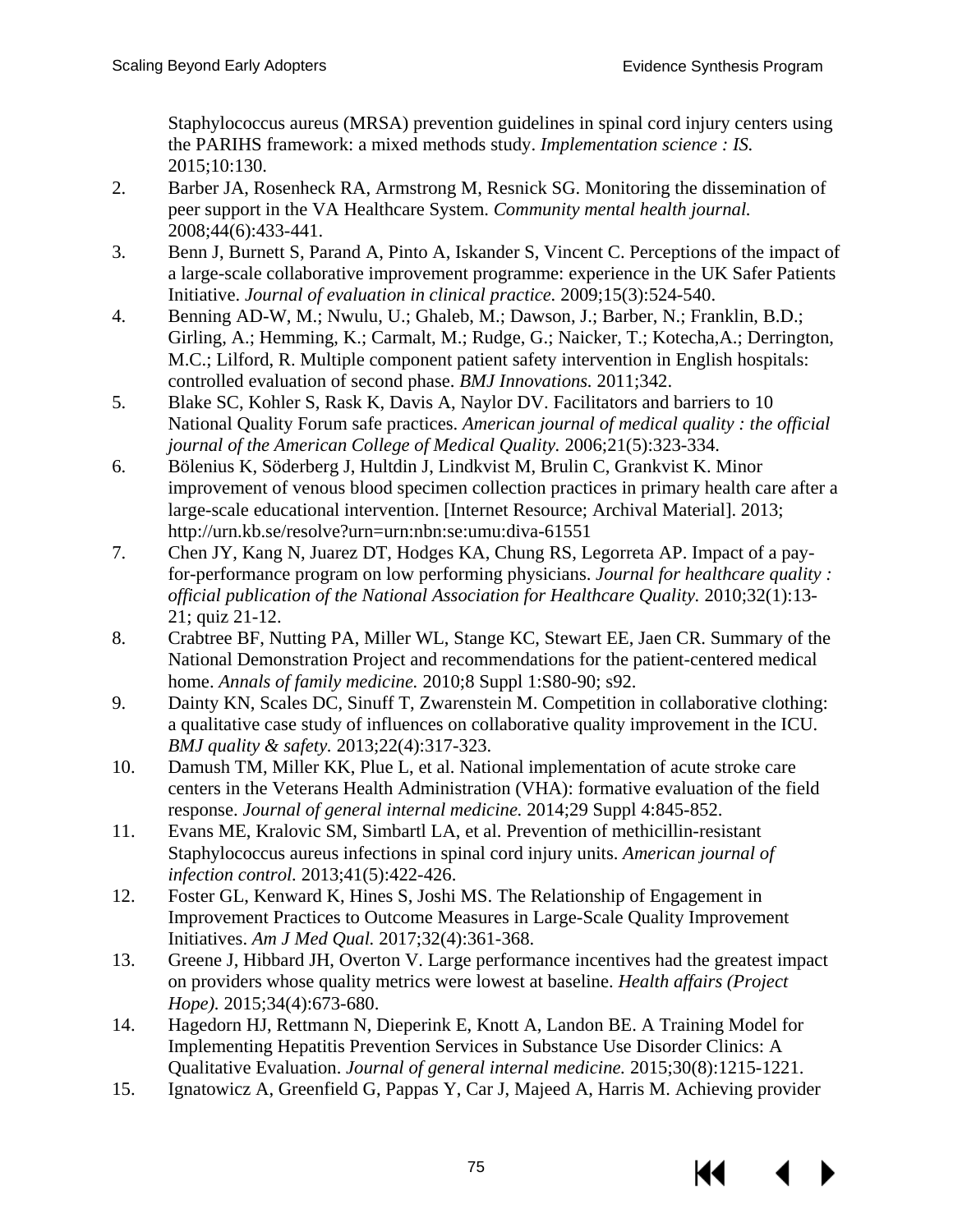engagement: providers' perceptions of implementing and delivering integrated care. *Qualitative health research.* 2014;24(12):1711-1720.

- 16. Jaen CR, Ferrer RL, Miller WL, et al. Patient outcomes at 26 months in the patientcentered medical home National Demonstration Project. *Annals of family medicine.* 2010;8 Suppl 1:S57-67; s92.
- 17. Kauth MR, Sullivan G, Blevins D, et al. Employing external facilitation to implement cognitive behavioral therapy in VA clinics: a pilot study. *Implementation science : IS.* 2010;5:75.
- 18. Krein SL, Bernstein SJ, Fletcher CE, et al. Improving eye care for veterans with diabetes: an example of using the QUERI steps to move from evidence to implementation: QUERI Series. *Implementation science : IS.* 2008;3:18.
- 19. Larson ELE, E.; Cloonan, P. Sugrue, S.; Parides, M. An organizational climate intervention associated with increased handwashing and decreased nosocomial infections. *Behav Med.* 2000;26:14-22.
- 20. Li P, Bahensky JA, Jaana M, Ward MM. Role of multihospital system membership in electronic medical record adoption. *Health care management review.* 2008;33(2):169- 177.
- 21. Lourenco T, Grant AM, Burr JM, Vale L. The introduction of new interventional procedures in the British National Health Service--a qualitative study. *Health policy (Amsterdam, Netherlands).* 2011;100(1):35-42.
- 22. Lowes LPH, G.; Newmeyer, A.; Embi, P.; Yin, H.; Smoyer, W. Learn From Every Patient: implementation and early results of a learning health system. *Developmental Medicine and Child Neurology.* 2016.
- 23. Mannion R, Goddard M, Kuhn M, Bate A. Decentralization strategies and provider incentives in healthcare: evidence from the english national health service. *Applied health economics and health policy.* 2005;4(1):47-54.
- 24. Mansell S, Harris M. A double act: implementing the National Service Framework. *RCM midwives : the official journal of the Royal College of Midwives.* 2006;9(10):402-403.
- 25. Marsteller JA, Woodward P, Underwood WS, Hsiao CJ, Barr MS. Design of a quality and performance improvement project for small primary care practices: reflections on the Center for Practice Innovation. *Quality in primary care.* 2011;19(1):49-57.
- 26. McAlearney AS, Hefner J, Robbins J, Garman AN. Toward a high-performance management system in health care, part 4: Using high-performance work practices to prevent central line-associated blood stream infections-a comparative case study. *Health care management review.* 2016;41(3):233-243.
- 27. McGinnis JMLODA. Learning Healthcare System : Workshop Summary, IOM Roundtable on Evidence-Based Medicine. In: *Variation: Online access: National Academy of Sciences National Academies Press.*: National Academies Press; 2007: http://www.nap.edu/11903
- 28. McKnight W. For Nationwide Children's Hospital, a Local Learning Health System Shows Global Promise. *Industry Edge.* 2017(April 2017).
- 29. Metlay JP, Camargo CA, Jr., MacKenzie T, et al. Cluster-randomized trial to improve antibiotic use for adults with acute respiratory infections treated in emergency departments. *Annals of emergency medicine.* 2007;50(3):221-230.
- 30. Mezey M, Kobayashi M, Grossman S, Firpo A, Fulmer T, Mitty E. Nurses Improving Care to Health System Elders (NICHE): implementation of best practice models. *The*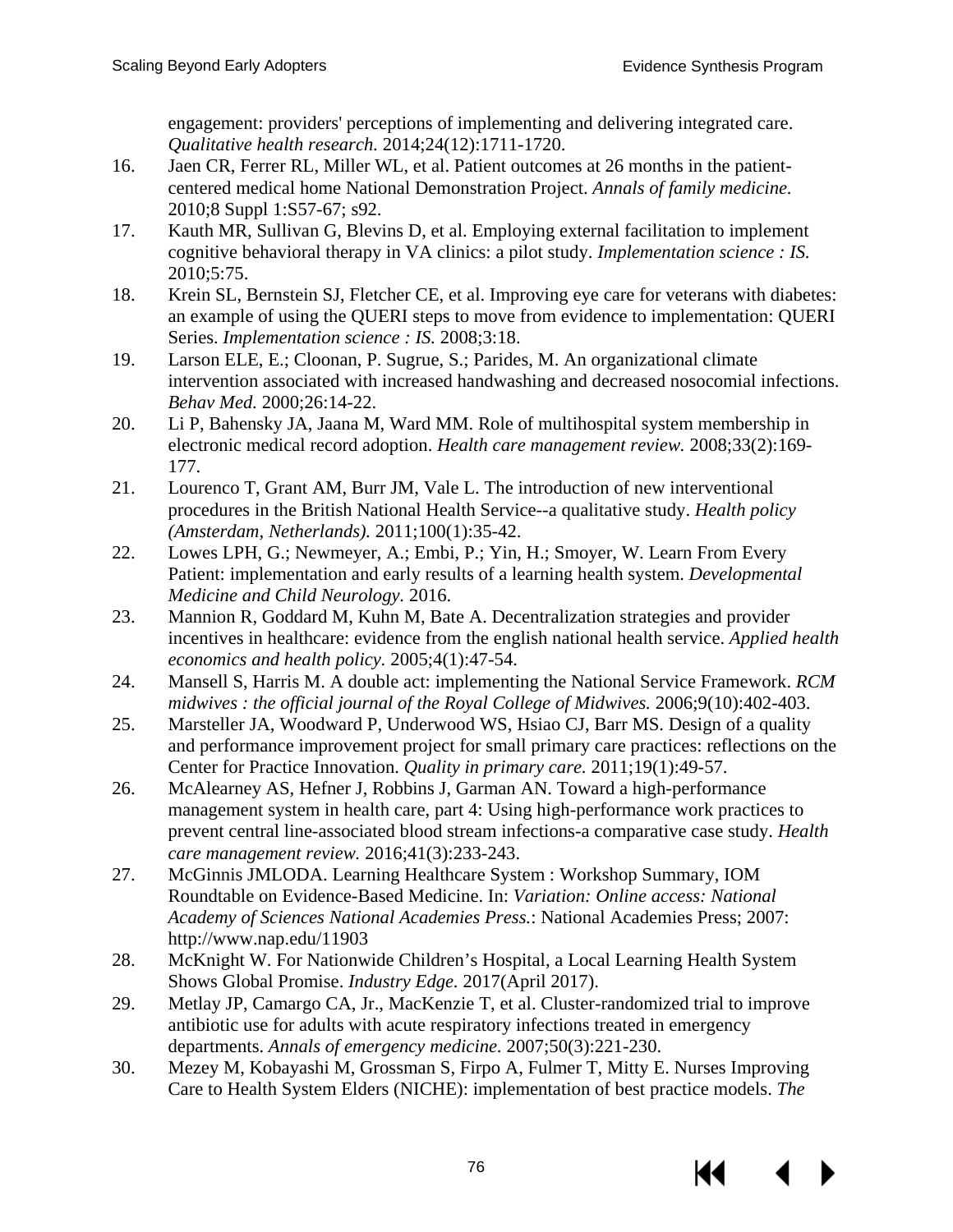*Journal of nursing administration.* 2004;34(10):451-457.

- 31. Nutting PA, Crabtree BF, Miller WL, Stange KC, Stewart E, Jaen C. Transforming physician practices to patient-centered medical homes: lessons from the national demonstration project. *Health affairs (Project Hope).* 2011;30(3):439-445.
- 32. Nutting PA, Crabtree BF, Miller WL, Stewart EE, Stange KC, Jaen CR. Journey to the patient-centered medical home: a qualitative analysis of the experiences of practices in the National Demonstration Project. *Annals of family medicine.* 2010;8 Suppl 1:S45-56; s92.
- 33. Nutting PA, Crabtree BF, Stewart EE, et al. Effect of facilitation on practice outcomes in the National Demonstration Project model of the patient-centered medical home. *Annals of family medicine.* 2010;8 Suppl 1:S33-44; s92.
- 34. Nutting PA, Miller WL, Crabtree BF, Jaen CR, Stewart EE, Stange KC. Initial lessons from the first national demonstration project on practice transformation to a patientcentered medical home. *Annals of family medicine.* 2009;7(3):254-260.
- 35. O'Connell TJ, Bassham JE, Bishop RO, et al. Clinical process redesign for unplanned arrivals in hospitals. *The Medical journal of Australia.* 2008;188(6 Suppl):S18-22.
- 36. Ovretveit J, Klazinga N. Learning from large-scale quality improvement through comparisons. *International Journal for Quality in Health Care.* 2012;24(5):463-469.
- 37. Parekh AK, Kronick R, Tavenner M. Optimizing health for persons with multiple chronic conditions. *Jama.* 2014;312(12):1199-1200.
- 38. Porteous JM, Stewart-Wynne EG, Connolly M, Crommelin PF. iSoBAR--a concept and handover checklist: the National Clinical Handover Initiative. *The Medical journal of Australia.* 2009;190(11 Suppl):S152-156.
- 39. Power M, Brewster L, Parry G, et al. Multimethod study of a large-scale programme to improve patient safety using a harm-free care approach. *BMJ open.* 2016;6(9).
- 40. Rattray NA, Damush TM, Luckhurst C, Bauer-Martinez CJ, Homoya BJ, Miech EJ. Prime movers: Advanced practice professionals in the role of stroke coordinator. *Journal of the American Association of Nurse Practitioners.* 2017;29(7):392-402.
- 41. Rhee JJ, Zwar NA, Kemp LA. Uptake and implementation of Advance Care Planning in Australia: findings of key informant interviews. *Australian health review : a publication of the Australian Hospital Association.* 2012;36(1):98-104.
- 42. Rhodes P, Giles SJ, Cook GA, et al. Assessment of the implementation of a national patient safety alert to reduce wrong site surgery. *Quality & safety in health care.* 2008;17(6):409-415.
- 43. Rittenhouse DR, Ramsay PP, Casalino LP, McClellan S, Kandel ZK, Shortell SM. Increased Health Information Technology Adoption and Use Among Small Primary Care Physician Practices Over Time: A National Cohort Study. *Annals of family medicine.* 2017;15(1):56-62.
- 44. Rosenberg KZ, J. A Simple Intervention Reduces Contamination Risk In Healthcare. *American Journal of Nursing.* 2016;116:64-65.
- 45. Ryan AM, Blustein J, Casalino LP. Medicare's Flagship Test Of Pay-For-Performance Did Not Spur More Rapid Quality Improvement Among Low-Performing Hospitals. *Health Affairs.* 2012;31(4):797-805.
- 46. Salowe RJ, O'Brien JM. NEI's audacious goals initiative. *Ophthalmology.* 2014;121(3):615-616.
- 47. Schifalacqua MM, Shepard A, Kelley W. Evidence-based practice: cost-benefit of large

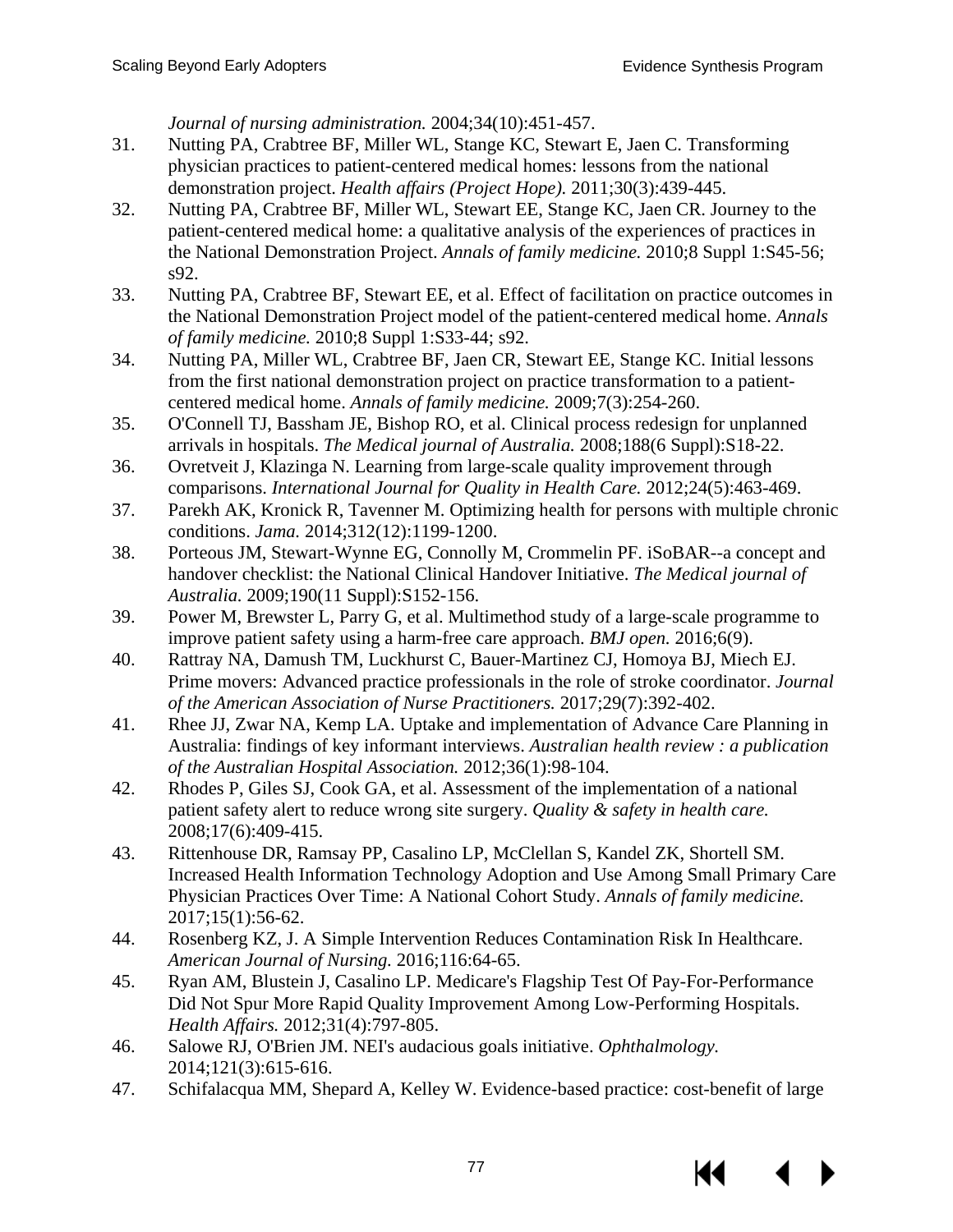system implementation. *Quality management in health care.* 2012;21(2):74-80.

- 48. Solomon J, Day C, Worrall A, Thompson P. Does sustained involvement in a quality network lead to improved performance? *International journal of health care quality assurance.* 2015;28(3):228-233.
- 49. Stewart EE, Nutting PA, Crabtree BF, Stange KC, Miller WL, Jaen CR. Implementing the patient-centered medical home: observation and description of the national demonstration project. *Annals of family medicine.* 2010;8 Suppl 1:S21-32; s92.
- 50. Walley P, Silvester K, Steyn R. Knowledge and behaviour for a sustainable improvement culture. *HealthcarePapers.* 2006;7(1):26-33; discussion 74-27.
- 51. Wang L, Kuntz-Melcavage K, Forrest CB, et al. Development and applications of an outcomes assessment framework for care management programs in learning health systems. *EGEMS (Washington, DC).* 2015;3(1):1119.
- 52. Wise J. Hospitals and GPs are offered incentives to reduce antibiotic prescribing. *BMJ (Clinical research ed).* 2016;352:i1499.
- 53. Zanaboni P, Wootton R. Adoption of routine telemedicine in Norwegian hospitals: progress over 5 years. *BMC health services research.* 2016;16:496.

Pre-implementation analyses with no implementation component (n=38)

- 1. New star system for the NHS and style of handling poor performance--a significant step forward for improving the NHS. *Journal of nursing management.* 2002;10(1):55-56.
- 2. Aarons GA, Green AE, Willging CE, et al. Mixed-method study of a conceptual model of evidence-based intervention sustainment across multiple public-sector service settings. *Implementation science : IS.* 2014;9:183.
- 3. Bailie J, Laycock A, Matthews V, Bailie R. System-Level Action Required for Wide-Scale Improvement in Quality of Primary Health Care: Synthesis of Feedback from an Interactive Process to Promote Dissemination and Use of Aggregated Quality of Care Data. *Front Public Health.* 2016;4.
- 4. Barengolts EI, Burke BV, Duckworth WC, Kaminsky R, Miller DR, Swislocki AL. Adoption of a new technology in a Veterans Affairs national formulary system with local implementation: the insulin glargine example. *Managed care interface.* 2007;20(3):37- 44, 57.
- 5. Bashshur RL, Shannon GW, Krupinski EA, et al. National telemedicine initiatives: essential to healthcare reform. *Telemedicine journal and e-health : the official journal of the American Telemedicine Association.* 2009;15(6):600-610.
- 6. Bhavnani SP, Parakh K, Atreja A, et al. 2017 Roadmap for Innovation-ACC Health Policy Statement on Healthcare Transformation in the Era of Digital Health, Big Data, and Precision Health A Report of the American College of Cardiology Task Force on Health Policy Statements and Systems of Care. *J Am Coll Cardiol.* 2017;70(21):2696- 2718.
- 7. Charns MP, Egede LE, Rumsfeld JS, McGlynn GC, Yano EM. Advancing Partnered Research in the VA Healthcare System: The Pursuit of Increased Research Engagement, Responsiveness, and Impact. *Journal of General Internal Medicine.* 2014;29:S811-S813.
- 8. Charns MP, Foster MK, Alligood EC, et al. Multilevel interventions: measurement and measures. *Journal of the National Cancer Institute Monographs.* 2012;2012(44):67-77.
- 9. Cherry JC. Focus less on technology, more on workflow and people. Intel-GE care innovations has developed a four-phase approach to help healthcare organizations prepare

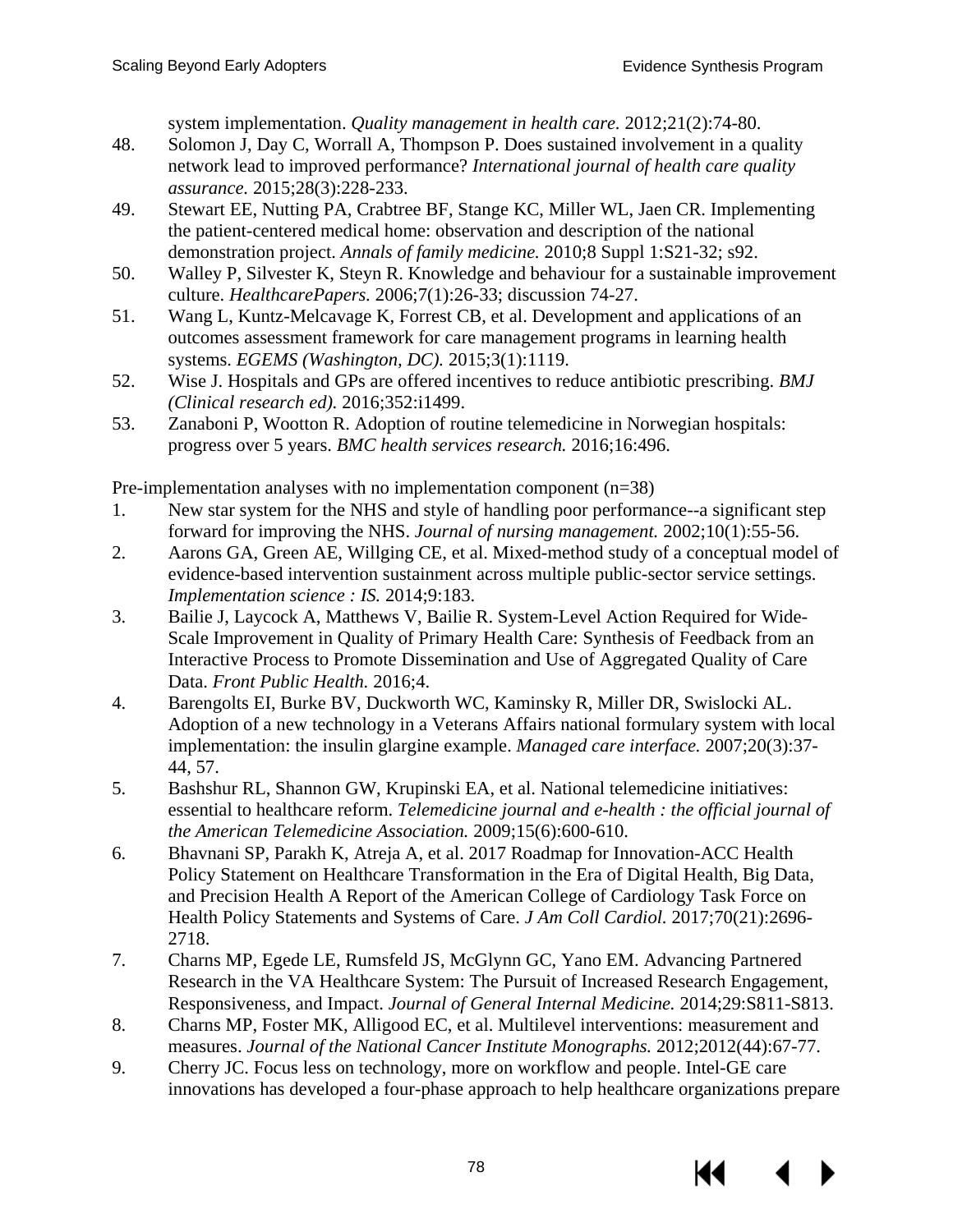for and implement new technology. *Health management technology.* 2012;33(3):26-27.

- 10. Clancy CM. Physician leadership for high-quality care. *Chest.* 2009;136(6):1452-1454.
- 11. Fischer MA. The National e-Prescribing Patient Safety Initiative: removing one hurdle, confronting others. *Drug safety.* 2007;30(6):461-464.
- 12. Fortney JC, Owen RR. Increasing treatment engagement for persons with serious mental illness using personal health records. *The American journal of psychiatry.* 2014;171(3):259-261.
- 13. Gifford E, Tavakoli S, Wisdom J, Hamlett-Berry K. Implementation of smoking cessation treatment in VHA substance use disorder residential treatment programs. *Psychiatric services (Washington, DC).* 2015;66(3):295-302.
- 14. Gonnering RS. Fostering innovation. *Ophthalmic plastic and reconstructive surgery.* 2014;30(6):449.
- 15. Goodrich GL, Lueck AH. Vision rehabilitation services at a crossroads. *Journal of Visual Impairment & Blindness.* 2010;104(10):593.
- 16. Grant RW, Uratsu CS, Estacio KR, et al. Pre-Visit Prioritization for complex patients with diabetes: Randomized trial design and implementation within an integrated health care system. *Contemporary clinical trials.* 2016;47:196-201.
- 17. Ham C. Supporting poorly performing NHS hospitals to improve. *BMJ (Clinical research ed).* 2013;347:f5830.
- 18. Ho PM, Maynard C, Starks H, Sun H, Sloan K, Sales A. Outcomes in patients with coronary heart disease who do not undergo lipid testing. *The American journal of cardiology.* 2003;91(8):986-988, a987.
- 19. Holly TA. A world view of nuclear cardiology practices: Think globally, act locally. *Journal of nuclear cardiology : official publication of the American Society of Nuclear Cardiology.* 2017;24(3):860-861.
- 20. Husk J. Achieving changes in practice from national audit: national audit of the organization of services for falls and bone health in older people. *Journal of evaluation in clinical practice.* 2008;14(6):974-978.
- 21. Kent TA. Predicting outcome of IV thrombolysis-treated ischemic stroke patients: the DRAGON score. *Neurology.* 2012;78(17):1368.
- 22. Kent TA, Rutherford DG, Breier JI, Papanicoloau AC. What is the evidence for use dependent learning after stroke? *Stroke.* 2009;40(3 Suppl):S139-140.
- 23. Khuri SF, Henderson WG, Daley J, et al. Successful implementation of the Department of Veterans Affairs' National Surgical Quality Improvement Program in the private sector: the Patient Safety in Surgery study. *Annals of surgery.* 2008;248(2):329-336.
- 24. Kingston J, Katsaros J, Vu Y, Goodrich GL. Neurological vision rehabilitation: description and case study. *Journal of Visual Impairment & Blindness.* 2010;104(10):603.
- 25. Kopjar B, Sales AE, Pineros SL, Sun H, Li YF, Hedeen AN. Comparison of characteristics of patients with coronary heart disease receiving lipid-lowering therapy versus those not receiving such therapy. *The American journal of cardiology.* 2003;91(11):1352-1354.
- 26. Lopez L. Integrated delivery systems ... managed care organizations, hospitals, doctors, and insurers are developing new entities to compete for business. *The state of health care in America.* 1995:31-35.
- 27. McIntyre K, Shojania KG. The challenges of quality improvement reports and the urgent

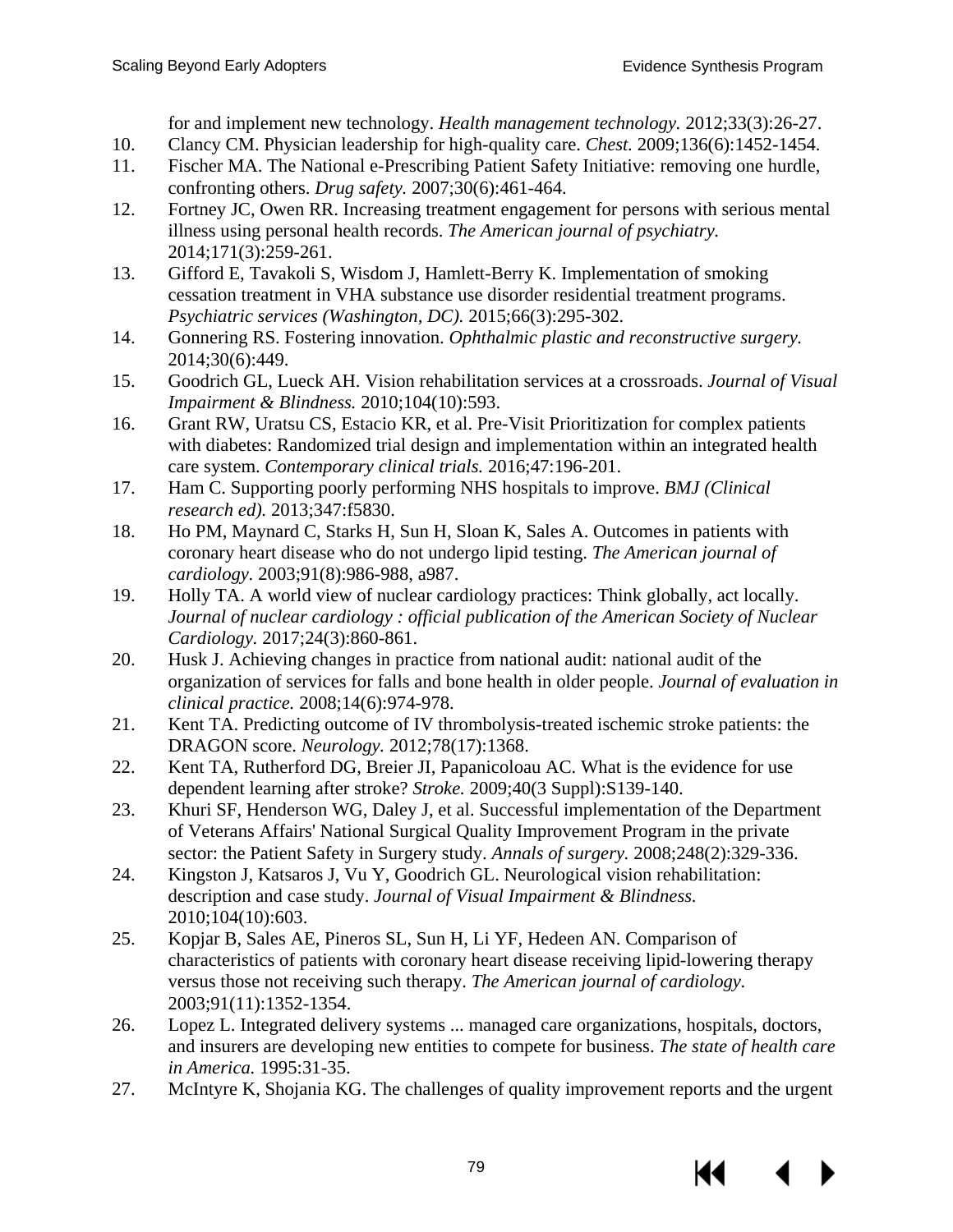need for more of them. *Thorax.* 2011;66(12):1020-1022.

- 28. Miller RR, Li YF, Sun H, et al. Underuse of cardioprotective medications in patients prior to acute myocardial infarction. *The American journal of cardiology.* 2003;92(2):209-211.
- 29. Pines JM, Hollander JE, Lee H, Everett WW, Uscher-Pines L, Metlay JP. Emergency department operational changes in response to pay-for-performance and antibiotic timing in pneumonia. *Academic emergency medicine : official journal of the Society for Academic Emergency Medicine.* 2007;14(6):545-548.
- 30. Raleigh VS, Frosini F, Sizmur S, Graham C. Do some trusts deliver a consistently better experience for patients? An analysis of patient experience across acute care surveys in English NHS trusts. *BMJ quality & safety.* 2012;21(5):381-390.
- 31. Resnick SG, Rosenheck RA, Drebing CE. What makes vocational rehabilitation effective? Program characteristics versus employment outcomes nationally in VA. *Psychol Serv.* 2006;3(4):239.
- 32. Rose AJ, Petrakis BA, Callahan P, et al. Organizational characteristics of high- and lowperforming anticoagulation clinics in the Veterans Health Administration. *Health services research.* 2012;47(4):1541-1560.
- 33. Scott WR. Embedding the examination of multilevel factors in an organization field context. *Journal of the National Cancer Institute Monographs.* 2012;2012(44):32-33.
- 34. Shneiderman B. A national initiative for social participation. *Science (New York, NY).* 2009;323(5920):1426-1427.
- 35. Slonim AD, Maraccini AM. Necessities for the Assessment and Delivery of Value-Based Critical Care: Empirical Evidence and Systemic Considerations. *Critical care medicine.* 2018;46(1):155-156.
- 36. Terry KD. Clinical integration sets the stage for positive change. Goal is to promote higher-quality, more cost-efficient patient services by better coordinating care across a continuum of conditions, providers, settings and time. *Health management technology.* 2012;33(9):16-17.
- 37. Venes D. The evolving science of translating research evidence into clinical practice. *Evidence-based medicine.* 2007;12(4):102.
- 38. Yano EM. Teaching Commentary on "A Primary Care-Based Multidisciplinary Readmission Prevention Program": Essential Aspects of Comparability and Context in Practice-Based Program Evaluation. *Journal of General Internal Medicine.* 2014;29(5):805-807.

Other topics not relevant to spread (*eg*, medical education programming, n=4)

- 1. Harris A, Tallia A, Tallia A, et al. Health system change and academic departments. *Annals of family medicine.* 2014;12(2):180-181.
- 2. Theile DE, Scott IA, Martin JH, Gavrilidis A. Enabling the success of academic health science centres in Australia: where is the leadership? *Med J Aust.* 2014;201(11):636-638.
- 3. Washington AE, Coye MJ, Feinberg DT. Academic health centers and the evolution of the health care system. *Jama.* 2013;310(18):1929-1930.
- 4. Yu H. On academic health system. *Journal of evidence-based medicine.* 2013;6(2):71-73.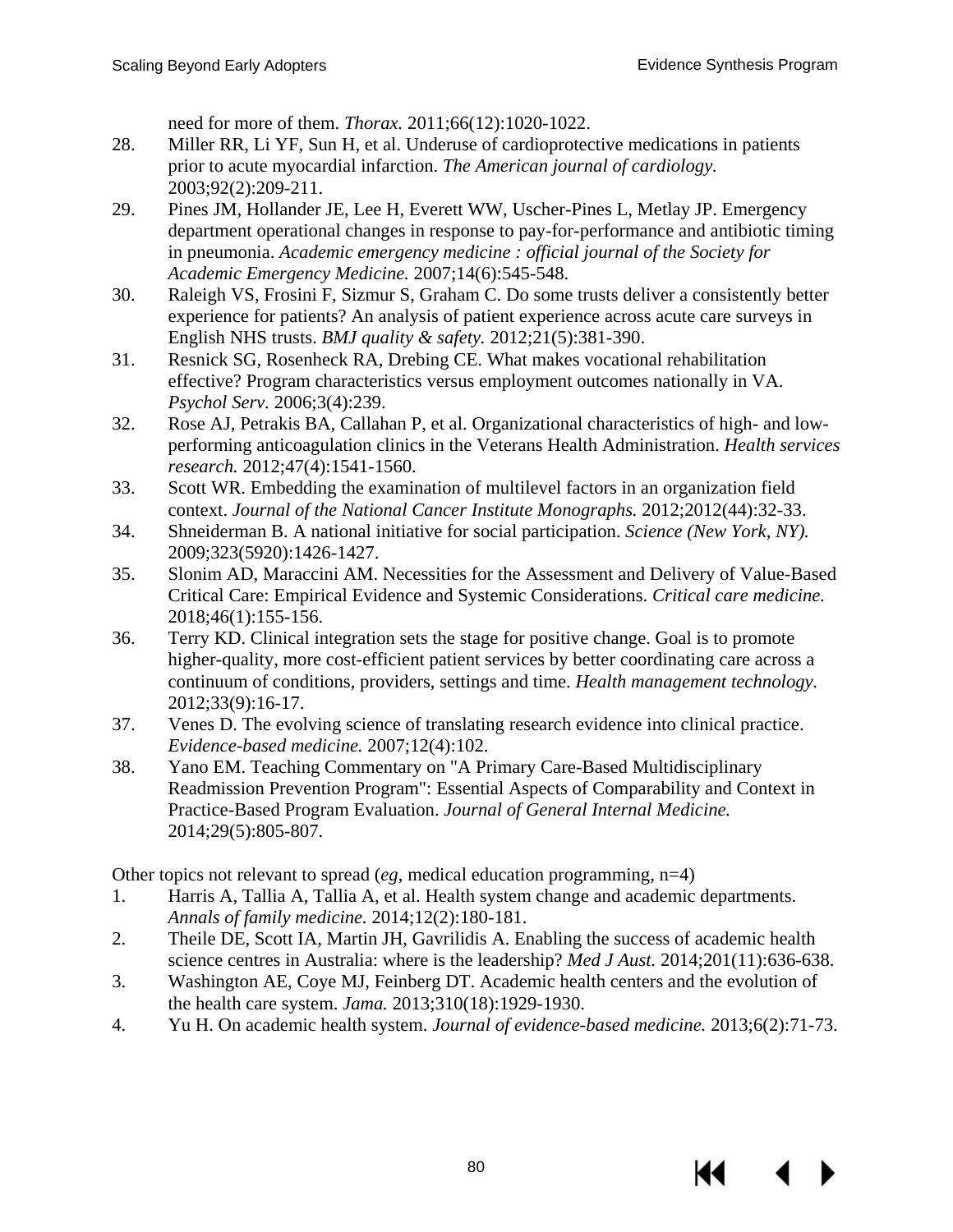# **APPENDIX G. EVIDENCE TABLES**

| Author, year                     | <b>Focus area/topic</b>                                                                                                                                                                            | <b>Size of rollout</b><br><b>Setting</b>                                       | <b>Described</b><br>hard-to-<br>engage sites? | Hard-to-<br>engage<br>strategies? |
|----------------------------------|----------------------------------------------------------------------------------------------------------------------------------------------------------------------------------------------------|--------------------------------------------------------------------------------|-----------------------------------------------|-----------------------------------|
| $SYSTEM$ (n=29)                  |                                                                                                                                                                                                    |                                                                                |                                               |                                   |
| <b>VA</b>                        |                                                                                                                                                                                                    |                                                                                |                                               |                                   |
| <b>Blue-Howells</b><br>201367    | Veterans Justice Programs (VJP) to address the needs<br>of justice-involved veterans by offering services to<br>veterans at multiple points in their involvement in the<br>criminal justice system | National<br><b>VA</b>                                                          | N <sub>0</sub>                                | N <sub>0</sub>                    |
| Box 200968                       | Implementation of EMR for cardiac catheterization<br>procedures called the Cardiovascular Assessment,<br>Reporting and Tracking (CART) system                                                      | 77 hospitals, national<br><b>VA</b>                                            | N <sub>o</sub>                                | N <sub>o</sub>                    |
| Damschroder<br>2013 61           | MOVE! w8 management program                                                                                                                                                                        | 55 medical centers & 872<br>community-based<br>outpatient clinics<br><b>VA</b> | Yes                                           | N <sub>o</sub>                    |
| Goetz 2008 <sup>69</sup>         | A system-wide intervention to improve HIV-testing in<br>the Veterans Health Administration                                                                                                         | 18 sites within southern<br>Nevada, California<br><b>VA</b>                    | N <sub>o</sub>                                | N <sub>o</sub>                    |
| Mills 2003 <sup>70</sup>         | Quality Interagency Coordination Task Force (QuIC)<br>initiative to reduce medical errors                                                                                                          | 22 hospitals<br><b>VA</b>                                                      | N <sub>o</sub>                                | N <sub>o</sub>                    |
| Resnick<br>200771                | Supported employment for veterans                                                                                                                                                                  | 21 sites across the VA<br><b>VA</b>                                            | N <sub>o</sub>                                | N <sub>o</sub>                    |
| Resnick<br>200972                |                                                                                                                                                                                                    | 166 VA medical centers<br><b>VA</b>                                            | N <sub>0</sub>                                | N <sub>o</sub>                    |
| Rubenstein<br>2010 <sup>73</sup> | Implementation of Translating Initiatives in Depression<br>into Effective Solution (TIDES) aimed to translate<br>research-based collaborative care for depression                                  | Medium-sized primary<br>care practices within the<br><b>VA</b><br><b>VA</b>    | N <sub>o</sub>                                | N <sub>o</sub>                    |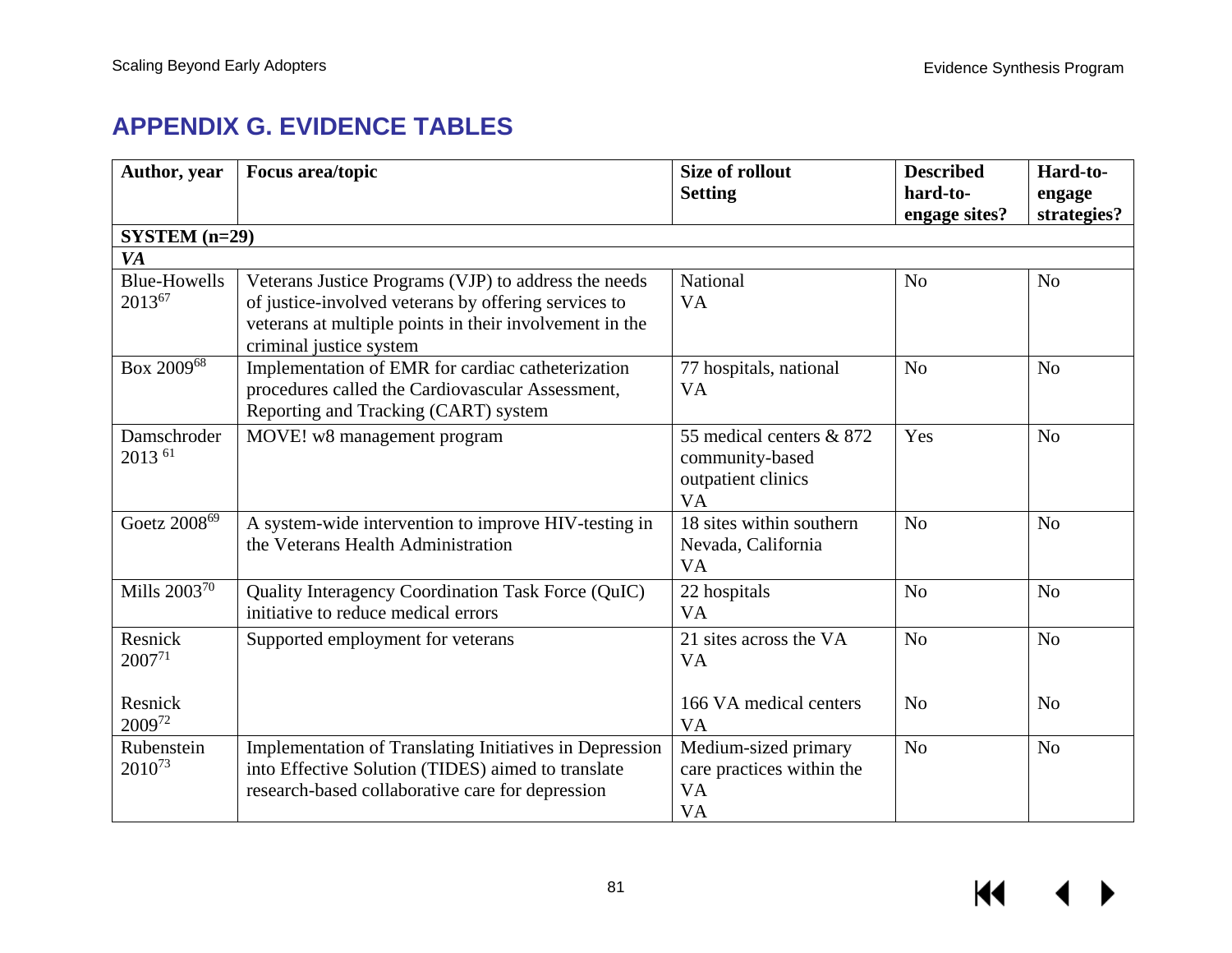| Author, year              | Focus area/topic                                               | Size of rollout         | <b>Described</b> | Hard-to-       |
|---------------------------|----------------------------------------------------------------|-------------------------|------------------|----------------|
|                           |                                                                | <b>Setting</b>          | hard-to-         | engage         |
|                           |                                                                |                         | engage sites?    | strategies?    |
| Curran 2011 <sup>74</sup> | Implementation of collaborative care for depression in         | 3 sites                 | N <sub>o</sub>   | N <sub>o</sub> |
|                           | HIV clinics (HIV Translating Initiatives for Depression        | <b>VA</b>               |                  |                |
|                           | into Effective Solutions, HITIDES)                             |                         |                  |                |
| Luck 2009 <sup>75</sup>   |                                                                |                         |                  |                |
|                           | <b>Implementation of Translating Initiatives in Depression</b> | National                | N <sub>o</sub>   | N <sub>o</sub> |
|                           | into Effective Solution (TIDES) aimed to translate             | <b>VA</b>               |                  |                |
| Sherman                   | research-based collaborative care for depression               |                         |                  |                |
| 200776                    |                                                                |                         |                  |                |
|                           | Implementation of Translating Initiatives in Depression        | National                | Yes              | N <sub>0</sub> |
|                           | into Effective Solution (TIDES) aimed to translate             | VA                      |                  |                |
| Smith 2008 <sup>77</sup>  | research-based collaborative care for depression               |                         |                  |                |
|                           | Development of a national dissemination plan for               | National                | N <sub>o</sub>   | N <sub>o</sub> |
|                           | collaborative care for depression                              | <b>VA</b>               |                  |                |
| Yano 201576               | The Collaborative Research to Advance                          | National                | N <sub>o</sub>   | N <sub>o</sub> |
|                           | Transformation and Excellence (CREATE) Initiative              | <b>VA</b>               |                  |                |
|                           | for comprehensive care for women veterans                      |                         |                  |                |
| Non-VA                    |                                                                |                         |                  |                |
| Best 2016 <sup>77</sup>   | British Columbia Ministry of Health's Clinical Care            | <b>British Columbia</b> | N <sub>o</sub>   | N <sub>o</sub> |
|                           | Management (CCM) initiative, with particular focus on          | National                |                  |                |
|                           | sepsis; surgical checklist and surgical site infection;        |                         |                  |                |
|                           | and venous thromboembolism (VTE)                               |                         |                  |                |
| Cheyne                    | Keeping Childbirth Natural and Dynamic (KCND), a               | NHS, Scotland           | Yes              | Yes            |
| 201378                    | maternity care program that aimed to support normal            | Scotland                |                  |                |
|                           | birth by implementing multi-professional care                  |                         |                  |                |
|                           | pathways and making midwife-led care for healthy               |                         |                  |                |
|                           | pregnant women the national norm                               |                         |                  |                |
| Clarke $2014^{79}$        | The National Dementia Strategy for England                     | 40 NHS sites            | Yes              | N <sub>o</sub> |
|                           |                                                                | UK                      |                  |                |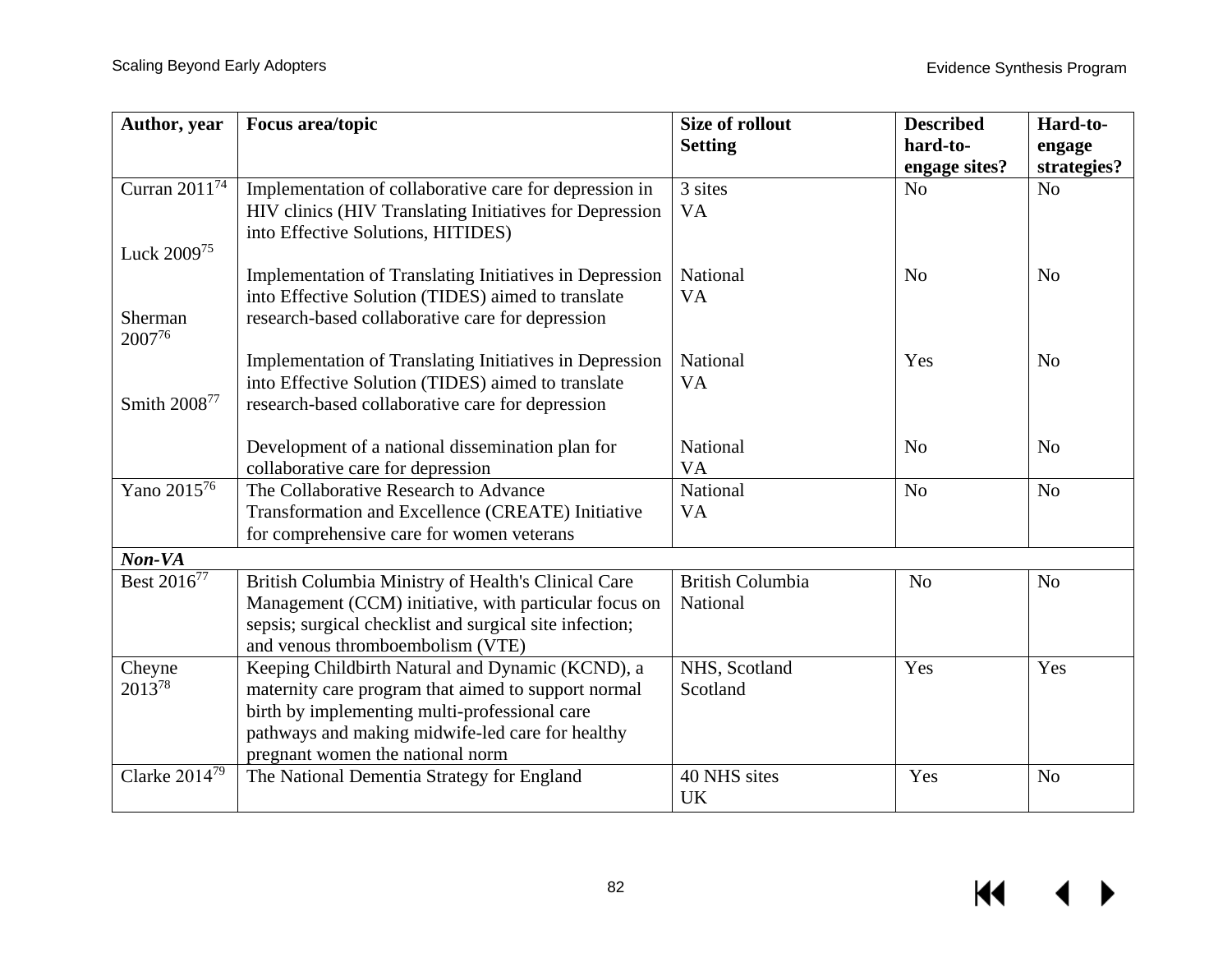| Author, year            | Focus area/topic                                                                                                                                                        | <b>Size of rollout</b><br><b>Setting</b>                                        | <b>Described</b><br>hard-to-    | Hard-to-<br>engage            |
|-------------------------|-------------------------------------------------------------------------------------------------------------------------------------------------------------------------|---------------------------------------------------------------------------------|---------------------------------|-------------------------------|
| Hendrich<br>200780      | Ascension Health's "Healthcare That Works,<br>Healthcare That is Safe, and Healthcare That Leaves<br>No One Behind" with goal of zero preventable injuries<br>or deaths | <b>Ascension Health hospitals</b><br>$(65$ sites)<br><b>USA</b>                 | engage sites?<br>N <sub>o</sub> | strategies?<br>N <sub>o</sub> |
| Hung 2017 <sup>81</sup> | LEAN redesign in clinic                                                                                                                                                 | All primary care in Sutter<br>Health (13 sites)<br><b>USA</b>                   | Yes                             | N <sub>o</sub>                |
| Kellogg<br>201782       | Tested a new method of intra-organizational process<br>development and spread of quality improvement<br>innovations                                                     | 10 sites within North Shore<br>Physicians Group<br><b>USA</b>                   | N <sub>o</sub>                  | N <sub>o</sub>                |
| Lennon<br>201783        | Delivering Assisted Living Lifestyles at Scale (dallas),<br>a national digital health program                                                                           | <b>NHS</b><br><b>UK</b>                                                         | N <sub>o</sub>                  | N <sub>o</sub>                |
| Liu 2016 <sup>48</sup>  | Quality of sepsis care                                                                                                                                                  | <b>Kaiser Permanente</b><br>Northern California (21<br>hospitals)<br><b>USA</b> | N <sub>o</sub>                  | N <sub>o</sub>                |
| Lorig $2004^{59}$       | The six-week peer-led Chronic Disease Self-<br><b>Management Program</b>                                                                                                | 10 of 12 regions within<br><b>Kaiser Permanente</b><br><b>USA</b>               | Yes                             | Yes                           |
| Marshall<br>201484      | Chronic obstructive pulmonary disease (COPD) quality<br>improvement program                                                                                             | 189 general practices in 4<br>Northeast London<br>boroughs<br><b>UK</b>         | Yes                             | N <sub>o</sub>                |
| Noyes 201485            | Nurse-led implementation, optimization, and<br>evaluation of a complex children's continuing-care<br>policy                                                             | 12 sites within the NHS<br><b>UK</b>                                            | Yes                             | N <sub>o</sub>                |
| Ovseiko<br>201486       | Health Innovation and Education Clusters (HIECS)                                                                                                                        | <b>NHS</b><br><b>UK</b>                                                         | N <sub>o</sub>                  | N <sub>o</sub>                |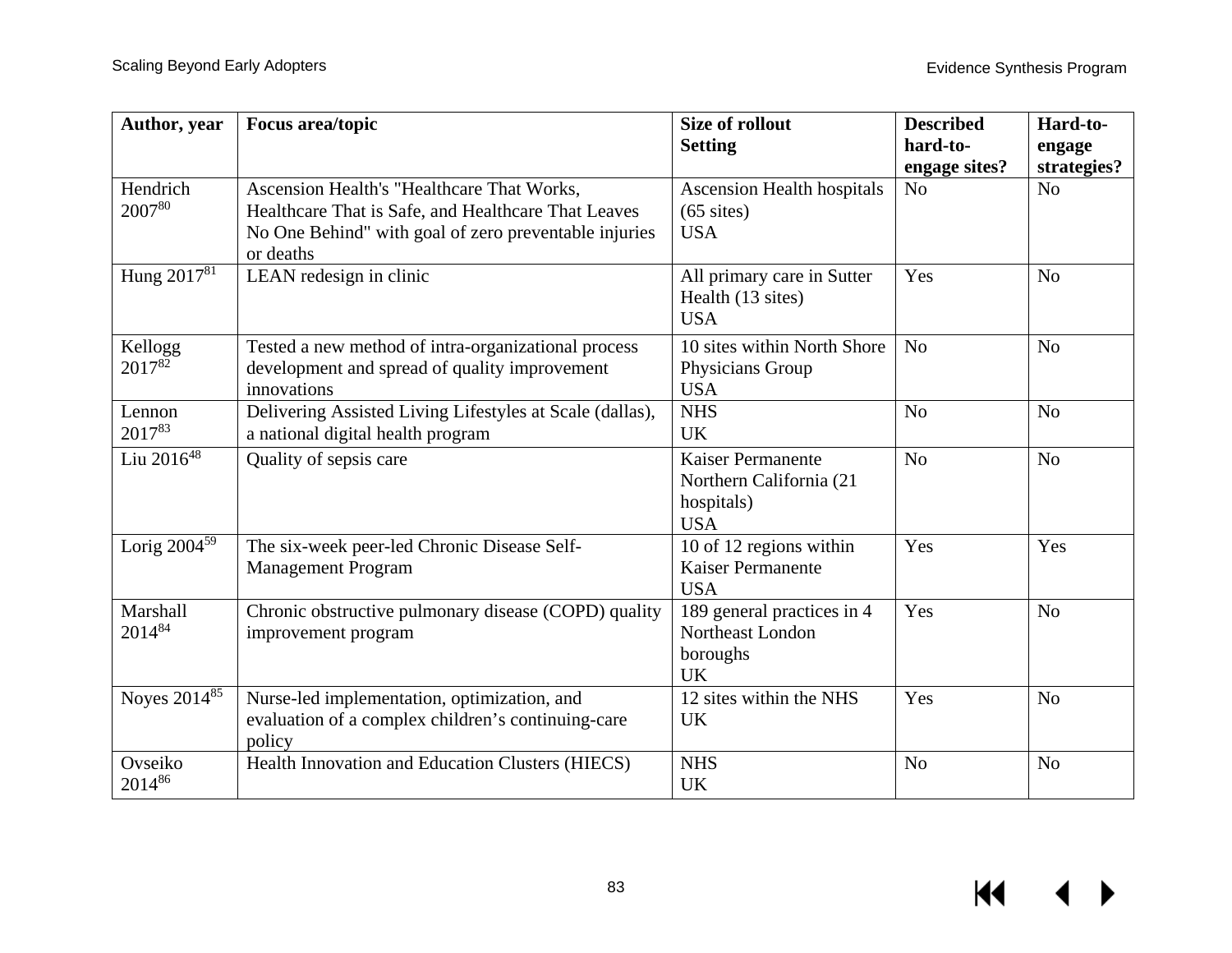| Author, year                | <b>Focus area/topic</b>                                  | <b>Size of rollout</b>                                 | <b>Described</b> | Hard-to-       |
|-----------------------------|----------------------------------------------------------|--------------------------------------------------------|------------------|----------------|
|                             |                                                          | <b>Setting</b>                                         | hard-to-         | engage         |
|                             |                                                          |                                                        | engage sites?    | strategies?    |
| Penna 2009 <sup>49</sup>    | Implementation of a consultative model of                | 7 of 8 regions,                                        | Yes              | Yes            |
|                             | interdisciplinary, inpatient-based palliative care (IPT) | <b>Kaiser Permanente</b><br><b>USA</b>                 |                  |                |
| Psek 2015 <sup>50</sup>     | Operationalizing the learning health care system         | Geisinger Health System (8)                            | N <sub>o</sub>   | N <sub>o</sub> |
|                             | (LHCS) in an integrated delivery system                  | hospitals)<br><b>USA</b>                               |                  |                |
| Robert $2011^{37}$          | The "Productive Ward," a national quality                | 10 strategic health                                    | Yes              | Yes            |
|                             | improvement program                                      | authorities (SHA), NHS<br><b>UK</b>                    |                  |                |
| Schmittdiel                 | The Delivery Science Rapid Analysis Program (RAP)        | Kaiser Permanente in                                   | N <sub>o</sub>   | N <sub>o</sub> |
| 201787                      |                                                          | Northern California                                    |                  |                |
|                             |                                                          | <b>USA</b>                                             |                  |                |
| <b>COLLABORATIVE</b> (n=14) |                                                          |                                                        |                  |                |
| Azar 2015 <sup>88</sup>     | Indiana University Center for Healthcare Innovation      | Indiana Clinical and                                   | N <sub>o</sub>   | N <sub>o</sub> |
|                             | and Implementation Science (IU-CHIIS)                    | <b>Translational Sciences</b>                          |                  |                |
|                             |                                                          | Institute,                                             |                  |                |
|                             |                                                          | Regenstrief Institute, Inc.,                           |                  |                |
|                             |                                                          | <b>Indiana University School</b>                       |                  |                |
|                             |                                                          | of Medicine, and their<br>clinical healthcare partners |                  |                |
|                             |                                                          | <b>USA</b>                                             |                  |                |
| Boustani                    | Indianapolis Discovery Network for Dementia (IDND)       | 5 health care systems in                               | N <sub>o</sub>   | N <sub>o</sub> |
| 201253                      |                                                          | Indiana, including                                     |                  |                |
|                             |                                                          | Regenstrief Institute, Inc.,                           |                  |                |
|                             |                                                          | and Indiana University                                 |                  |                |
|                             |                                                          | School of Medicine                                     |                  |                |
|                             |                                                          | <b>USA</b>                                             |                  |                |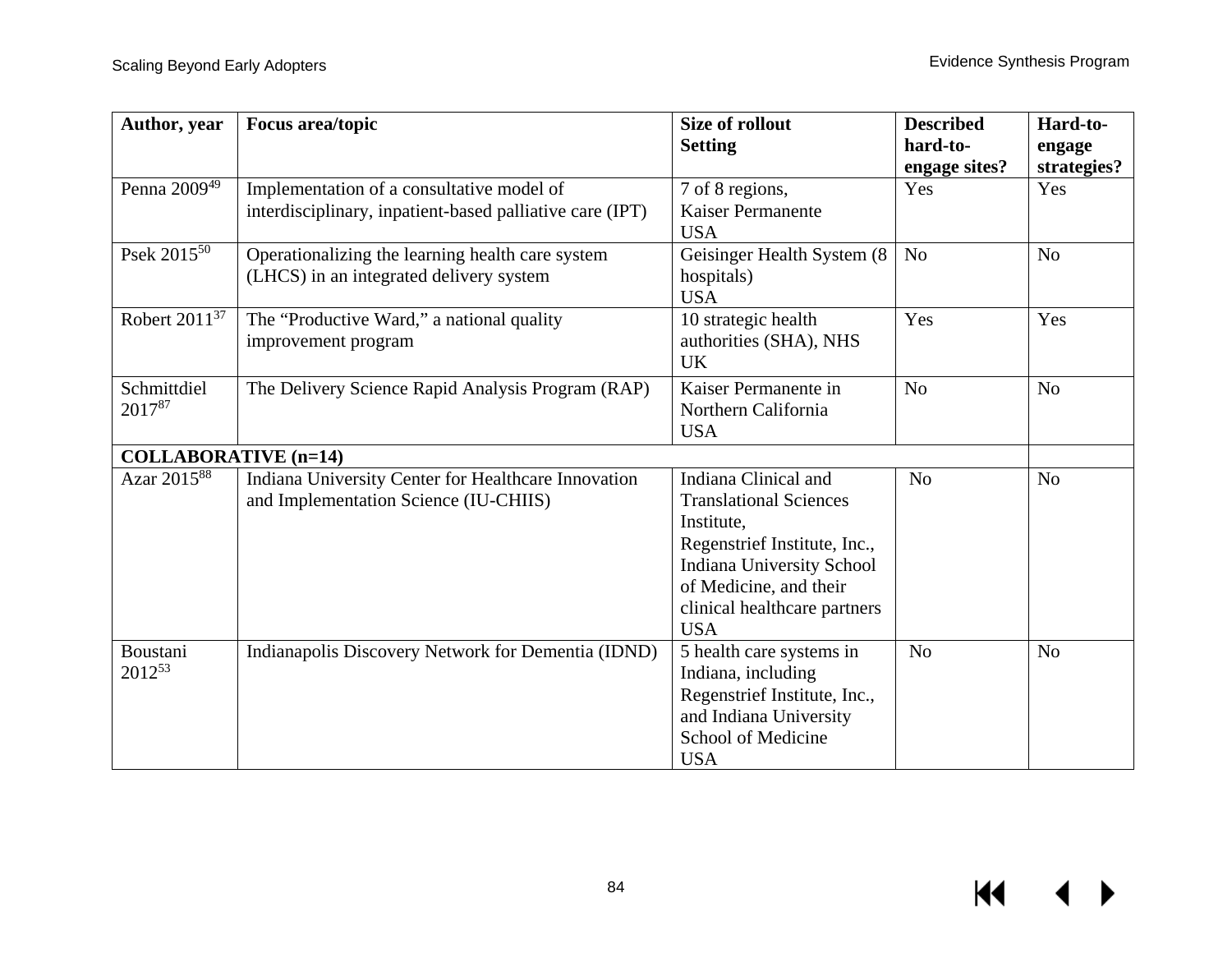| Author, year                 | <b>Focus area/topic</b>                                                                                                             | <b>Size of rollout</b><br><b>Setting</b>                                                                                    | <b>Described</b><br>hard-to- | Hard-to-<br>engage |
|------------------------------|-------------------------------------------------------------------------------------------------------------------------------------|-----------------------------------------------------------------------------------------------------------------------------|------------------------------|--------------------|
|                              |                                                                                                                                     |                                                                                                                             | engage sites?                | strategies?        |
| Cyr $200\overline{9^{89}}$   | Intervention to reduce door-to-balloon (D2B) time for<br>myocardial infarction                                                      | 12 community hospitals<br>within University of<br><b>Massachusetts Memorial</b><br>Health Care's service area<br><b>USA</b> | N <sub>o</sub>               | N <sub>o</sub>     |
| <b>Duckers</b><br>201490     | Quality improvement collaboratives (QIC) involvement<br>to predict dissemination of projects within hospitals                       | 24 hospitals<br>the Netherlands                                                                                             | N <sub>o</sub>               | No                 |
| Elson $201\overline{3^{52}}$ | <b>Athena Breast Health Network</b>                                                                                                 | 5 University of California<br>health systems and cancer<br>centers<br><b>USA</b>                                            | N <sub>o</sub>               | N <sub>o</sub>     |
| Harris $2016^{51}$           | Pediatric Rheumatology Care and Outcomes<br><b>Improvement Network</b>                                                              | 17 sites<br>USA & Canada                                                                                                    | N <sub>o</sub>               | N <sub>o</sub>     |
| Johnson<br>201791            | Inflammatory Bowel Disease (IBD) Qorus learning<br>health system                                                                    | 20 adult IBD care<br><b>USA</b>                                                                                             | N <sub>o</sub>               | N <sub>o</sub>     |
| Kwon 2012 <sup>92</sup>      | <b>Washington State's Surgical Care and Outcomes</b><br><b>Assessment Program (SCOAP)</b>                                           | 60 of 65 hospitals in State<br>of Washington<br><b>USA</b>                                                                  | N <sub>o</sub>               | N <sub>o</sub>     |
| Lannon<br>201393             | Pediatric Collaborative Improvement Networks to<br>improve pediatric subspecialty care                                              | Multi-institution<br><b>USA</b>                                                                                             | N <sub>o</sub>               | N <sub>o</sub>     |
| Nolan $20054$                | Advanced Clinic Access (ACA) initiative to reduce<br>waiting times for patients                                                     | National<br><b>VA</b>                                                                                                       | Yes                          | N <sub>o</sub>     |
| Ramsey<br>201794             | ImproveCareNow Network to facilitate personalized<br>medicine for children and adolescents with<br>inflammatory bowel disease (IBD) | 92 care centers<br>USA, England, Qatar                                                                                      | N <sub>o</sub>               | N <sub>o</sub>     |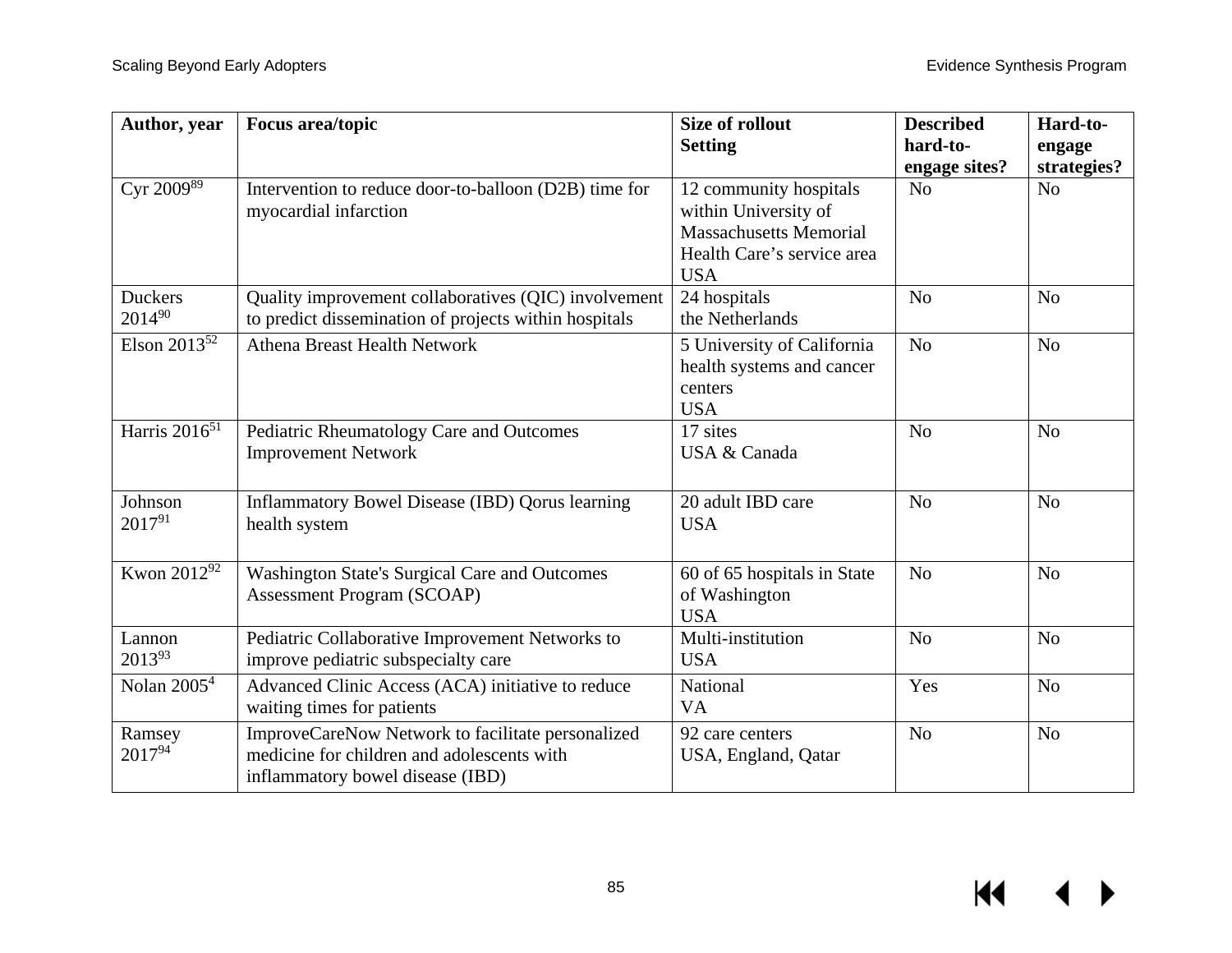| Author, year                  | Focus area/topic                                                                      | <b>Size of rollout</b><br><b>Setting</b>                                                           | <b>Described</b><br>hard-to-<br>engage sites? | Hard-to-<br>engage<br>strategies? |
|-------------------------------|---------------------------------------------------------------------------------------|----------------------------------------------------------------------------------------------------|-----------------------------------------------|-----------------------------------|
| Rocker 2017 <sup>95</sup>     | <b>INSPIRED COPD outreach program</b>                                                 | 19 teams in 10 provinces<br>Canada                                                                 | N <sub>o</sub>                                | N <sub>o</sub>                    |
| Rogers 2014 <sup>60</sup>     | The Society of Hospital Medicine's Glycemic Control<br>Mentored Implementation (GCMI) | 114 sites within Society of<br>Hospital Medicine's<br>network<br><b>USA</b>                        | Yes                                           | N <sub>o</sub>                    |
| van Schendel<br>2017<br>96    | Non-invasive prenatal testing (NIPT) for aneuploidy in<br>prenatal healthcare         | National (8 medical<br>centers)<br>the Netherlands                                                 | Yes                                           | N <sub>o</sub>                    |
|                               | <b>INITIATIVE-SPECIFIC (n=9)</b>                                                      |                                                                                                    |                                               |                                   |
| Clark 2014 <sup>55</sup>      | State-wide clozapine management system                                                | Adelaide metropolitan area<br>South Australia                                                      | N <sub>o</sub>                                | N <sub>o</sub>                    |
| Gardner<br>2010 <sup>62</sup> | The Audit and Best Practice for Chronic Disease<br>(ABCD) project                     | 12 indigenous primary<br>health care services in the<br>Northern Territory of<br>Western Australia | Yes                                           | Yes                               |
| Grayson 2011<br>97            | Australian National Hand Hygiene Initiative (NHHI);<br>infection control initiatives  | 521 hospitals<br>Australia                                                                         | N <sub>o</sub>                                | N <sub>o</sub>                    |
| Lustig $2016^{63}$            | Measure Up/Pressure Down hypertension control<br>campaign                             | <b>Summit Medical Group</b><br>(SMG) and Cornerstone<br>Health Care (CHC)<br><b>USA</b>            | Yes                                           | Yes                               |
| McMullen<br>2015 98           | <b>HIV</b> testing                                                                    | 40 of 45 practices in a<br>London borough<br>the UK                                                | Yes                                           | N <sub>o</sub>                    |